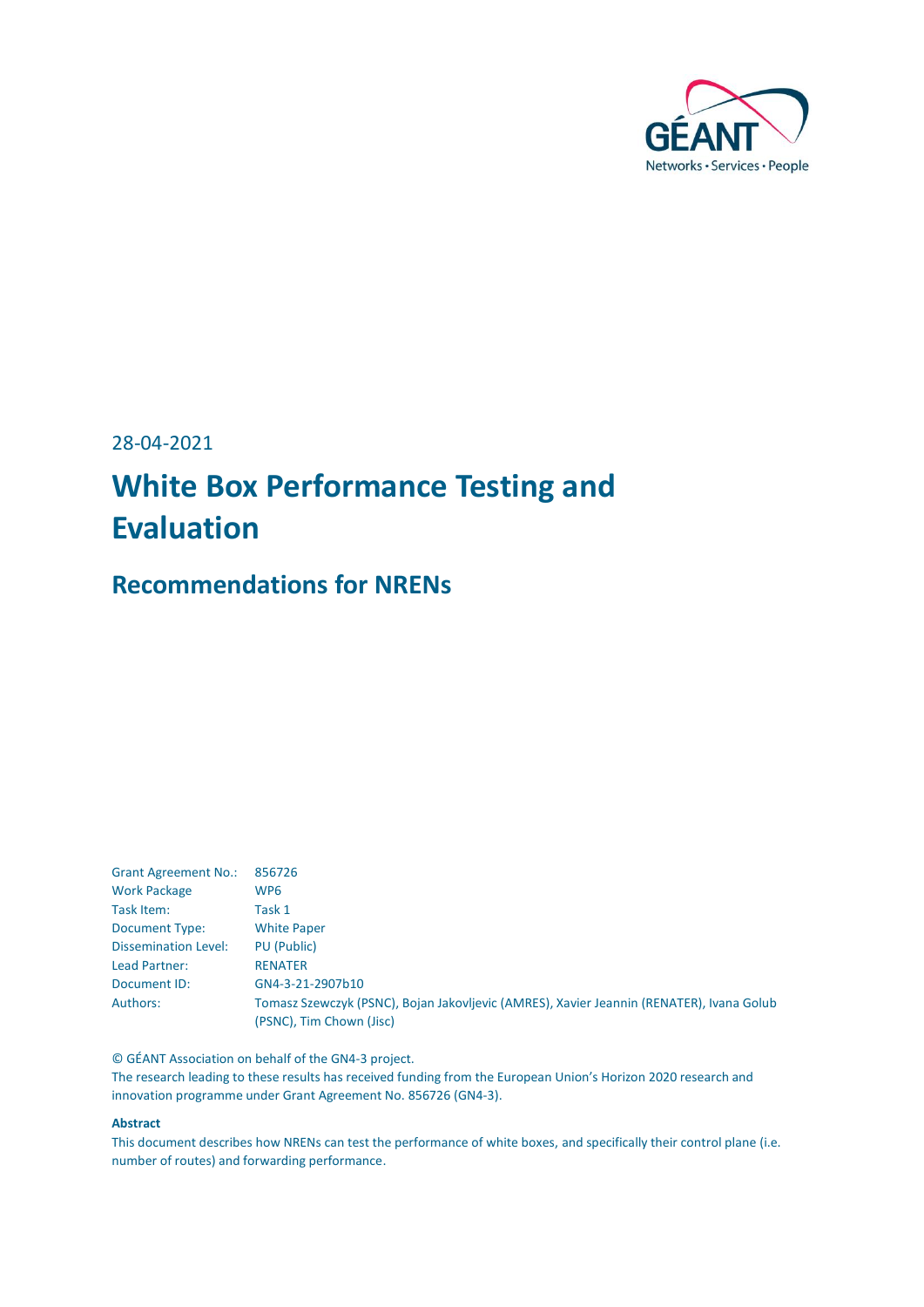

# **Table of Contents**

|                | <b>Executive Summary</b> |                                            |                                                 | 1  |  |  |  |  |  |  |
|----------------|--------------------------|--------------------------------------------|-------------------------------------------------|----|--|--|--|--|--|--|
| 1              |                          | Introduction                               |                                                 | 2  |  |  |  |  |  |  |
| $\overline{2}$ |                          | <b>Performance Factors</b>                 |                                                 | 3  |  |  |  |  |  |  |
| 3              |                          | <b>Testbed Requirements</b>                |                                                 | 6  |  |  |  |  |  |  |
| 4              |                          |                                            | <b>Control Plane Performance Test</b>           | 7  |  |  |  |  |  |  |
| 5              |                          | Data Plane Performance                     |                                                 |    |  |  |  |  |  |  |
|                | 5.1                      |                                            | <b>Performance Tests</b>                        | 9  |  |  |  |  |  |  |
|                | 5.2                      | <b>Buffer Size Impact on Performance</b>   |                                                 |    |  |  |  |  |  |  |
| 6              |                          | Example Performance Test: the LSR Use Case |                                                 |    |  |  |  |  |  |  |
|                | 6.1                      | <b>Control Plane</b>                       |                                                 | 14 |  |  |  |  |  |  |
|                | 6.2                      | Data Plane                                 |                                                 | 16 |  |  |  |  |  |  |
|                |                          | 6.2.1                                      | <b>Switching Performance</b>                    | 16 |  |  |  |  |  |  |
|                |                          | 6.2.2                                      | <b>Burst Size</b>                               | 17 |  |  |  |  |  |  |
| 7              |                          | Conclusions                                |                                                 | 20 |  |  |  |  |  |  |
|                | Appendix A               |                                            | <b>Burst Test Results</b>                       | 22 |  |  |  |  |  |  |
|                | A.1                      |                                            | Arista 7280SR                                   | 22 |  |  |  |  |  |  |
|                | A.2                      | Juniper PTX                                |                                                 | 25 |  |  |  |  |  |  |
|                | A.3                      | Dell                                       |                                                 | 28 |  |  |  |  |  |  |
|                |                          | A.3.1                                      | Dell EMC S4248FBL-ON with OcNOS                 | 28 |  |  |  |  |  |  |
|                |                          | A.3.2                                      | Dell EMC S4248FBL-ON with OcNOS and QoS enabled | 31 |  |  |  |  |  |  |
| References     |                          |                                            |                                                 | 34 |  |  |  |  |  |  |
| Glossary       |                          |                                            |                                                 | 35 |  |  |  |  |  |  |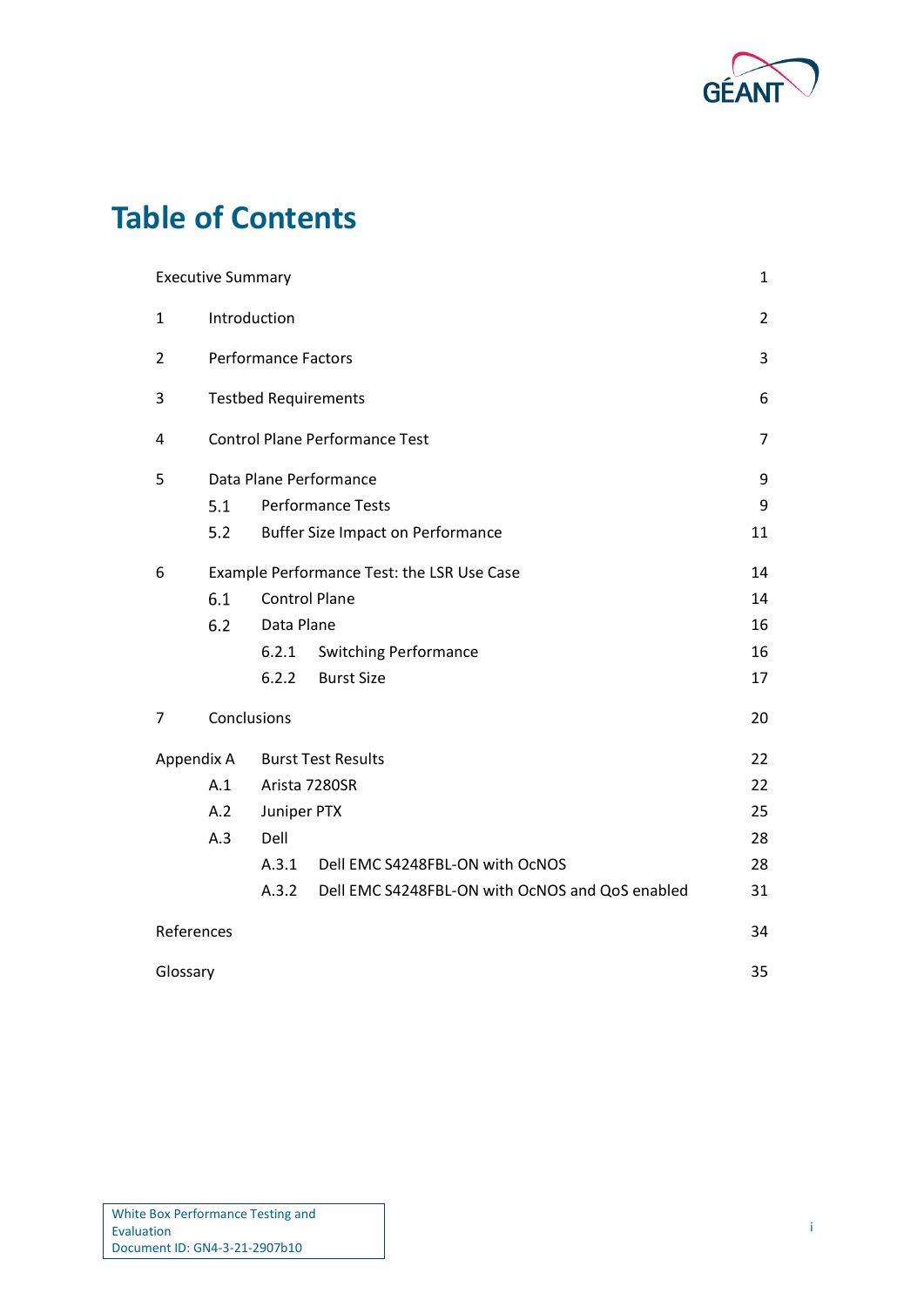



# **Table of Figures**

| Figure 2.1: Abstract Forwarding Model                                         | 4  |
|-------------------------------------------------------------------------------|----|
| Figure 2.2: Internal architecture of ingress pipeline chipset                 | 5  |
| Figure 4.1: Control plane performance testbed architecture                    | 8  |
| Figure 5.1: Congestion test set-up                                            | 11 |
| Figure 5.2: Egress traffic buffering                                          | 12 |
| Figure 5.3: Buffer size estimation test steps                                 | 12 |
| Figure 5.4: Burst size iteration loop                                         | 13 |
| Figure 6.1: Emulated IS-IS router configuration example                       | 14 |
| Figure 6.2: Examples of emulated RSVP LSPs                                    | 15 |
| Figure 6.3: Examples of emulated RSVP LSP status                              | 15 |
| Figure 6.4: Example of RSVP protocol summary results                          | 15 |
| Figure 6.5: Examples of traffic stream definition on network tester           | 16 |
| Figure 6.6: Stream block basic results example                                | 17 |
| Figure 6.7: Individual stream measurements example                            | 17 |
| Figure 6.8: Individual stream block measurement example (without lost frames) | 17 |

# **Table of Tables**

| Table 2.1: Performance evaluation factors for hardware elements |    |
|-----------------------------------------------------------------|----|
| Table 5.1: RFC 2889 test cases                                  | 10 |
| Table 6.1: Example of the burst size test results               | 19 |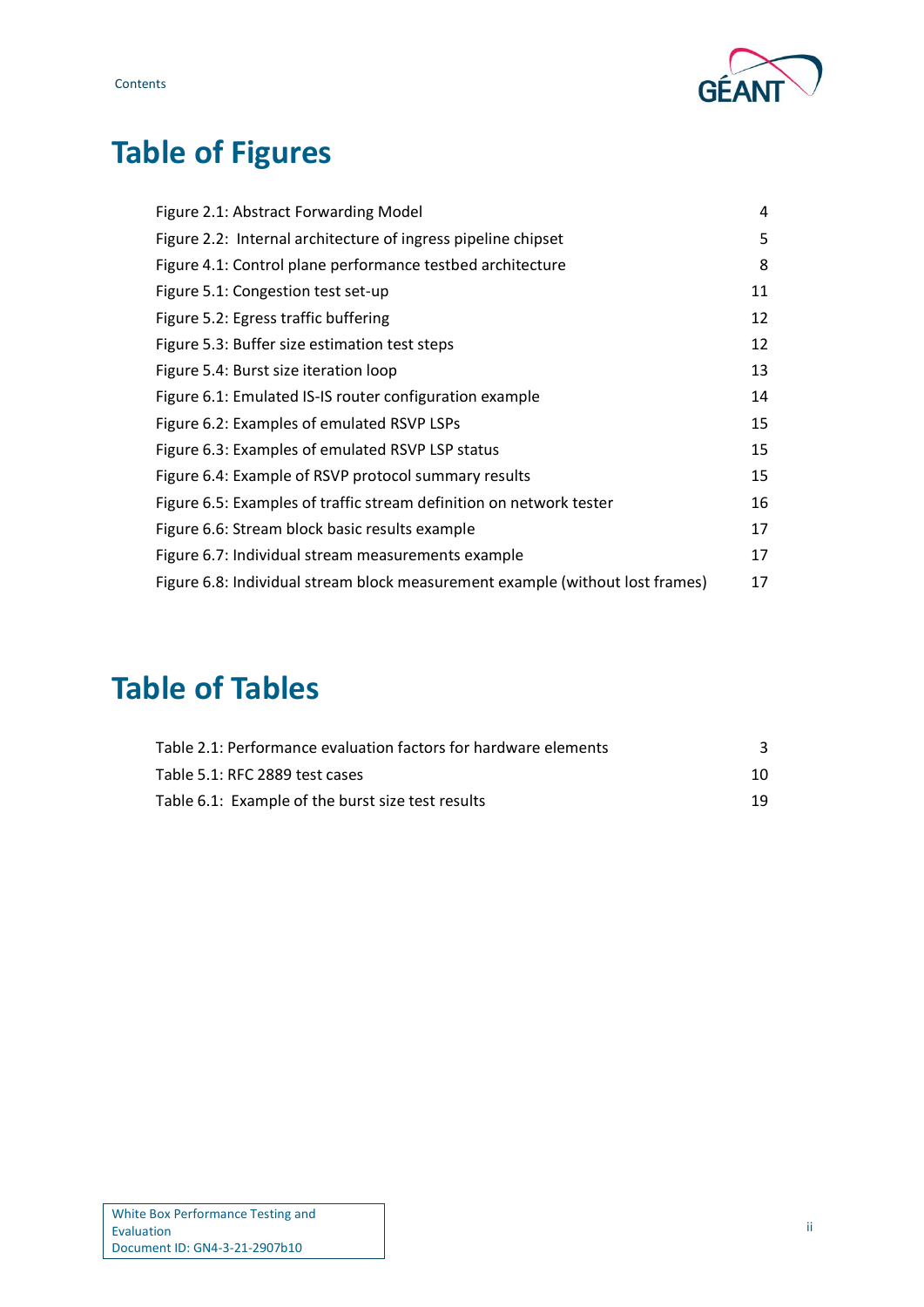

# <span id="page-3-0"></span>**Executive Summary**

When qualifying a white box for a given use case, on an NREN backbone or in other production scenarios, all operational parameters (e.g., the maintenance model) and financial, strategic and performance aspects have to be checked, in addition to the features specific to that use case. As white boxes can run different Network Operating Systems (NOSs), their evaluation should take into account the performance not only of the control plane and data plane but also of the specific combination of the chosen software (NOS) and white box hardware. This document lists the factors that should be considered related to white box performance testing.

A white box's performance cannot be validated simply based on what is stated on its datasheet but should be tested and measured in practice. Performance can be measured for specific features, such as the maximum capacity to forward IPv6 packets, or can be evaluated for a targeted use case. In production use cases, performance depends on all the features that consume the white box's resources (i.e., memory, chipset forwarding cycles, etc).

The evaluation presented is of a Multi-Protocol Label Switching (MPLS) Provider router use case, in particular the control plane performance testing for the Label Switching Router (LSR), including the number of MAC addresses, IP addresses, routes, router adjacencies, Label Switched Paths (LSPs) etc. and forwarding performance. Forwarding performance testing is based on RFC 2889 *Benchmarking Methodology for LAN Switching Devices* and includes tests to determine how the buffer size and the existence of bursts might impact data plane forwarding capability. The main goal of the RFC 2889 test is to verify whether 'head of line' blocking and back pressure appears on the tested white box platform.

While the evaluation is presented in the context of a white box validation for an LSR use case, it can be adapted to other use cases. Some general conclusions are drawn for network equipment benchmarking, especially for white box use cases, and examples of performance measurements conducted in the PSNC Lab provided.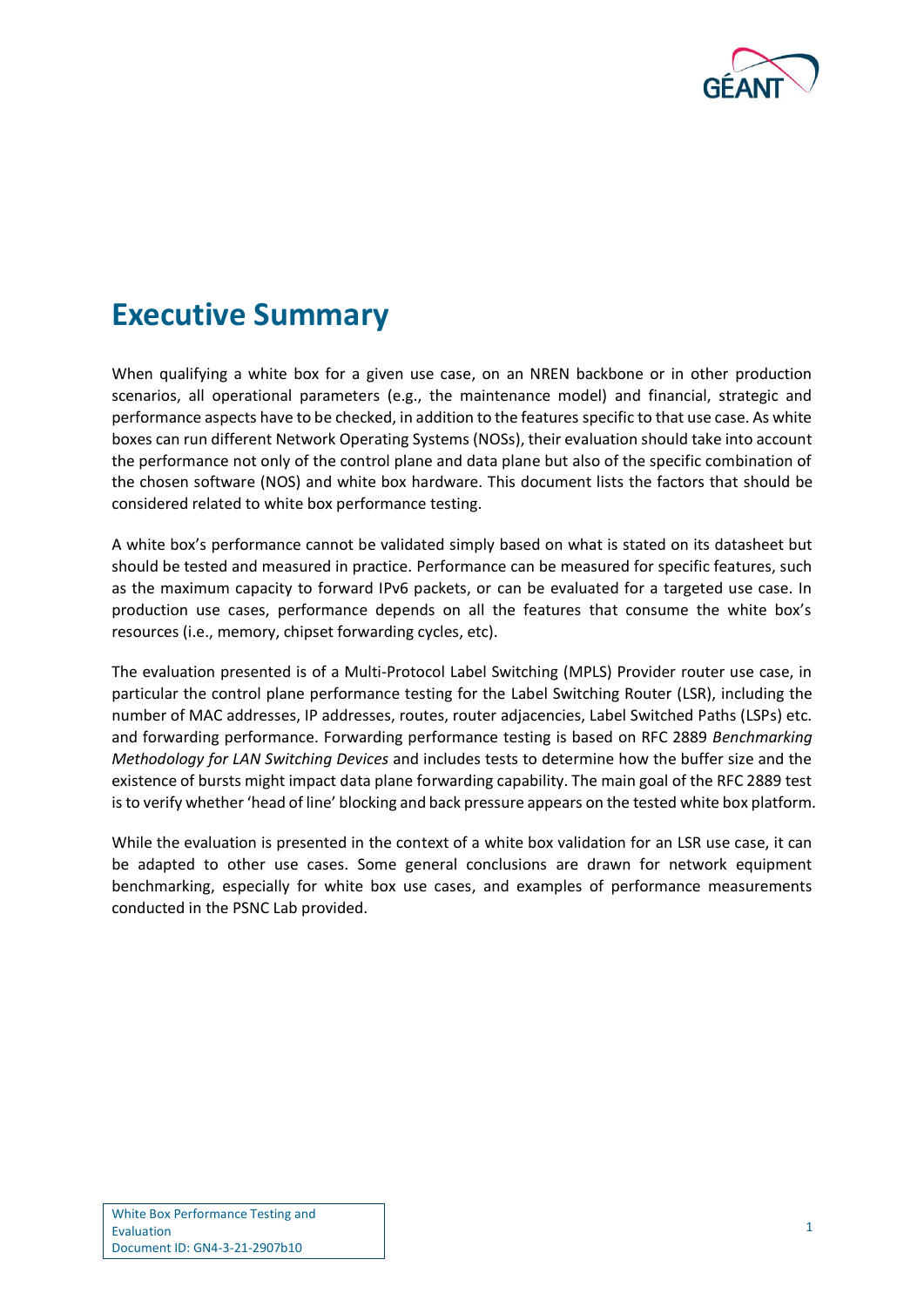

# <span id="page-4-0"></span>**<sup>1</sup> Introduction**

To validate a network device, network providers must evaluate hardware performance. While the features provided by a NOS can be validated both in a virtual environment and on hardware, control plane and data plane performance can only be tested on hardware.

White box performance is one of the areas explored in the Network Technologies and Service Development Work Package (WP6) of the GN4-3 project. Various factors must be taken into consideration when testing performance in a specific use case, which will depend on a combination of different elements (for instance data plane software performance, chipset forwarding performance and TCAM size). Additionally, when evaluating white box performance, the coupling of the control and data plane must be assessed on specific hardware. It appears that the most pragmatic and the safest approach is to test the hardware in the context of the use case in which it will be used, as the different use cases (CPE, campus router, PE, LSR/P, data centre switch, etc.) may require different hardware designs.

This document presents the different performance factors and an evaluation of control plane and data plane performance based on [\[RFC2544\]](#page-36-1) and [\[RFC2889\]](#page-36-2) in the context of a label switch router (LSR). These tests can be used not only for white boxes but also for traditional network hardware. The tests were performed on an Edgecore AS5912-54X-O-AC-F, Dell EMC S4248FBL-ON white box running the OcNOS system. This NOS was identified as the most advanced in terms of Multiprotocol Label Switching (MPLS) functionalities.

The initial tests performed by the WP6 team included verification of basic MPLS features of an LSR for transit LSP setup, Intermediate-System to Intermediate-System (IS-IS) adjacency establishment and switching performance.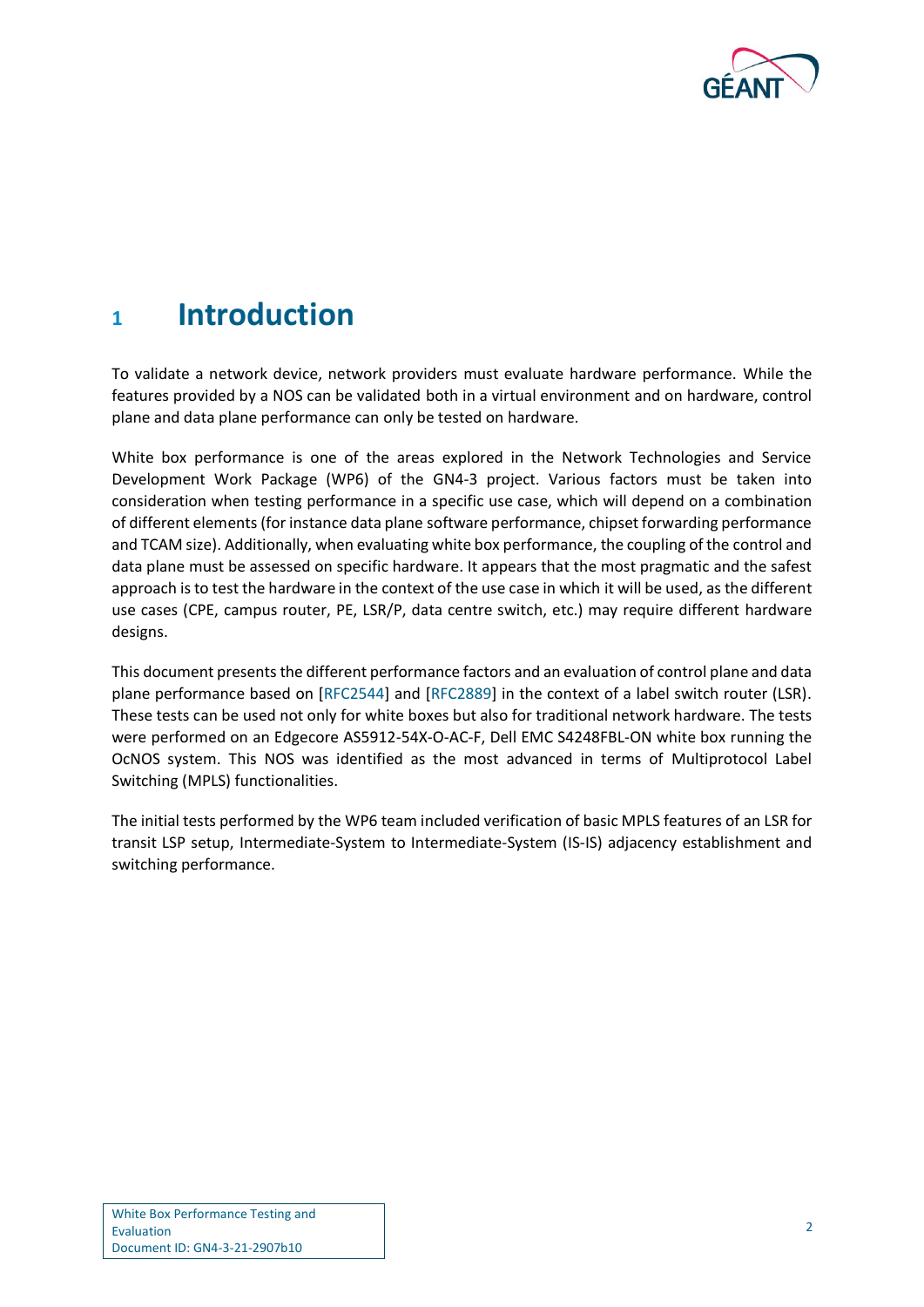

# <span id="page-5-0"></span>**<sup>2</sup> Performance Factors**

The performance of a white box is determined by both the chosen hardware and software. Some parts of the software platform could require optimisation depending on the selected hardware. The performance factors that depend on the selected hardware are described in [Table 2.1](#page-5-1)*.*

| <b>Hardware element</b> | <b>Performance factor</b>                     |
|-------------------------|-----------------------------------------------|
| Forwarding chipset      | Number of match/action stages in the pipeline |
|                         | Static Random Access Memory (SRAM)            |
|                         | Ternary content addressable memory (TCAM)     |
|                         | Packet buffer size                            |
|                         | Cryptography capabilities                     |
| CPU                     | Classical CPU performance                     |

<span id="page-5-1"></span>Table 2.1: Performance evaluation factors for hardware elements

The first piece of hardware is the forwarding chipset. The typical architecture of a forwarding chipset is presented in [Figure 2.1.](#page-6-0) Some traditional vendors still continue to develop their own chipsets (e.g. ASICs) whereas white boxes use commodity hardware. While FPGA cards can be found in some routers, router manufacturers tend to try to and avoid integrating expensive FPGA cards in their hardware solutions.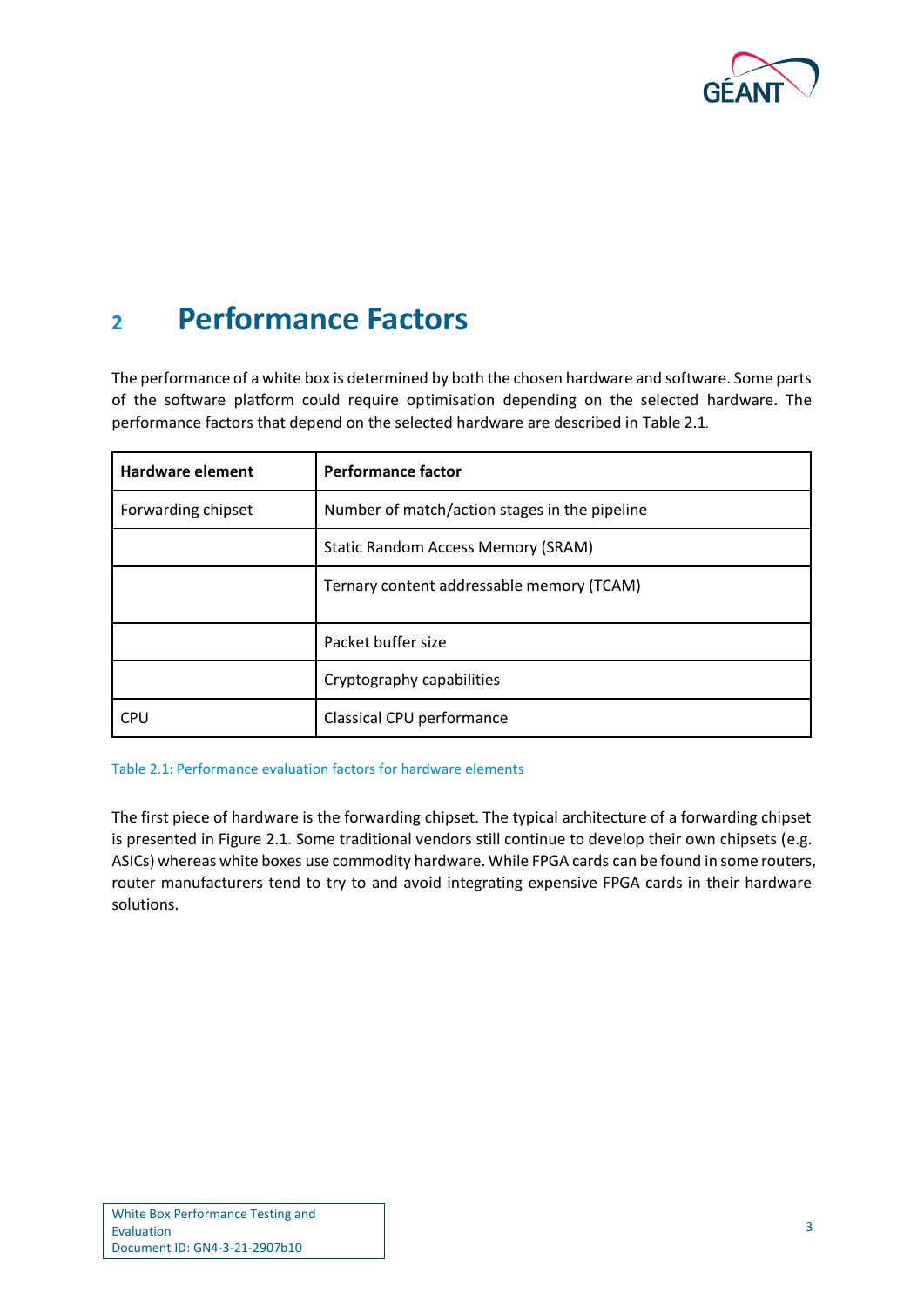



Source[: https://p4.org/p4-spec/p4-14/v1.0.5/tex/p4.pdf](https://p4.org/p4-spec/p4-14/v1.0.5/tex/p4.pdf)

### <span id="page-6-0"></span>Figure 2.1: Abstract Forwarding Model

TCAM can limit the number of routes the router can manage which also limits its applications. On some forwarding chipsets, one can plug an additional TCAM chipset (for instance TCAM: BCM52311) to solve this shortcoming.

Static Random Access Memory (SRAM) is used for various purposes (store table, variable, etc.), so this factor can limit the number of features that a forwarding chipset can provide.

The number of stages in the pipeline defines how powerful a device is, and varies depending on the chipset. In general, the more stages that are available, the more powerful the chipset is. [Figure 2.2](#page-7-0) shows the "stage units" within the ingress pipeline of a forwarding chipset according to the PISA architecture. With more stages, the chipset can manage more protocols and features. If there are not enough stages to manage a specific packet, a mechanism that allows reinjecting the packet within the pipeline for new packet processing may be available. Unfortunately, this process degrades the performance.

Traditional vendors continue to develop their own chipsets that provide specific features especially for MPLS and segment routing. For instance, these chipsets may support more MPLS labels that can be processed in a single lookup than is the case with commodity forwarding chipsets. The exact difference in terms of available features with commodity chipsets is not easy to identify. The network market seems to be divided into two sectors, with vendors either catering to data centres (Layer 2 network, VXLAN and shallow buffer) or to the MPLS market for telecommunication operators. Telecommunication operators often use MPLS for network transport and additional carrier grade services such as CGNAT, BRAS or PPPoE and are therefore strongly bound to traditional vendors. Nevertheless, manufacturers of commodity chipsets tend to narrow the gap in supported functions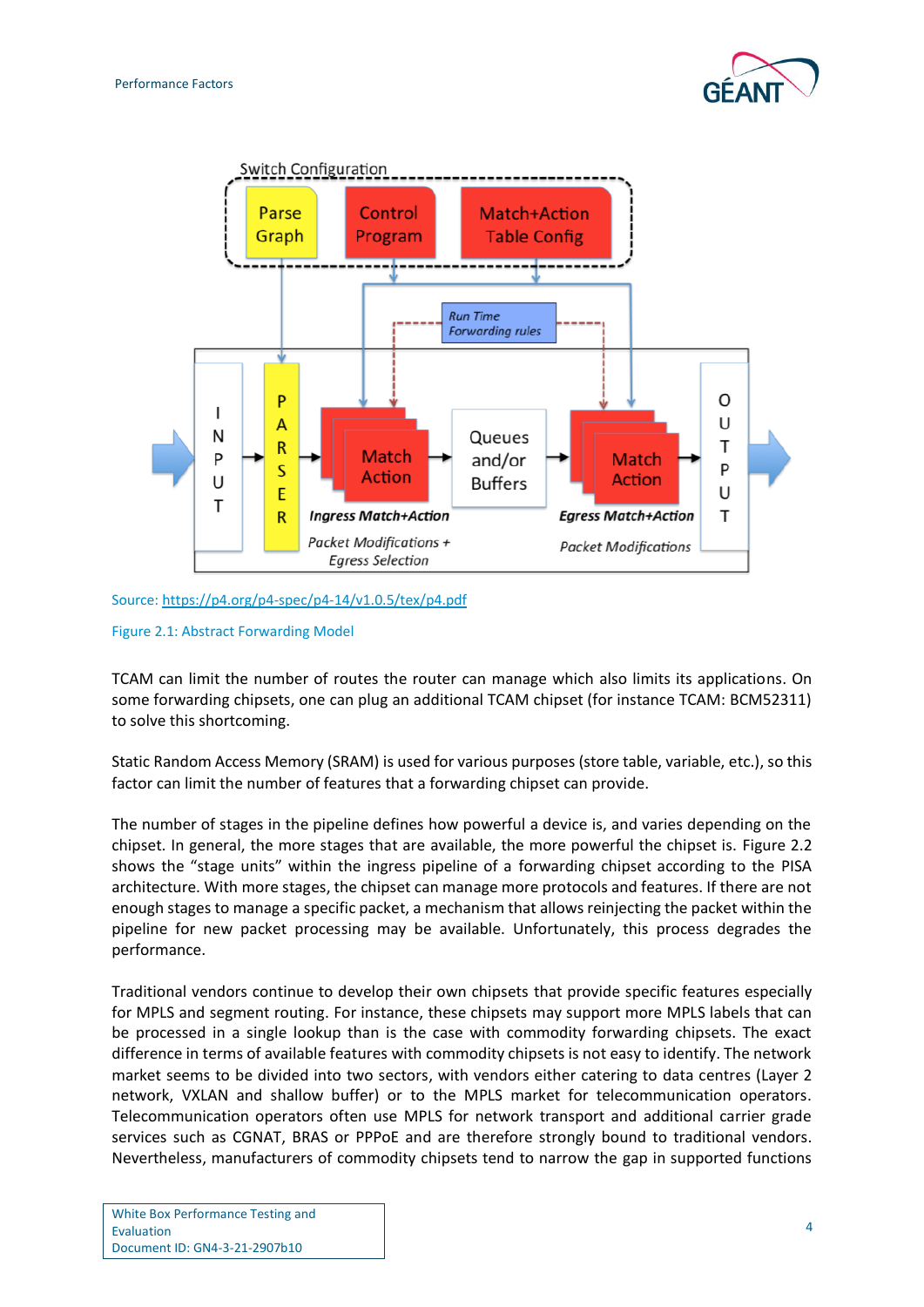

compared to legacy manufacturers. At the same time, traditional vendors widely use commodity hardware to reduce their costs.



<span id="page-7-0"></span>Figure 2.2: Internal architecture of ingress pipeline chipset

The packet buffer is mainly used for QoS or when the chipset needs to store a packet in memory for a short time because for instance the egress port is not available (congestion).

Some forwarding chipsets could also embed cryptography capabilities allowing for instance MACSec and IPSec support at line rate (BCM88850 Jericho2c+).

A last point of caution is that different versions of the same chipset exist that do not provide the same capabilities and features.

The router's CPU power is also an important aspect of the hardware, as the CPU could be used intensively for some processes. Therefore, typical processor performance tests should be carried out, including under conditions where the processor load is increased to the maximum to verify normal operation of the hardware under these conditions.

Some chipset manufacturers also provide additional features that could be considered important depending on the use case in question, for example: power consumption control, remote access, fan control.

An additional key factor that should be taken into consideration is the quality and performance of the software. The quality both of the control plane that handles network protocols and monitoring and of the data plane are crucial for performance. Some vendors are able to better exploit the functions provided by the software development kit (SDK) associated with the forwarding chipset. Some programming can be done to offload the execution of pieces of software from a CPU (control plane) and process them in the data plane. For instance, Bidirectional Forwarding Detection (BFD) can be offloaded to the data plane rather than being processed by the control plane. But this leads to a problem in terms of the capacity of the forwarding chipset (number of stages, memory etc.) in running several protocols. The software component that we have to mention is the one that enables the communication between the data plane and control plane.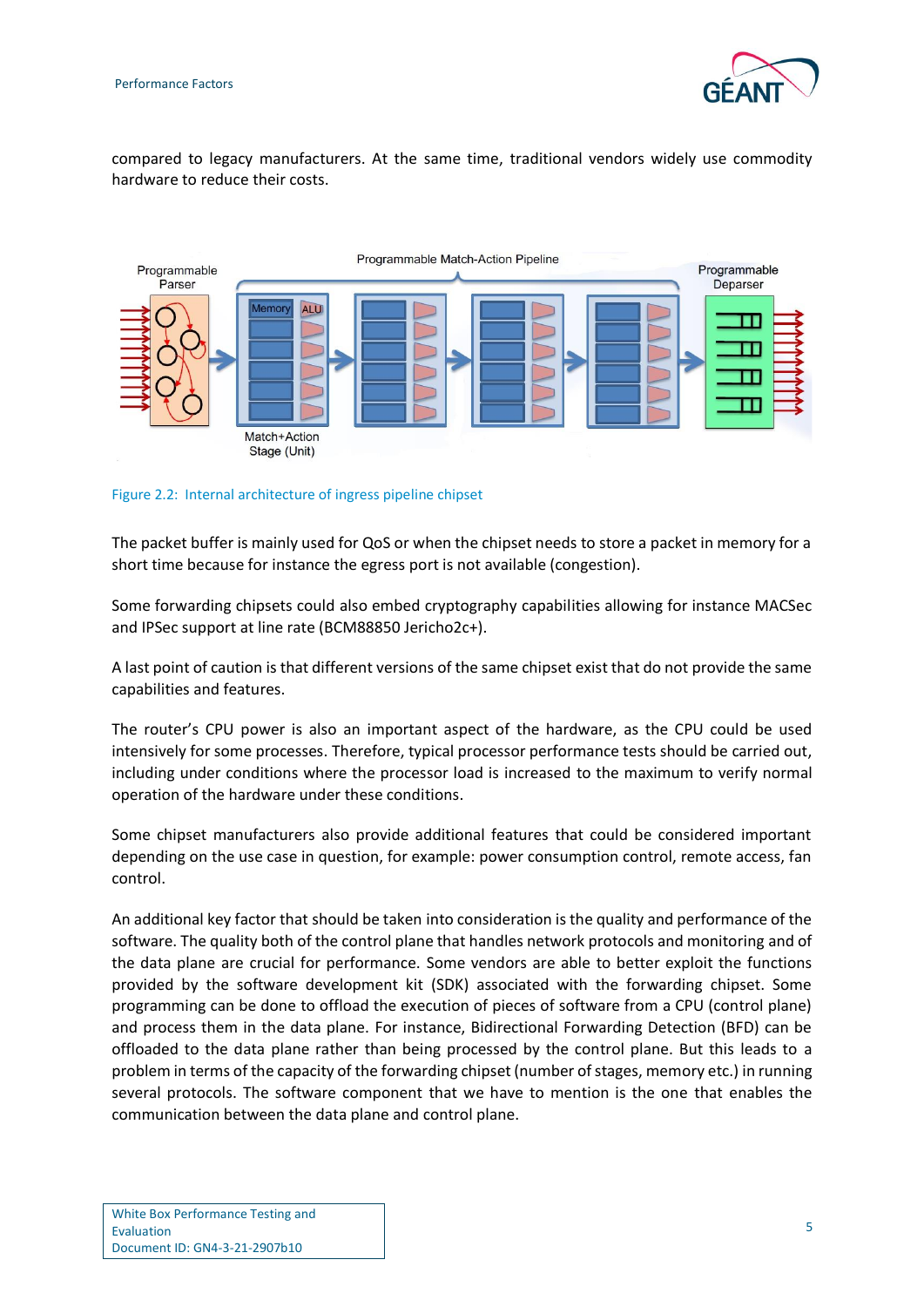

# <span id="page-8-0"></span>**<sup>3</sup> Testbed Requirements**

White box evaluation can be performed in two different stages. Functional tests may be performed even in a virtual environment (for instance with a GNS3 emulator) while performance tests should be conducted in real hardware testbeds with traffic generatorssuch as Spirent Test Center, Ixia IxNetwork platforms or through homemade scripts. Depending on the use case, the testbed may consist of a single box or set of devices.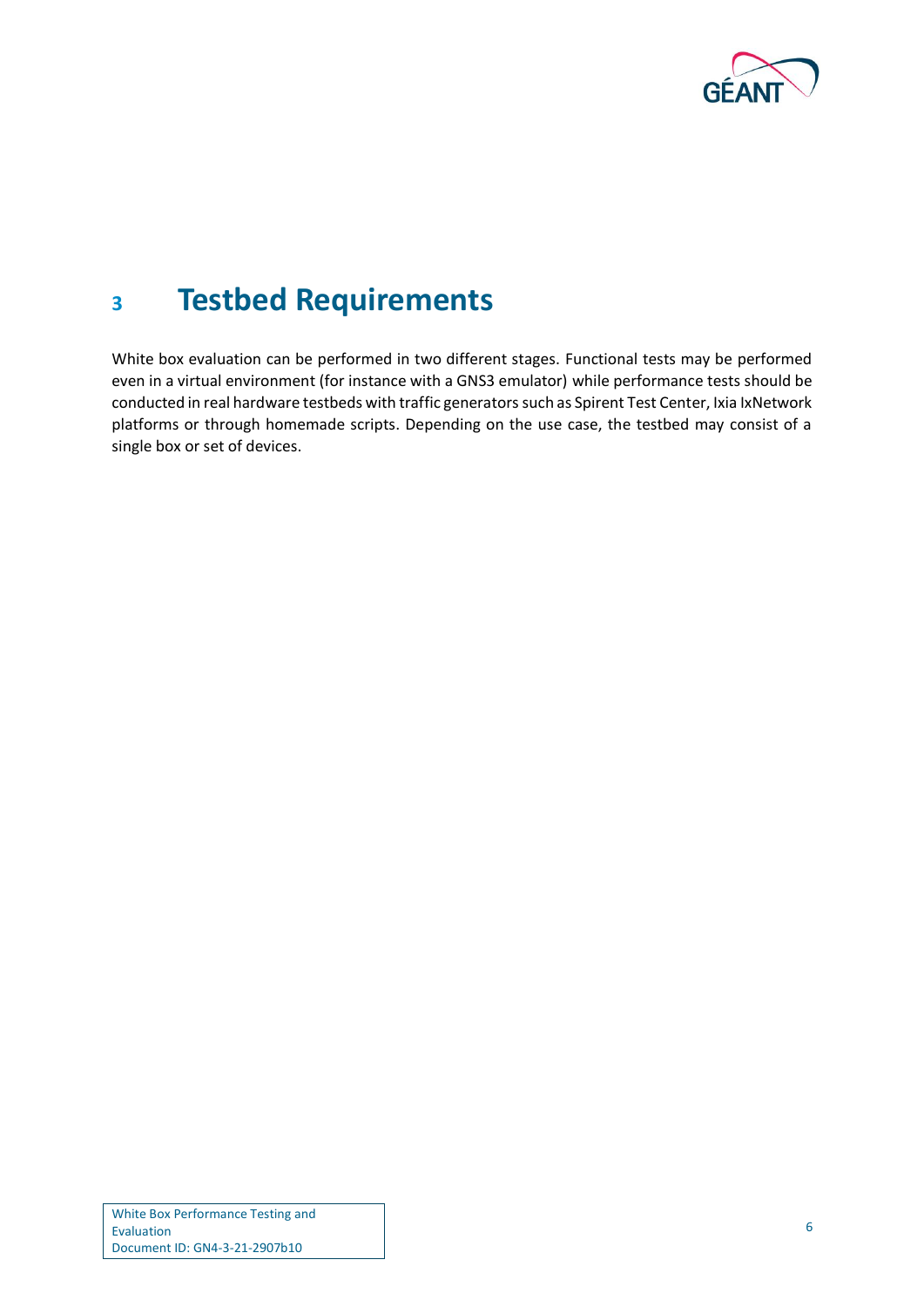

# <span id="page-9-0"></span>**<sup>4</sup> Control Plane Performance Test**

Control plane performance tests should be adjusted to the targeted use case, which also identifies the key protocols that will be enabled. It is quite common for device or NOS vendors to provide performance values for a given protocol or mechanism. What is crucial for performance evaluation in that case is the verification of a complete set of protocols and technologies enabled simultaneously on the device. This means that the tester should measure a box's performance with a given number of prefixes in memory, a list of established protocol sessions or adjacencies, a list of enabled services, and so on.

Control plane performance testing includes verification not only of how many prefixes can be handled by the platform, but also of whether the device switches the traffic correctly in a given setup.

In order to properly evaluate the control plane of a networking device, the signalling of particular protocols should be evaluated both separately and together as a complete solution.

The first test gives an overview of a platform's capability to handle a given protocol at the required level, especially the number of accepted prefixes, peers, and established adjacencies which should be estimated together with network resiliency (recovery) time after failures (switchover).

The second test provides verification of a platform's ability to handle all the required mechanisms together.

As an example, let us consider the test scenario presented in [Figure 4.1.](#page-10-0) The device under test (DUT) should be connected by a number of interfaces to the measurement equipment (network tester). On the tester platform, a set of protocols should be emulated reflecting conditions close to the desired real use case. The grey rectangles in [Figure 4.1](#page-10-0) represent the interfaces of the network tester that emulate the network connected to the DUT.

In the scenario presented in [Figure 4.1,](#page-10-0) a set of IGP adjacencies is configured together with a number of transit LSPs. In this case, an LSR use case can be verified.

Once all protocol parameters are defined, the tester can analyse the status of the DUT control plane. Additionally, some traffic can be generated to verify whether the forwarding information database (FIB) was programmed properly.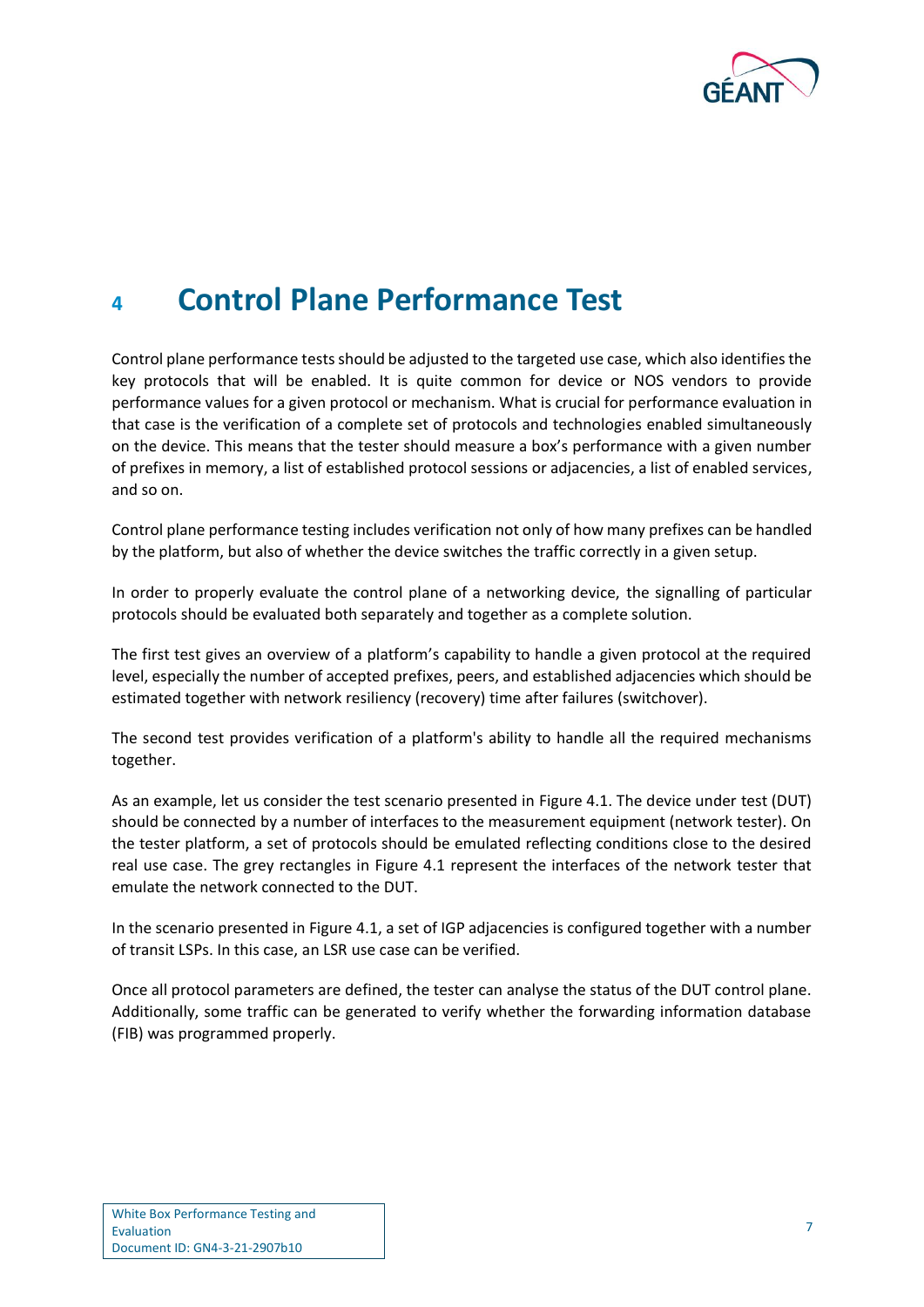



<span id="page-10-0"></span>Figure 4.1: Control plane performance testbed architecture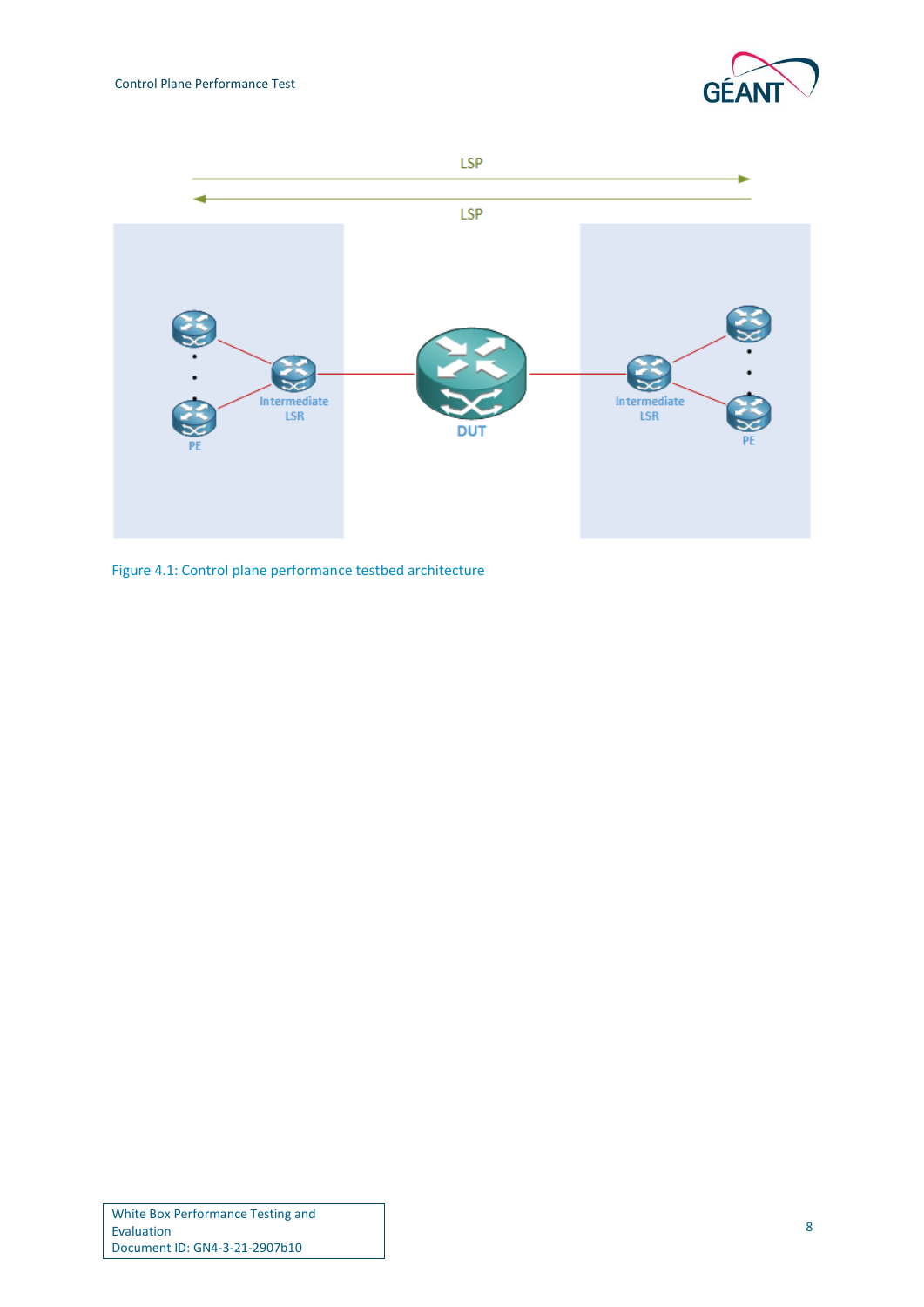

# <span id="page-11-0"></span>**<sup>5</sup> Data Plane Performance**

A set of data plane benchmarking methodologies has already been defined. [\[RFC2544\]](#page-36-1) discusses and defines a number of tests that may be used to describe the performance characteristics of a network device and the set-up of the DUT (number of routes, filters, protocols configured). [\[RFC2889\]](#page-36-2) provides the methodology for the benchmarking of local area network (LAN) switching devices and focuses on switching performance tests.

The test methodologies described in the RFCs are quite complex, so it is recommended to use any of the other automated test scenarios available for advanced testing platforms.

#### <span id="page-11-1"></span>**Performance Tests**  $5.1$

The list of tests defined in [\[RFC2889\]](#page-36-2) and based on Spirent Test Center [\[STC\]](#page-36-3) documentation is provided i[n Table 5.1.](#page-12-0) Most of the tests are specific to Layer 2 switching but some of them can be used in other switching environments such as an MPLS backbone network. For example, a congestion control test can be used to validate MPLS P/PE devices.

The performance tests may require advanced measurement equipment. In the case of the STC tool, some pre-prepared tests aligned with RFC 2889 are provided (e.g. the RFC 2889 test suite). These tests were conducted using devices available in the PSNC lab.

| <b>Test case</b>                  | <b>Objective</b>                                                                                                                                                                       |
|-----------------------------------|----------------------------------------------------------------------------------------------------------------------------------------------------------------------------------------|
| <b>Address Caching Capacity</b>   | This test determines the address caching capacity of a LAN switching<br>device.                                                                                                        |
| Address Learning Rate             | This test determines the rate of address learning of a LAN switching<br>device.                                                                                                        |
| <b>Broadcast Frame Forwarding</b> | This test determines the throughput of the DUT when forwarding<br>broadcast traffic.                                                                                                   |
| <b>Broadcast Frame Latency</b>    | This test determines the latency of the DUT when forwarding broadcast<br>traffic.                                                                                                      |
| <b>Congestion Control</b>         | This test determines how a DUT handles congestion, specifically whether<br>the device implements congestion control and whether congestion on<br>one port affects an uncongested port. |
| <b>Errored Frames Filtering</b>   | This test determines the behaviour of the DUT under error or abnormal                                                                                                                  |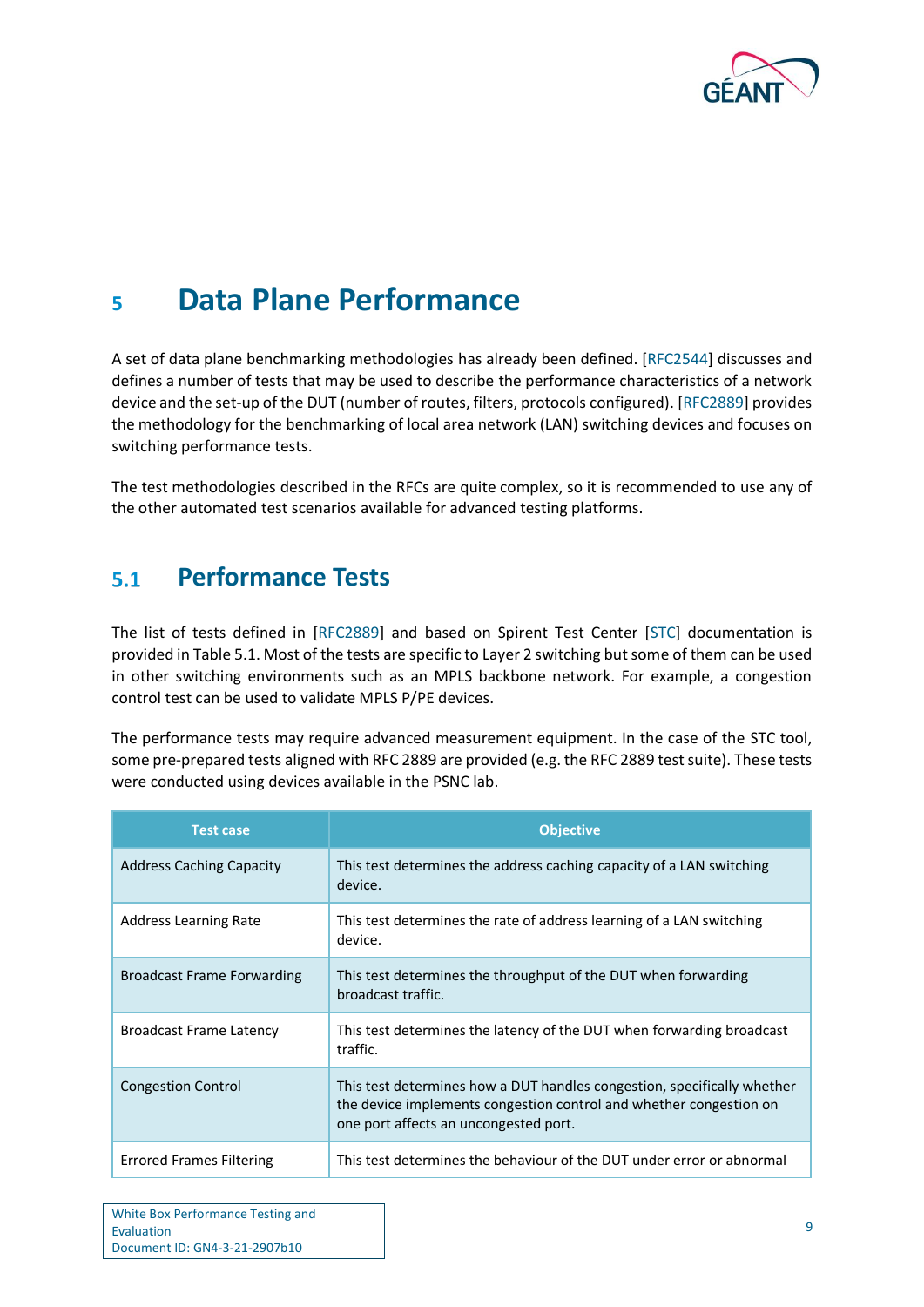

| <b>Test case</b>             | <b>Objective</b>                                                                                                                                                                                                                                                             |
|------------------------------|------------------------------------------------------------------------------------------------------------------------------------------------------------------------------------------------------------------------------------------------------------------------------|
|                              | frame conditions. The results of the test indicate whether the DUT filters<br>or forwards the errored frames.                                                                                                                                                                |
| <b>Forward Pressure Rate</b> | This test overloads a DUT port by sending traffic with an interframe gap<br>of 88 bits. If the DUT egress port transmits frames with an interframe gap<br>that is less than 96 bits, then forward pressure is detected.                                                      |
| <b>Forwarding Test</b>       | This test determines the throughput, frame loss, and forwarding rates of<br>the DUT offered fully meshed, one-to-many, many-to-one, or one-to-one<br>traffic as defined in RFC 2285. This wizard is used to run the tests in<br>sections 5.1, 5.2, 5.3, and 5.4 of RFC 2889. |
| Maximum Forwarding Rate      | This test measures the maximum forwarding rate of the DUT when the<br>load is varied between the throughput value derived from the<br>Throughput test and the maximum load (100%).                                                                                           |

### <span id="page-12-0"></span>Table 5.1: RFC 2889 test cases

The congestion state on an interface has a negative impact on a wide set of applications relying on network transmission. Despite the existence of many technologies designed to avoid this, it is still a fairly common property of packet networks and should be evaluated on switching platforms and new network setups.

As shown i[n Figure 5.1,](#page-13-1) during the test two of the four ports are transmitters, while the other two are receivers. Ingress interfaces send traffic at 100% load. One of the two receiver ports is not congested; it receives 50% traffic from one transmitter and no traffic from the other port. The other receiver port, which is intentionally congested, receives the remaining traffic, for a total of 150% of its maximum capacity. If the results show frame loss at the uncongested port, then Head of Line Blocking (HOLB) is present. If there is no frame loss at the congested port, then Back Pressure is present. The results of the relevant tests for the LSR use case are presented in section [6.2.2.](#page-19-0)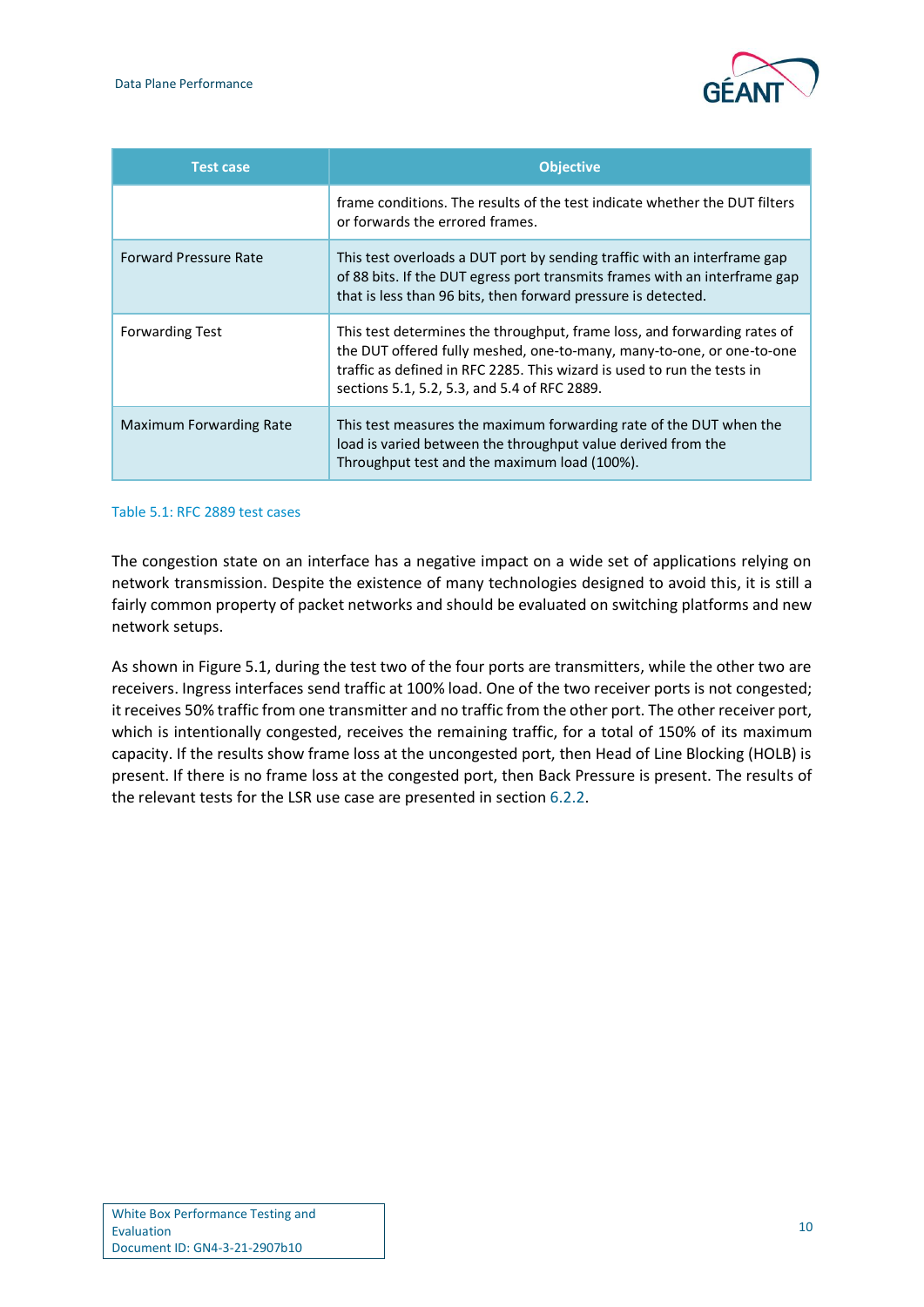



Figure 5.1: Congestion test set-up

#### <span id="page-13-1"></span><span id="page-13-0"></span>**Buffer Size Impact on Performance**  $5.2$

After analysing the RFC 2889 results, the WP6 test team found that even with line-rate switching performance and without head-of-line blocking results differed between various hardware platforms – Edgecore AS5912-54X-O-AC-F, Dell EMC S4248FBL-ON, Arista 7280SR and Juniper PTX (see [Appendix](#page-24-0)  [A](#page-24-0) for results).

The conclusion drawn from this was that the size of interface buffers is an important parameter of the switching platform. Therefore, it should be crucial for NRENsto also evaluate the switch in this respect.

The WP6 team designed a test setup that enables the buffer size of the given switch to be determined. The tests were performed using the Spirent Test Center platform. The key element of this test is overloading of the egress interface [\(Figure 5.2\)](#page-14-0). This was achieved by generating two packet streams from two ingress interfaces to a single egress interface. Each stream kept the same mean transmission speed in bits per second. However, each stream also contained a number of burst packets in order to reproduce a "real network traffic" profile according to [\[RFC2544\]](#page-36-1). Burst packets are generated with maximum link speed (therefore with a minimum Inter Frame Gap). As a result, such bursts cannot be transmitted simultaneously on the egress interface and need to be buffered for a period of time. The goal of the test is to determine a packet per second value at which the DUT can successfully buffer without packet loss.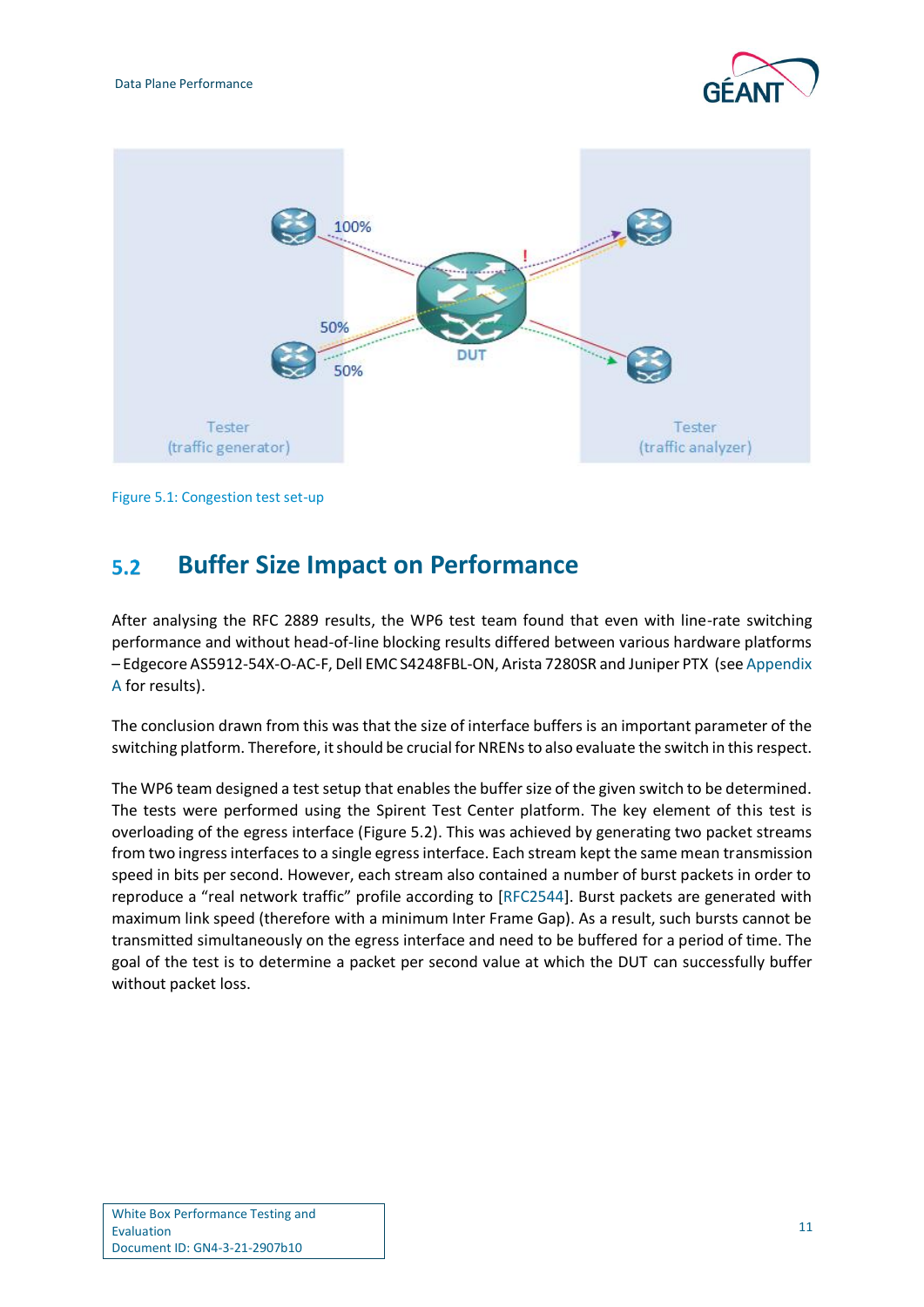



<span id="page-14-0"></span>Figure 5.2: Egress traffic buffering

[Figure 5.3](#page-14-1) shows the basic test steps defined for buffer size estimation tests. The test is focused on the MPLS functionality of an LSR router, therefor MPLS signalling is activated first. However, for this type of test, it is not necessary to use MPLS traffic.



### <span id="page-14-1"></span>Figure 5.3: Buffer size estimation test steps

In general, the test scenario consists of two main loops. The first (internal) loop is used to iterate the burst size [\(Figure 5.4\)](#page-15-0) – which is the number of packets sent at maximum speed.

| White Box Performance Testing and |  |
|-----------------------------------|--|
| Evaluation                        |  |
| Document ID: GN4-3-21-2907b10     |  |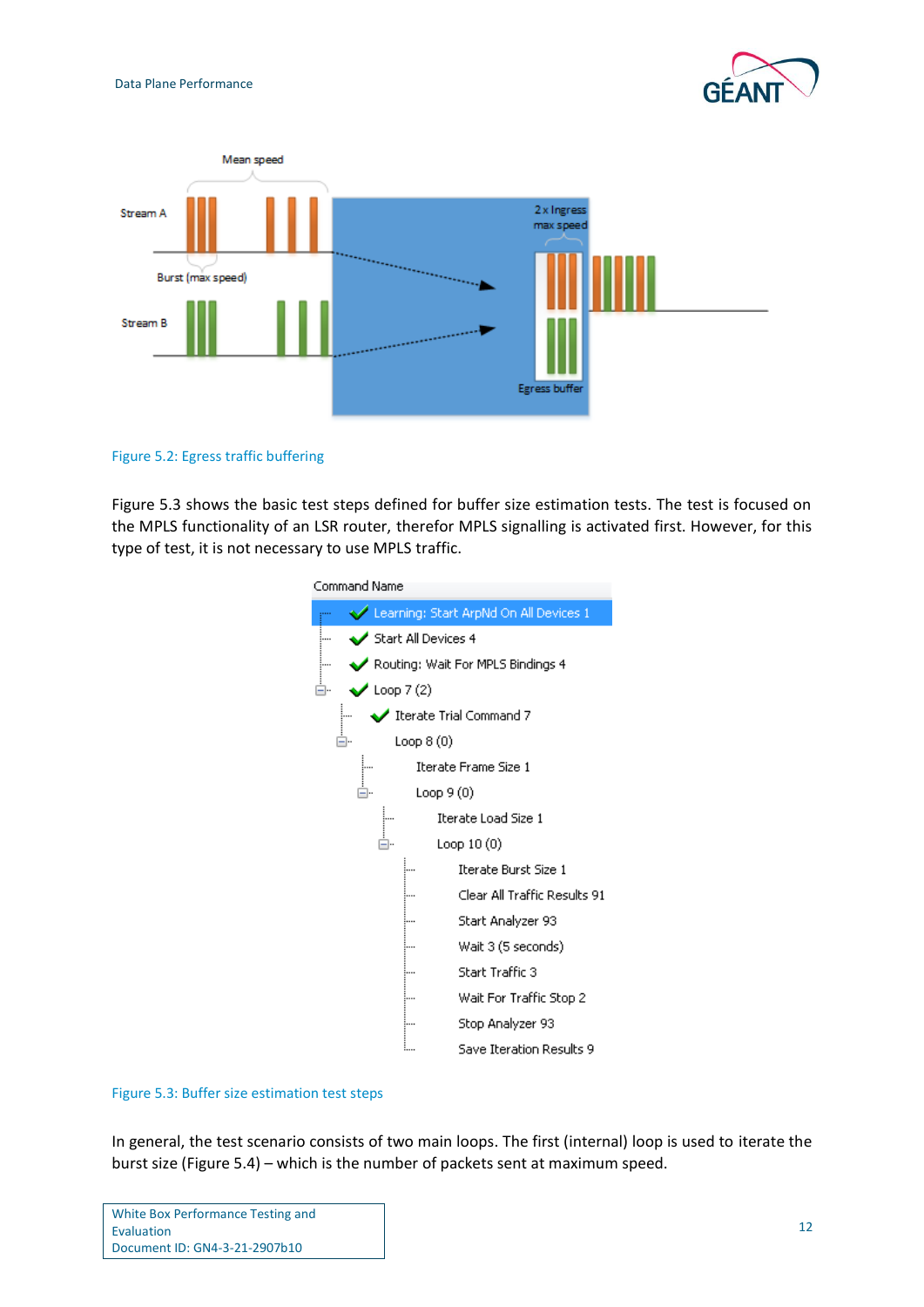

| Command Editor                   |                         |                              |        |
|----------------------------------|-------------------------|------------------------------|--------|
| Command Name:                    | Iterate Burst Size 1    |                              |        |
| Command Object Name:             | lterateBurstSizeCommand |                              |        |
| Name                             |                         | Value                        |        |
| <b>Burst Size Iteration Mode</b> |                         | Step                         |        |
| <b>Fixed Burst Size</b>          |                         | 1                            |        |
| Custom Burst Size List           |                         | empty                        |        |
| <b>Burst Size Start</b>          |                         | 300000                       |        |
| <b>Burst Size End</b>            |                         | 350000                       |        |
| <b>Burst Size Step</b>           |                         | 10000                        |        |
| Inter Frame Gap Mode             |                         | Use port's minimum IFG value |        |
| Inter Frame Gap                  |                         | 12                           |        |
| Streamblock Handle List          |                         | StreamBlock 41-2, Port //7/1 |        |
| Apply Required                   |                         | True                         |        |
| <b>Burst Size Iteration Mode</b> |                         |                              |        |
|                                  |                         | OK                           | Cancel |

<span id="page-15-0"></span>Figure 5.4: Burst size iteration loop

The second, outer, loop is used to increase the mean traffic load (speed). Additionally, the test may be repeated for a given number of frame sizes in order to determine whether the number of small packets has some influence on the buffering performance. It is crucial not to send frames of a specific size that could artificially improve the performance results. In this case, the Internet MIX [\[CAIDA\]](#page-36-4) pattern can be used instead of frame size iteration.

Next, the measurement results are saved (for example to a database) for each iteration. The number of lost frames is important in this case, as the test is looking for the burst size value which does not lead to packet/frame drops.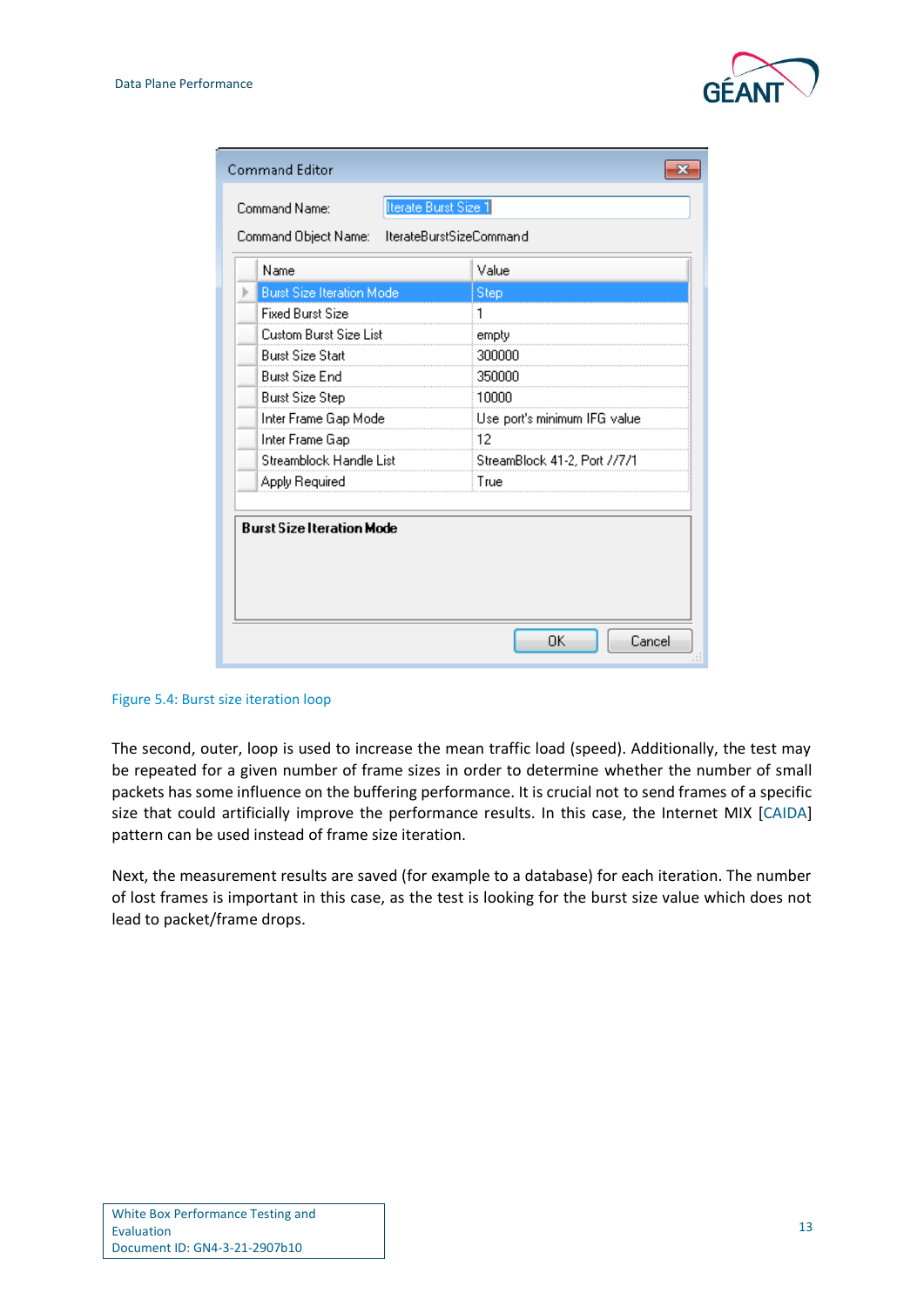

# <span id="page-16-0"></span>**<sup>6</sup> Example Performance Test: the LSR Use Case**

This section contains example test results for the measurements described earlier. In the testbed, an Edgecore AS5912-54X-O-AC-F white box and a Dell EMC S4248FBL-ON white box were tested under the OcNOS operating system. The results presented in this section by way of example were collected for the Edgecore AS5912-54X-O-AC-F switch.

### *Note:*

*The tests were performed with the Spirent TestCenter N11U platform, but similar functionality should also be available on other advanced network tester platforms.*

#### <span id="page-16-1"></span>**Control Plane**  $6.1$

Looking at the following examples of control plane tests for an LSR router use case, the first step is the configuration of the surrounding infrastructure to the DUT (see [Figure 5.1\)](#page-13-1). In this case, a set of two IS-IS routes were enabled on tester interfaces connected to the DUT [\(Figure 6.1\)](#page-16-2).

| <b>RSVP</b><br>BFD<br><sub>24</sub> DS-Lite | <b>ISIS</b> |                         |            |                |                        |                 |                   |           |
|---------------------------------------------|-------------|-------------------------|------------|----------------|------------------------|-----------------|-------------------|-----------|
| Device Name                                 | Tags        | Device Count Disable IP | IP Version | Level          | Network Type           | Router Priority | System ID         | Host Name |
| Intermediate Router 1                       | Router      |                         | IPv4       |                | Broadcast <sup>1</sup> |                 | 00:10:94:00:00:09 | Spirent-1 |
| Intermediate Router 2                       | Router      |                         | IPv4       | L <sub>2</sub> | Broadcast              |                 | 00:10:94:00:00:0A | Spirent-1 |

<span id="page-16-2"></span>Figure 6.1: Emulated IS-IS router configuration example

For the LSR use case, the number of generated routes depends on the emulated network topology size (as there are no BGP transit routes on a pure P router). In order to check how the DUT operates in a mid-size MPLS core network, a network consisting of 11 neighbouring routers was defined using interfaces on the network tester. One of the routers was a DUT neighbour intermediate router and 10 were last-hop routers (destination routers). For the presented case, this gives 22 emulated routers.

Next, the RSVP protocol was configured. RSVP is used to signal a number of transit LSPs (2x900 LSPs) passing through the DUT [\(Figure 6.2\)](#page-17-0). It is recommended to estimate the number of expected LSPs in the production network and use similar values in the testbed.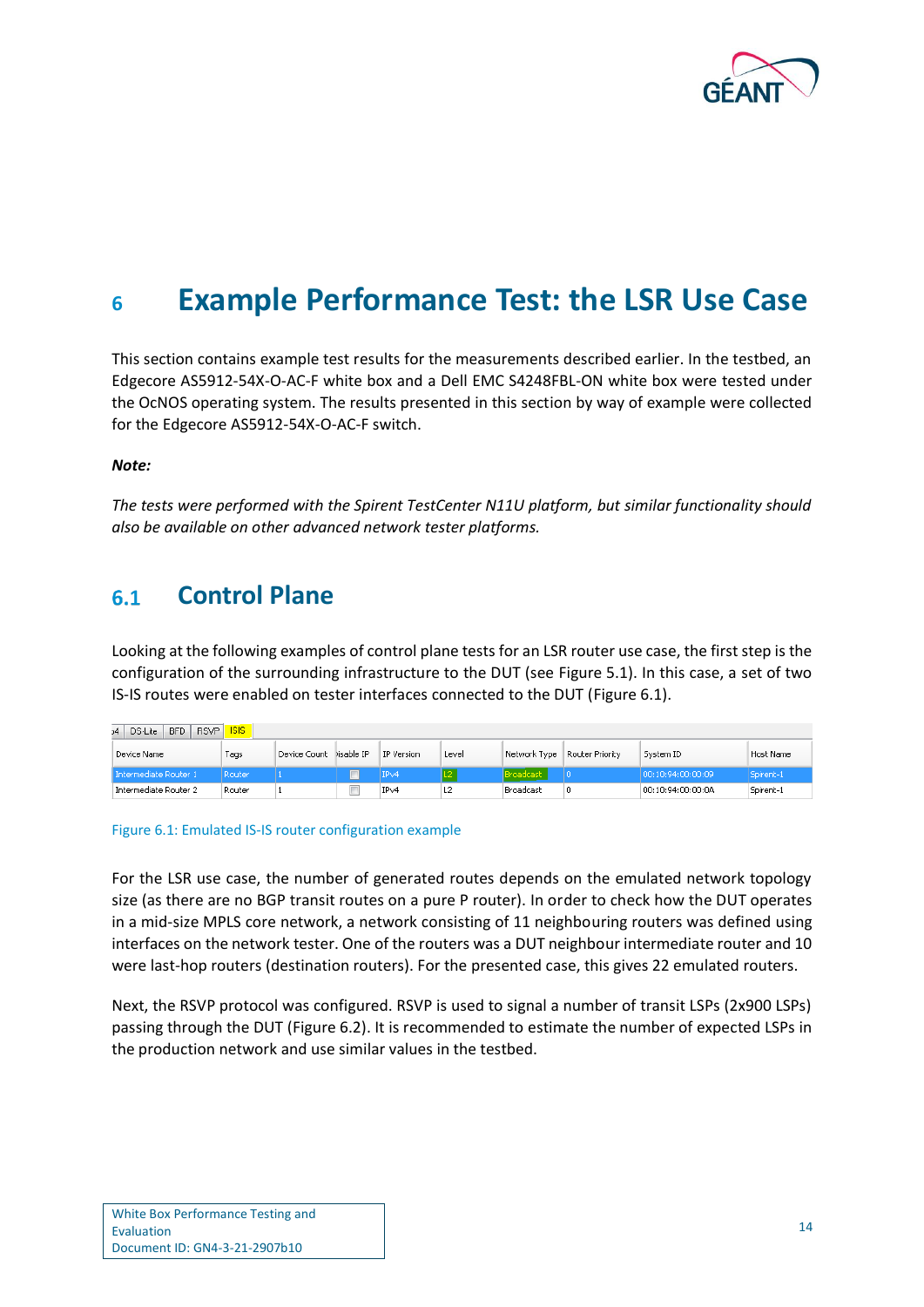

| Tunnel Head-end/Ingress (PATH) Tunnel Tail-end/Egress (RESV) |                                    |                 |                          |                   |                           |                                  |                                |                 |           |                          |                   |
|--------------------------------------------------------------|------------------------------------|-----------------|--------------------------|-------------------|---------------------------|----------------------------------|--------------------------------|-----------------|-----------|--------------------------|-------------------|
| <b>Name</b>                                                  | Port Name                          | Device<br>Name. | Active                   | Source IP Address | Source IP Address<br>Step | Destination IP<br><b>Address</b> | Destination IP<br>Address Step | Tunnel<br>Count | Tunnel ID | Tunnel ID<br><b>Step</b> | LSP Co $t_{\min}$ |
| RsvpIn.                                                      | Port //6/1 (o                      | Intermedi.      | $\blacksquare$           | 1.11.0.1          | 0.0.0.0                   | 1.11.0.61                        | 0.0.0.0                        |                 |           |                          |                   |
| RsvpIn                                                       | Port //6/1 (o Intermedi            |                 | $\overline{\mathsf{v}}$  | 1.11.0.1          | 0.0.0.0                   | 1.11.0.62                        | 0.0.0.0                        |                 | 61        | $\mathbf{1}$             | 1                 |
| RsypIn                                                       | Port //6/1 (o Intermedi            |                 | $\blacktriangledown$     | 1.11.0.1          | 0.0.0.0                   | 1.11.0.63                        | 0.0.0.0                        |                 | 121       |                          | $\mathbf{1}$      |
| RsypIn                                                       | Port //6/1 (o Intermedi            |                 | $\overline{\mathcal{A}}$ | 1.11.0.1          | 0.0.0.0                   | 1.11.0.64                        | 0.0.0.0                        |                 | 181       |                          | 1                 |
|                                                              | RsvpIn   Port //6/1 (o   Intermedi |                 | $\overline{\mathcal{A}}$ | 1.11.0.1          | 0.0.0.0                   | 1.11.0.65                        | 0.0.0.0                        |                 | 241       | $\mathbf{1}$             | $\mathbf{1}$      |
|                                                              | RsvpIn   Port //6/1 (o   Intermedi |                 | $\sqrt{}$                | 1.11.0.1          | 0.0.0.0                   | 1.11.0.66                        | 0.0.0.0                        |                 | 301       | $\mathbf{1}$             | $\mathbf{1}$      |
|                                                              | RsvpIn   Port //6/1 (o   Intermedi |                 | $\overline{\mathcal{L}}$ | 1.11.0.1          | 0.0.0.0                   | 1.11.0.67                        | 0.0.0.0                        |                 | 361       | $\mathbf{1}$             | $\mathbf{1}$      |
|                                                              | RsvpIn   Port //6/1 (o   Intermedi |                 | $\overline{\mathsf{v}}$  | 1.11.0.1          | 0.0.0.0                   | 1.11.0.68                        | 0.0.0.0                        |                 | 421       | $\mathbf{1}$             | $\mathbf{1}$      |
|                                                              | RsvpIn   Port //6/1 (o   Intermedi |                 | $\overline{\mathsf{v}}$  | 1.11.0.1          | 0.0.0.0                   | 1.11.0.69                        | 0.0.0.0                        |                 | 481       | $\mathbf{1}$             | $\mathbf{1}$      |
|                                                              | RsvpIn   Port //6/1 (o   Intermedi |                 | $\overline{\mathcal{S}}$ | 1.11.0.1          | 0.0.0.0                   | 1.11.0.70                        | 0.0.0.0                        |                 | 541       |                          | $\mathbf{1}$      |
| RsvpIn                                                       | Port //6/1 (o Intermedi            |                 | $\overline{\mathsf{v}}$  | 1.11.0.1          | 0.0.0.0                   | 1.11.0.71                        | 0.0.0.0                        |                 | 601       |                          |                   |
| RsvpIn                                                       | Port //6/1 (o Intermedi            |                 | $\overline{\mathsf{v}}$  | 1.11.0.1          | 0.0.0.0                   | 1.11.0.72                        | 0.0.0.0                        |                 | 661       |                          | 1                 |
| RsvpIn                                                       | Port //6/1 (o Intermedi            |                 | $\overline{\mathcal{A}}$ | 1.11.0.1          | 0.0.0.0                   | 1.11.0.73                        | 0.0.0.0                        |                 | 721       |                          | $\mathbf{1}$      |
| RsypIn                                                       | Port //6/1 (o Intermedi            |                 | $\sqrt{2}$               | 1.11.0.1          | 0.0.0.0                   | 1.11.0.74                        | 0.0.0.0                        |                 | 781       |                          | $\mathbf{1}$      |
| RsvpIn                                                       | Port //6/1 (o Intermedi            |                 | $\sqrt{}$                | 1.11.0.1          | 0.0.0.0                   | 1.11.0.75                        | 0.0.0.0                        |                 | 841       | $\mathbf{1}$             | $\mathbf{1}$      |
|                                                              | RsvpIn   Port //6/1 (o   Intermedi |                 | $\sqrt{}$                | 1.11.0.1          | 0.0.0.0                   | 1.11.0.76                        | 0.0.0.0                        |                 | 901       | 1                        | $\mathbf{1}$      |
|                                                              | RsvpIn   Port //6/1 (o   Intermedi |                 | $\overline{J}$           | 1.11.0.1          | 0.0.0.0                   | 1.11.0.77                        | 0.0.0.0                        | 1               | 961       | 1                        | 1                 |
|                                                              | RsvpIn   Port //6/1 (o   Intermedi |                 | $\overline{\mathcal{F}}$ | 1.11.0.1          | 0.0.0.0                   | 1.11.0.78                        | 0.0.0.0                        |                 | 1021      | 1                        | $\mathbf{1}$      |
|                                                              | RsvpIn   Port //6/1 (o   Intermedi |                 | $\overline{\mathsf{v}}$  | 1.11.0.1          | 0.0.0.0                   | 1.11.0.79                        | 0.0.0.0                        |                 | 1081      | $\mathbf{1}$             | $\mathbf{1}$      |
| RoynIn                                                       | Port IIGI1 In Intermedi            |                 | $\overline{L}$           | 11101             | nnnn                      | 1.11.0.80                        | lonon                          | $\overline{1}$  | 1141      | $\vert$ 1                | 1                 |

### <span id="page-17-0"></span>Figure 6.2: Examples of emulated RSVP LSPs

After the LSPs have been configured on the network tester the LSP status can be verified on the DUT and on the network tester itself [\(Figure 6.5](#page-18-2) and [Figure 6.4\)](#page-17-2). As shown in [Figure 6.4,](#page-17-2) 2x900 LSP were implemented for the test. This gives a complete overview of the full signalling process.

|                     | <b>D</b> DO<br>Routing and MPLS > LSP Results > RSVP LSP Results   Change Result View + - 14<br>1 of 6 |                  |                   |                               |           |            |                    |        |                |       |  |  |
|---------------------|--------------------------------------------------------------------------------------------------------|------------------|-------------------|-------------------------------|-----------|------------|--------------------|--------|----------------|-------|--|--|
| Device Name         | Tunnel State                                                                                           | <b>Direction</b> | Source IP Address | <b>Destination IP Address</b> | Tunnel ID | LSP ID     | Extended Tunnel ID | Label  | Upstream Label |       |  |  |
| Intermediate        | No State                                                                                               | Ingress          | 211.0.0.1         | 211.0.0.25                    | B1        | 81         | 211.0.0.1          |        | 0              | $\Xi$ |  |  |
| Intermediate        | No State                                                                                               | Ingress          | 211.0.0.1         | 211.0.0.26                    | 101       | 101        | 211.0.0.1          |        | 0              |       |  |  |
| Intermediate        | No State                                                                                               | Ingress          | 211.0.0.1         | 211.0.0.28                    | 141       | 141        | 211.0.0.1          |        | 0              |       |  |  |
| Intermediate        | No State                                                                                               | Ingress          | 211.0.0.1         | 211.0.0.29                    | 161       | 161        | 211.0.0.1          |        | 0              |       |  |  |
| Intermediate        | No State                                                                                               | Ingress          | 211.0.0.1         | 211.0.0.30                    | 181       | 181        | 211.0.0.1          |        | 0              |       |  |  |
| Intermediate        | No State                                                                                               | Ingress          | 211.0.0.1         | 211.0.0.31                    | 201       | <i>201</i> | 211.0.0.1          | 24 541 | 0              |       |  |  |
| Intermediate        | No State                                                                                               | Ingress          | 211.0.0.1         | 211.0.0.32                    | 221       | 221        | 211.0.0.1          | 24 341 | 0              |       |  |  |
| Intermediate        | No State                                                                                               | Ingress          | 211.0.0.1         | 211.0.0.33                    | 241       | 241        | 211.0.0.1          | 24 460 | 0              |       |  |  |
| Intermediate        | No State                                                                                               | Ingress          | 211.0.0.1         | 211.0.0.34                    | 261       | 261        | 211.0.0.1          | 24 363 | 0              |       |  |  |
| Intermediate        | No State                                                                                               | Ingress          | 211.0.0.1         | 211.0.0.35                    | 281       | 281        | 211.0.0.1          | 24 407 | 0              |       |  |  |
| <b>Intermediate</b> | Mo State                                                                                               | Indress          | 211.0.0.1         | 211.0.0.36                    | 301       | 301        | 211.0.0.1          | 24 487 | $\theta$       |       |  |  |
|                     |                                                                                                        |                  | ш                 |                               |           |            |                    |        |                | ь     |  |  |

### <span id="page-17-1"></span>Figure 6.3: Examples of emulated RSVP LSP status

|            | Port Name    Device Name                   | Router State |  | □ LSP Up [LSP Down [LSP Connecting [Eqress LSP Up [Tx Hello [Rx Hello [Tx PATH ]Rx PATH [Tx RESV ] |     |  |         |       |       | <b>IRX RESV</b> |
|------------|--------------------------------------------|--------------|--|----------------------------------------------------------------------------------------------------|-----|--|---------|-------|-------|-----------------|
| Port //6/1 | Intermediate Router 1 IRSVP STATE UP 1900  |              |  |                                                                                                    |     |  | 4574    | 3 600 | 1 800 | l 800           |
| Port //6/2 | lIntermediate Router 2 IRSVP STATE UP 1900 |              |  |                                                                                                    | 900 |  | 4 9 4 0 | 3600  | 1 800 | 1 800           |

### <span id="page-17-2"></span>Figure 6.4: Example of RSVP protocol summary results

Once all the signalling protocols are operating properly, traffic can be mapped to emulated LSPs and the accuracy of the forwarding mechanism can be additionally verified. In the example shown i[n Figure](#page-18-2)  [6.5,](#page-18-2) a traffic stream block was defined that emulates data exchange over LSP tunnels.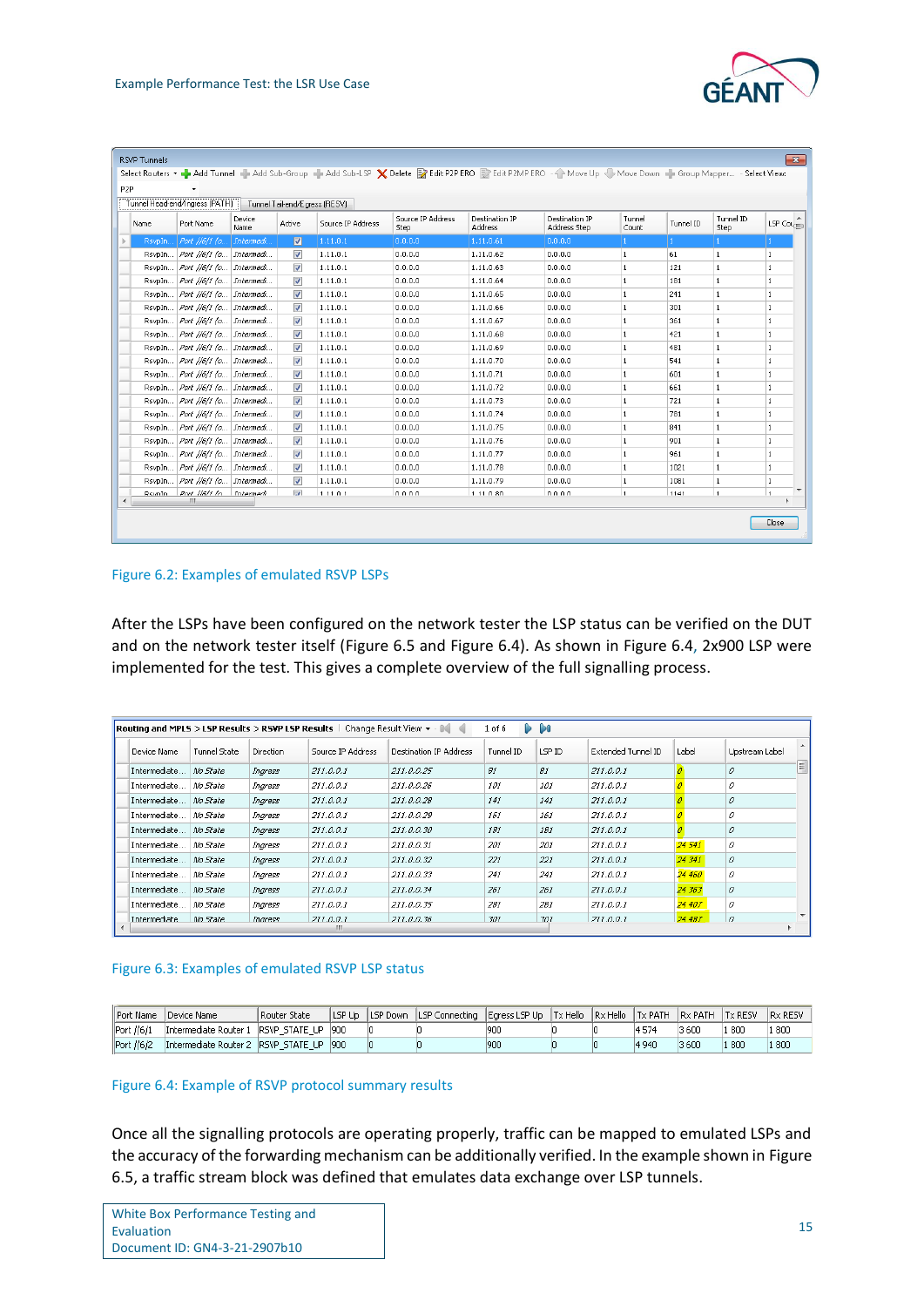



<span id="page-18-2"></span>Figure 6.5: Examples of traffic stream definition on network tester

#### <span id="page-18-0"></span> $6.2$ **Data Plane**

## <span id="page-18-1"></span>**6.2.1 Switching Performance**

Switching performance testing must be done for a specific use case, using the exact configuration of networking devices. The approach used in section [6.1](#page-16-1) can be reused here. The packets sent to the DUT to validate the control plane performance do not need to reach a high throughput but the same type of packet can be reused. This is what is called a data stream in the traffic injector used. The network tester produces a large amount of data as a result of measurement. In order to analyse it efficiently, a level of hierarchical overview of the collected data is provided by regrouping data streams into larger blocks called stream blocks. In [Figure 6.6,](#page-19-1) the measurements for two stream blocks are presented (LSP-3 and LSP-4). Within the LSP-3 stream block, the traffic was sent from port 6/1 of the tester and expected to be received at port 6/2. The LSP-4 stream block transferred the data in the opposite direction. Next, the total number of sent and received frames for each stream block is presented. As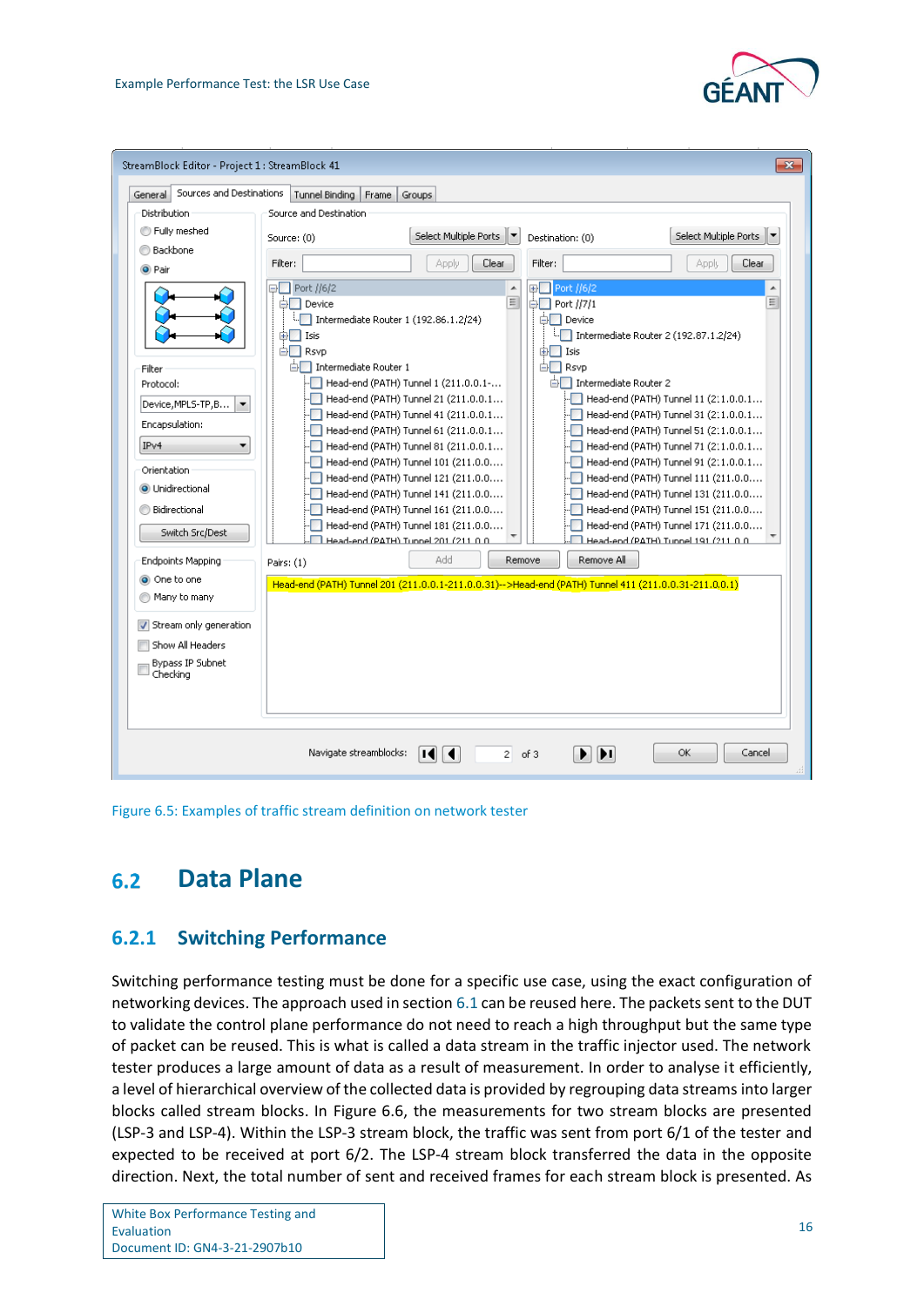

shown in [Figure 6.6,](#page-19-1) there is a significant difference between the number of sent and received frames, which will be examined further.

| $\parallel$ Tx Port             | IRx Port | Stream Block   Tx Count (Frames) | Rx Count (Frames) |
|---------------------------------|----------|----------------------------------|-------------------|
| Port //6/1 Port //6/2 LSP-3     |          | 21 511 013 851                   | 5 006 260 099     |
| Port //6/2   Port //6/1   LSP-4 |          | 21 510 453 759                   | 5 006 590 467     |

### <span id="page-19-1"></span>Figure 6.6: Stream block basic results example

For a more precise analysis, detailed data are presented in [Figure 6.7.](#page-19-2) It can be noted that the LSP-3 stream block consists of a number of individual streams. Each stream represents the traffic sent by an individual LSP established with the RSVP protocol. Again, the number of sent and received frames for each stream is shown. This is useful to identify the faulty LSP. In the presented example, a significant difference can be seen between the number of sent and received frames for each stream.

| Tx Port            | Rx Port    | Stream Block | Stream Id | Stream Index | Tx Count (Frames) | Rx Count (Frames) | Expected Rx Count (Frames) | Tx-Rx (Frames) | $Tx-Rx (%)$ |
|--------------------|------------|--------------|-----------|--------------|-------------------|-------------------|----------------------------|----------------|-------------|
| Port //6/1         | Port //6/2 | LSP-3        | 65 536    |              | 11 949 802        | 2 781 241         | 11 949 802                 | 9 168 561      | 76,726      |
| Port //6/1         | Port //6/2 | LSP-3        | 65 537    |              | 11 949 802        | 2 781 241         | 11 949 802                 | 9 168 561      | 76,726      |
| Port //6/1         | Port //6/2 | LSP-3        | 65 538    | 12           | 11 949 802        | 2 781 241         | 11 949 802                 | 9 168 561      | 76,726      |
| Port //6/1         | Port //6/2 | LSP-3        | 65 539    | 13           | 11 949 802        | 2 781 241         | 11 949 802                 | 9 168 561      | 76,726      |
| Port //6/1         | Port //6/2 | LSP-3        | 65 540    |              | 11 949 802        | 2 781 241         | 11 949 802                 | 9 168 561      | 76,726      |
| Port //6/1         | Port //6/2 | $LSP-3$      | 65 541    | 15           | 11 949 802        | 2 781 241         | 11 949 802                 | 9 168 561      | 76,726      |
| Port //6/1         | Port //6/2 | LSP-3        | 65 542    |              | 11 949 802        | 2 781 241         | 11 949 802                 | 9 168 561      | 76,726      |
| Port //6/1         | Port //6/2 | LSP-3        | 65 543    |              | 11 949 803        | 2 781 241         | 11 949 803                 | 9 168 562      | 76,726      |
| Port //6/1         | Port //6/2 | LSP-3        | 65 544    | 18           | 11 949 803        | 2 781 241         | 11 949 803                 | 9 168 562      | 76,726      |
| Port //6/1         | Port //6/2 | $LSP-3$      | 65 545    | 19           | 11 949 803        | 2 781 241         | 11 949 803                 | 9 168 562      | 76,726      |
| Port //6/1         | Port //6/2 | LSP-3        | 65 546    | 10           | 11 949 803        | 2 781 241         | 11 949 803                 | 9 168 562      | 76,726      |
| $\vert$ Port //6/1 | Port //6/2 | LSP-3        | 65 547    | 11           | 11 949 803        | 2 781 241         | 11 949 803                 | 9 168 562      | 76,726      |

### <span id="page-19-2"></span>Figure 6.7: Individual stream measurements example

The above examples imply some common problems for all test traffic. Further analysis indicated an MTU misconfiguration problem between the network tester and the DUT. MTU handling is one of the common differences between hardware and software platforms. This fact needs to be taken into account when preparing a test configuration.

A successful example of another measurement is presented in [Figure 6.8.](#page-19-3)

|  | <b>I</b> Tx Port I Rx Port I Stream Block         |  |            |             | [Stream Id Stream Index Tx Count (Frames) Rx Count (Frames) Expected Rx Count (Frames) Tx-Rx (Frames) Tx-Rx (%) |  |
|--|---------------------------------------------------|--|------------|-------------|-----------------------------------------------------------------------------------------------------------------|--|
|  | Port //6/2 Port //7/2 StreamBlock 41-2 65 536     |  | 82 200 000 | 182 200 000 | 182 200 000                                                                                                     |  |
|  | Port //7/1  Port //7/2  StreamBlock 43-2  131 072 |  | 81 900 001 | 81 900 001  | 81 900 001                                                                                                      |  |

<span id="page-19-3"></span>Figure 6.8: Individual stream block measurement example (without lost frames)

### <span id="page-19-0"></span>**6.2.2 Burst Size**

In order to estimate the burst size for the DUT, three interfaces were used, including two ingress interfaces and one egress interface. The goal of the test was to send more traffic than the total egress interface capacity for a short period of time and to check how many packets are buffered before being dropped by the DUT.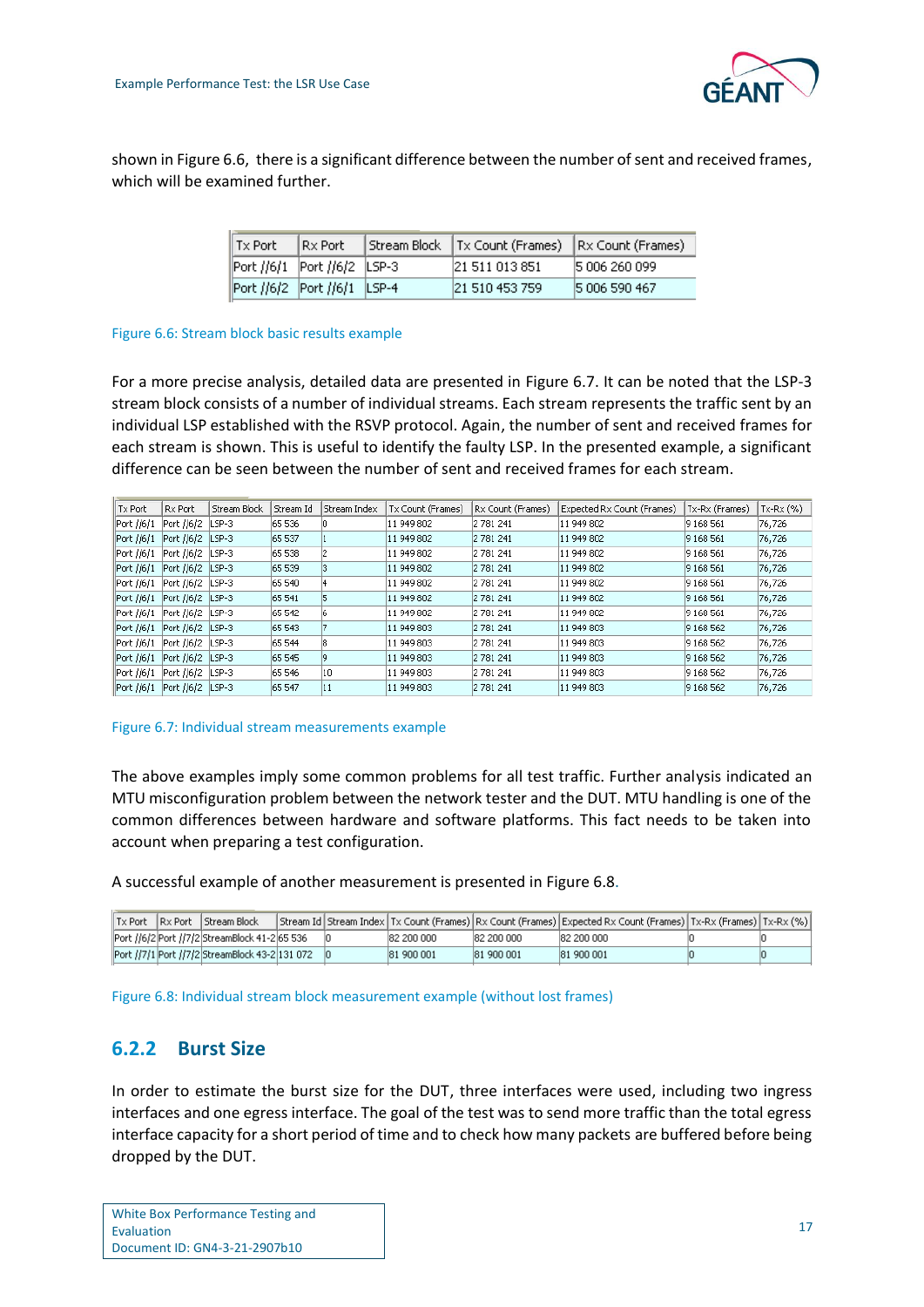The burst size test consists of several iterations. In each step the number of packets sent with maximum speed (line-rate) was increased. [Table 6.1](#page-21-0) presents the load and burst size for each test interface, and the total number of frames sent and received during each test step iteration.

| <b>iMIX</b> | <b>Duration</b><br>(seconds) | Load<br>(%) | <b>Burst size</b><br>(packets) | <b>Tx Frames</b> | <b>Rx Frames</b> | <b>Frame Loss</b> |
|-------------|------------------------------|-------------|--------------------------------|------------------|------------------|-------------------|
| Default     | 10                           | 25          | 300000                         | 164094616        | 164094615        | $\mathbf{1}$      |
| Default     | 10                           | 25          | 310000                         | 164101282        | 164101280        | $\overline{2}$    |
| Default     | 10                           | 25          | 320000                         | 164101642        | 164101642        | 0                 |
| Default     | 10                           | 25          | 330000                         | 164101095        | 164101094        | 1                 |
| Default     | 10                           | 25          | 340000                         | 164198274        | 164198274        | 0                 |
| Default     | 10                           | 25          | 350000                         | 164199178        | 164199178        | 0                 |
| Default     | 10                           | 25          | 360000                         | 164100548        | 164100548        | 0                 |
| Default     | 10                           | 25          | 370000                         | 164150470        | 164121767        | 28703             |
| Default     | 10                           | 25          | 380000                         | 164199155        | 164119437        | 79718             |
| Default     | 10                           | 25          | 390000                         | 164250366        | 164119897        | 130469            |
| Default     | 10                           | 25          | 400000                         | 164195943        | 164015144        | 180799            |
| Default     | 10                           | 25          | 410000                         | 164293138        | 164063449        | 229689            |
| Default     | 10                           | 25          | 420000                         | 163807802        | 163528782        | 279020            |
| Default     | 10                           | 25          | 430000                         | 164395878        | 164065643        | 330235            |
| Default     | 10                           | 25          | 440000                         | 164395361        | 164015909        | 379452            |
| Default     | 10                           | 25          | 450000                         | 164250220        | 163819443        | 430777            |
| Default     | 10                           | 25          | 460000                         | 164000206        | 163520188        | 480018            |
| Default     | 10                           | 25          | 470000                         | 164050194        | 163521677        | 528517            |
| Default     | 10                           | 25          | 480000                         | 164397161        | 163817198        | 579963            |
| Default     | 10                           | 25          | 490000                         | 164350174        | 163721072        | 629102            |
| Default     | 10                           | $30\,$      | 300000                         | 196826355        | 196826354        | $\mathbf{1}$      |
| Default     | 10                           | 30          | 310000                         | 196844832        | 196844830        | $\overline{2}$    |
| Default     | 10                           | 30          | 320000                         | 196850130        | 196850130        | 0                 |
| Default     | 10                           | 30          | 330000                         | 196850607        | 196850606        | 1                 |
| Default     | 10                           | 30          | 340000                         | 196852433        | 196852433        | $\pmb{0}$         |
| Default     | 10                           | 30          | 350000                         | 196750788        | 196750788        | 0                 |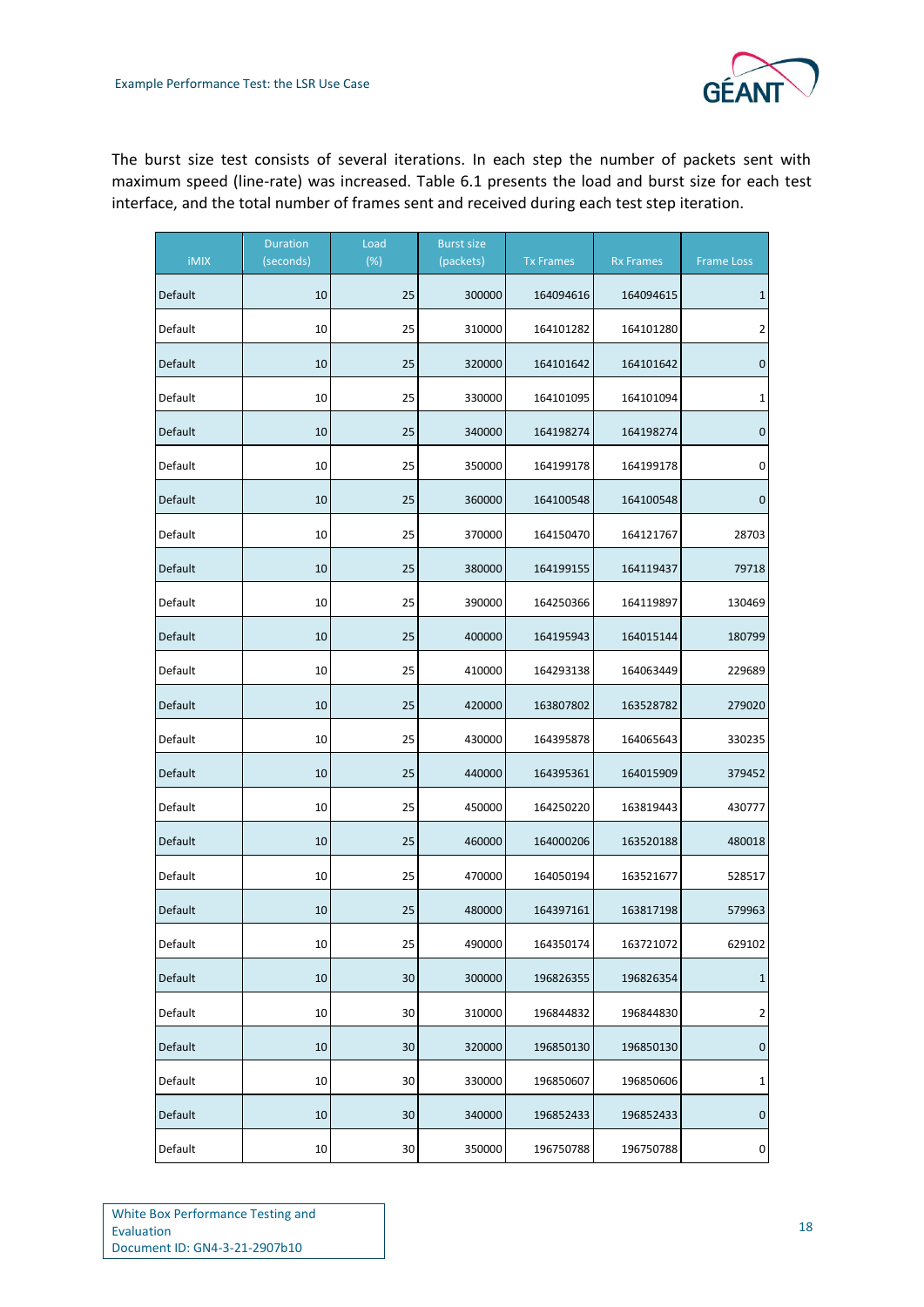| <b>iMIX</b> | <b>Duration</b><br>(seconds) | Load<br>(%) | <b>Burst size</b><br>(packets) | <b>Tx Frames</b> | <b>Rx Frames</b> | <b>Frame Loss</b> |
|-------------|------------------------------|-------------|--------------------------------|------------------|------------------|-------------------|
| Default     | 10                           | 30          | 360000                         | 196853728        | 196853728        | $\mathbf 0$       |
| Default     | 10                           | 30          | 370000                         | 196913870        | 196885239        | 28631             |
| Default     | 10                           | 30          | 380000                         | 196850056        | 196770373        | 79683             |
| Default     | 10                           | 30          | 390000                         | 196659583        | 196529807        | 129776            |
| Default     | 10                           | 30          | 400000                         | 196724653        | 196544351        | 180302            |
| Default     | 10                           | 30          | 410000                         | 196790256        | 196560304        | 229952            |
| Default     | 10                           | 30          | 420000                         | 196849630        | 196570672        | 278958            |
| Default     | 10                           | 30          | 430000                         | 196950304        | 196619101        | 331203            |
| Default     | 10                           | 30          | 440000                         | 196700282        | 196319904        | 380378            |
| Default     | 10                           | 30          | 450000                         | 197047464        | 196618784        | 428680            |
| Default     | 10                           | 30          | 460000                         | 196850088        | 196369507        | 480581            |
| Default     | 10                           | 30          | 470000                         | 196593068        | 196061762        | 531306            |
| Default     | 10                           | 30          | 480000                         | 197100220        | 196521978        | 578242            |
| Default     | 10                           | 30          | 490000                         | 196650208        | 196021660        | 628548            |

<span id="page-21-0"></span>Table 6.1: Example of the burst size test results

As can be noted, for burst sizes lower than or equal to 360,000 packets, there is no major frame loss. However, for burst size greater than 360,000 packets, high frame loss is observed independently from the load size. This allows an estimate that the DUT can handle about 1.2Mpps in the buffer (for the iMIX packet size distribution pattern). This value should then be taken into account when a hardware platform is selected for a given use case.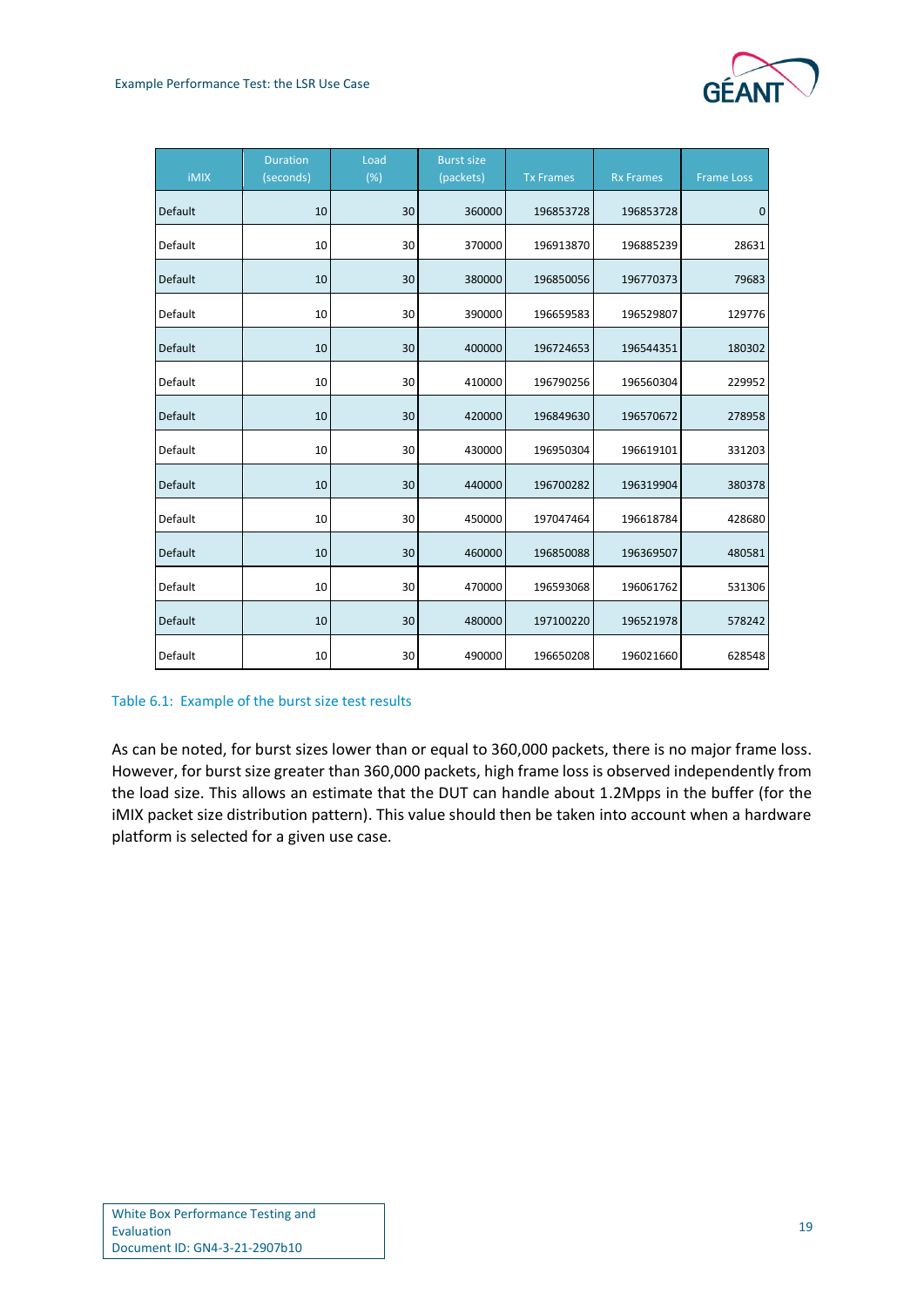

# <span id="page-22-0"></span>**<sup>7</sup> Conclusions**

A NOS is often evaluated by a network operator (or an institution network engineer) from the point of view of functionality, to verify whether it contains the features needed to build a solution for a given use case, and can interoperate with other components in the overall solution.

However, it is also important to consider the performance of the solution. While data plane and control plane tests can be conducted separately in a testbed, to obtain the most accurate performance figures for a white box testbed, it is recommended that combined data plane and control plane tests be performed. Several use cases can be validated for a specific hardware. Being able to handle several use cases could be seen as an advantage depending on the hardware deployment strategy adopted.

The overall solution performance will always depend on the combination of the hardware platform and the NOS used (see [Appendix A\)](#page-24-0), which is precisely why it is important to understand how to both define and run the most appropriate tests to conduct performance evaluations for a given combination, including both control and data plane tests.

Depending on the test goals, the user may try to establish maximum performance values for a given set of enabled features and level of traffic or may verify the device operation under given network conditions. In the first case, the combined (data plane and control plane) test of the performance limit can be evaluated for the targeted use case. Using the second approach, the user can verify if the DUT has sufficient capacity for the targeted use case.

The goal of the example test conducted in the lab and described in this document was to assess the data plane performance for a specific use case (LSP router). This type of test allows users to evaluate hardware performance and system stability in a real production environment, in real use case conditions (for example the number of routes or LSPs, BGP sessions, etc.). These tests should last long enough to correctly validate the DUT.

Based on the experiences of the WP6 team, it is recommended to perform a 24-hour test with generated traffic and a 7-day test verifying control plane stability. In this context a test scenario should include automatic generation of topology change events. Taking into account the scale of work needed for the validation process, specific network testing equipment was used. The network tester provided testing scenarios related to the RFC benchmarks [\[RFC2889,](#page-36-2) [RFC3918\]](#page-36-5), and BGP or IS-IS topologies. In addition, the WP6 test team adjusted the RFC 2889 test scenario for the NREN MPLS backbone use case.

During the tests conducted in the lab no hardware limitation related to features offered by the NOS was found. This suggests that the tested NOS (OcNOS) properly maps (bounds) its functionality to the hardware resources of the white box platform and that the features offered by the NOS can be implemented using the chosen white box hardware.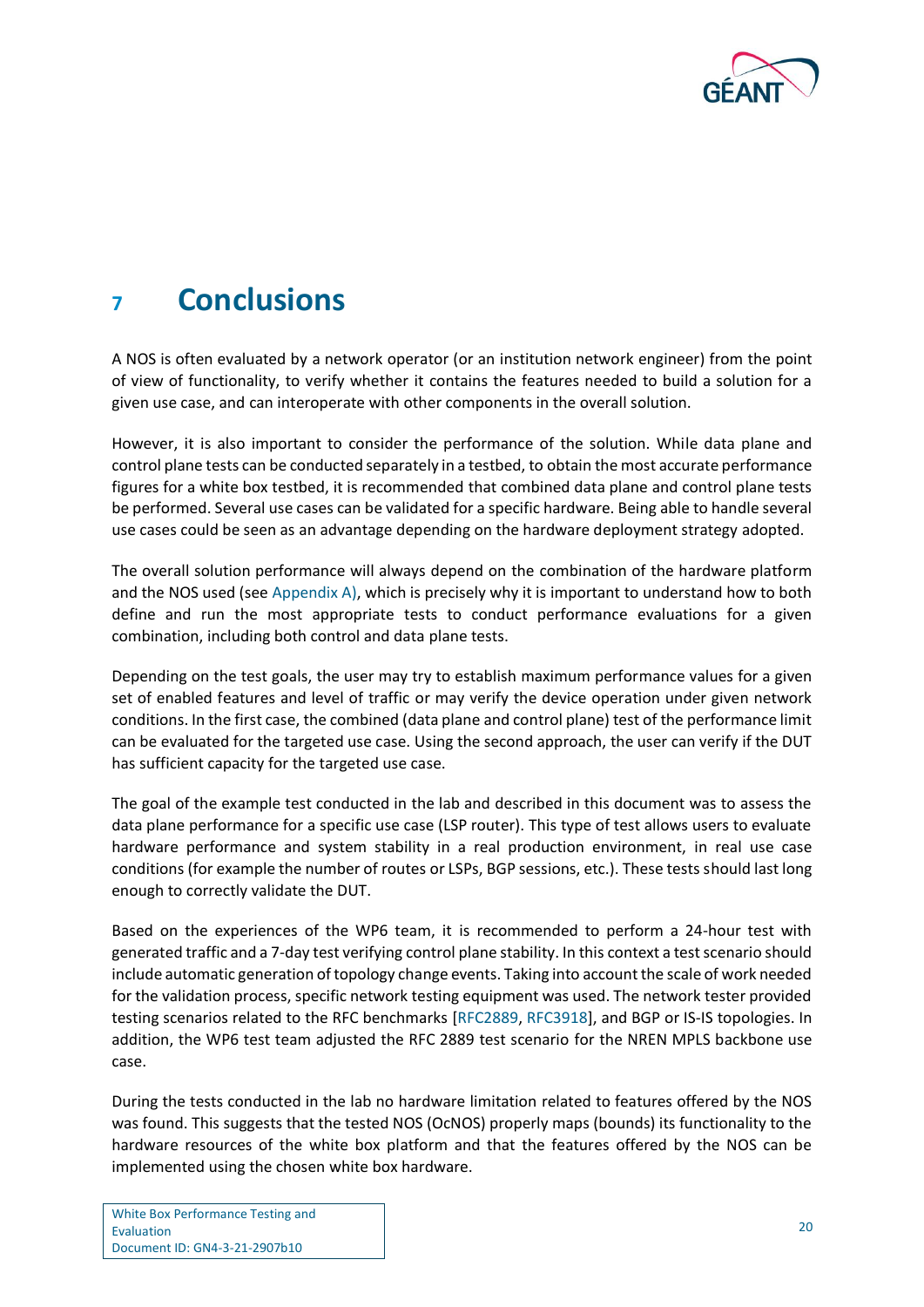

The example test results provided i[n Appendix A,](#page-24-0) which were obtained using a network tester device, show that buffer size differs between hardware platforms. This result confirms the importance of hardware platform selection when a white box-based solution is planned for deployment in the network.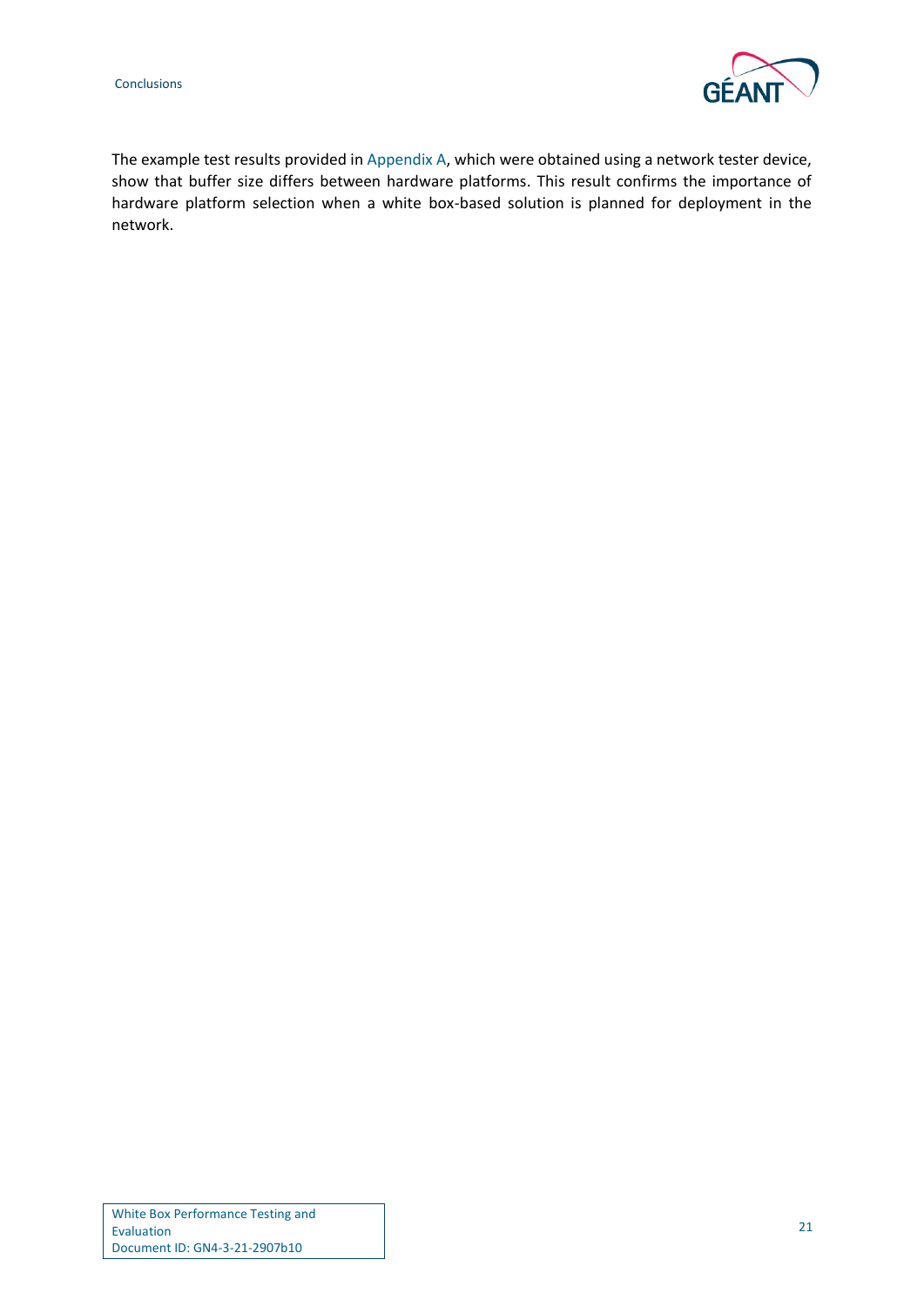

# <span id="page-24-0"></span>**Appendix A Burst Test Results**

## <span id="page-24-1"></span>**A.1 Arista 7280SR**

| <b>iMIX</b><br>Distribution | Load<br>Duration<br>(%)<br>(Seconds) |    | <b>Burst size</b><br>(packets) | <b>Tx Frames</b> | <b>Rx Frames</b> | <b>Rx Expected</b><br>Frames | <b>Frame Loss</b> |
|-----------------------------|--------------------------------------|----|--------------------------------|------------------|------------------|------------------------------|-------------------|
| AristaMPLS                  | 10                                   | 25 | 300000                         | 164173178        | 164173178        | 164173178                    | 0                 |
| AristaMPLS                  | 10                                   | 25 | 310000                         | 164153284        | 164153284        | 164153284                    | 0                 |
| AristaMPLS                  | 10                                   | 25 | 320000                         | 164146748        | 164146748        | 164146748                    | $\mathbf 0$       |
| AristaMPLS                  | 10                                   | 25 | 330000                         | 164243074        | 164243074        | 164243074                    | 0                 |
| AristaMPLS                  | 10                                   | 25 | 340000                         | 164200822        | 164200822        | 164200822                    | $\mathbf 0$       |
| AristaMPLS                  | 10                                   | 25 | 350000                         | 164250658        | 164250658        | 164250658                    | 0                 |
| AristaMPLS                  | 10                                   | 25 | 360000                         | 164100548        | 164100548        | 164100548                    | 0                 |
| AristaMPLS                  | 10                                   | 25 | 370000                         | 164150470        | 164150470        | 164150470                    | 0                 |
| AristaMPLS                  | 10                                   | 25 | 380000                         | 164342883        | 164342883        | 164342883                    | 0                 |
| AristaMPLS                  | 10                                   | 25 | 390000                         | 164250366        | 164250366        | 164250366                    | 0                 |
| AristaMPLS                  | 10                                   | 25 | 400000                         | 164341337        | 164341337        | 164341337                    | $\mathbf 0$       |
| AristaMPLS                  | 10                                   | 25 | 410000                         | 164441483        | 164441483        | 164441483                    | 0                 |
| AristaMPLS                  | 10                                   | 25 | 420000                         | 163949976        | 163949976        | 163949976                    | $\mathbf{0}$      |
| AristaMPLS                  | 10                                   | 25 | 430000                         | 164450254        | 164450254        | 164450254                    | $\mathbf 0$       |
| AristaMPLS                  | 10                                   | 25 | 440000                         | 164500236        | 164488864        | 164500236                    | 11372             |
| AristaMPLS                  | 10                                   | 25 | 450000                         | 164250220        | 164204166        | 164250220                    | 46054             |
| AristaMPLS                  | 10                                   | 25 | 460000                         | 164000206        | 163919802        | 164000206                    | 80404             |
| AristaMPLS                  | 10                                   | 25 | 470000                         | 164050194        | 163935817        | 164050194                    | 114377            |
| AristaMPLS                  | 10                                   | 25 | 480000                         | 164540250        | 164391318        | 164540250                    | 148932            |
| AristaMPLS                  | 10                                   | 25 | 490000                         | 164350174        | 164167212        | 164350174                    | 182962            |
| AristaMPLS                  | 10                                   | 30 | 300000                         | 196942040        | 196942040        | 196942040                    | 0                 |
| AristaMPLS                  | 10                                   | 30 | 310000                         | 196953444        | 196953444        | 196953444                    | 0                 |
| AristaMPLS                  | 10                                   | 30 | 320000                         | 196901970        | 196901970        | 196901970                    | 0                 |
| AristaMPLS                  | 10                                   | 30 | 330000                         | 196951314        | 196951314        | 196951314                    | 0                 |
| AristaMPLS                  | 10                                   | 30 | 340000                         | 197000986        | 197000986        | 197000986                    | $\mathbf 0$       |
| AristaMPLS                  | 10                                   | 30 | 350000                         | 196894947        | 196894947        | 196894947                    | $\mathbf 0$       |
| AristaMPLS                  | 10                                   | 30 | 360000                         | 197024993        | 197024993        | 197024993                    | $\mathbf 0$       |
| AristaMPLS                  | 10                                   | 30 | 370000                         | 197050564        | 197050564        | 197050564                    | $\mathbf 0$       |
| AristaMPLS                  | 10                                   | 30 | 380000                         | 197027130        | 197027130        | 197027130                    | $\mathbf 0$       |
| AristaMPLS                  | 10                                   | 30 | 390000                         | 196829703        | 196829703        | 196829703                    | $\Omega$          |
| AristaMPLS                  | 10                                   | 30 | 400000                         | 196895148        | 196881629        | 196895148                    | 13519             |
| AristaMPLS                  | 10                                   | 30 | 410000                         | 196956261        | 196894950        | 196956261                    | 61311             |
| AristaMPLS                  | 10                                   | 30 | 420000                         | 197024514        | 196915406        | 197024514                    | 109108            |
| AristaMPLS                  | 10                                   | 30 | 430000                         | 196950304        | 196793450        | 196950304                    | 156854            |
| AristaMPLS                  | 10                                   | 30 | 440000                         | 196700282        | 196495716        | 196700282                    | 204566            |
| AristaMPLS                  | 10                                   | 30 | 450000                         | 197215834        | 197169795        | 197215834                    | 46039             |
| AristaMPLS                  | 10                                   | 30 | 460000                         | 197023954        | 196943635        | 197023954                    | 80319             |
| AristaMPLS                  | 10                                   | 30 | 470000                         | 196764029        | 196649696        | 196764029                    | 114333            |
| AristaMPLS                  | 10                                   | 30 | 480000                         | 197100220        | 196951135        | 197100220                    | 149085            |
| AristaMPLS                  | 10                                   | 30 | 490000                         | 196650208        | 196467410        | 196650208                    | 182798            |
| AristaMPLS                  | 10                                   | 35 | 300000                         | 229675207        | 229675207        | 229675207                    | 0                 |
| AristaMPLS                  | 10                                   | 35 | 310000                         | 229664626        | 229664626        | 229664626                    | $\mathbf{0}$      |
| AristaMPLS                  | 10                                   | 35 | 320000                         | 229702298        | 229702298        | 229702298                    | 0                 |
| AristaMPLS                  | 10                                   | 35 | 330000                         | 229651532        | 229651532        | 229651532                    | $\mathbf{0}$      |
| AristaMPLS                  | 10                                   | 35 | 340000                         | 229706011        | 229706011        | 229706011                    | 0                 |
| AristaMPLS                  | 10                                   | 35 | 350000                         | 229742652        | 222704096        | 229742652                    | 7038556           |
| AristaMPLS                  | 10                                   | 35 | 360000                         | 229623484        | 229623484        | 229623484                    | 0                 |

| White Box Performance Testing and |
|-----------------------------------|
| Evaluation                        |
| Document ID: GN4-3-21-2907b10     |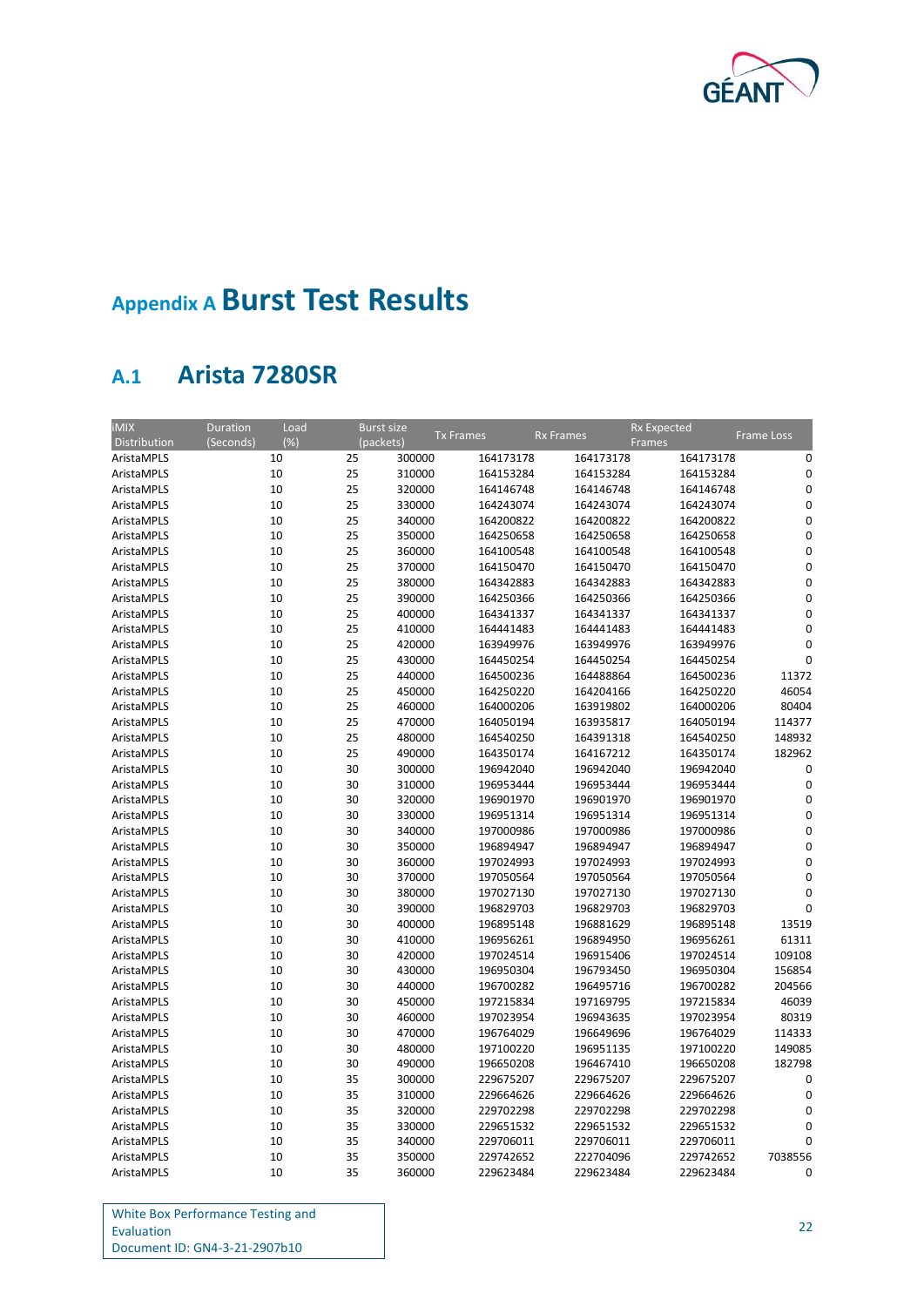

| $\overline{IMIX}$ | Duration<br>Load |          | <b>Burst size</b> | <b>Tx Frames</b>       | <b>Rx Frames</b> | <b>Rx Expected</b> | Frame Loss       |
|-------------------|------------------|----------|-------------------|------------------------|------------------|--------------------|------------------|
| Distribution      | (%)<br>(Seconds) |          | (packets)         |                        |                  | <b>Frames</b>      |                  |
| AristaMPLS        | 10               | 35       | 370000            | 229701361              | 229701361        | 229701361          | 0                |
| AristaMPLS        | 10               | 35       | 380000            | 229704645              | 229704645        | 229704645          | 0                |
| AristaMPLS        | 10               | 35       | 390000            | 229748330              | 229748330        | 229748330          | 0                |
| AristaMPLS        | 10               | 35       | 400000            | 229539633              | 222039618        | 229539633          | 7500015          |
| AristaMPLS        | 10               | 35       | 410000            | 229581453              | 229581453        | 229581453          | 0                |
| AristaMPLS        | 10               | 35       | 420000            | 229800384              | 229800384        | 229800384          | 0                |
| AristaMPLS        | 10               | 35       | 430000            | 229497710              | 229497710        | 229497710          | 0                |
| AristaMPLS        | 10               | 35       | 440000            | 229704113              | 229692755        | 229704113          | 11358            |
| AristaMPLS        | 10               | 35       | 450000            | 229745525              | 229699525        | 229745525          | 46000            |
| AristaMPLS        | 10               | 35       | 460000            | 229600288              | 229519967        | 229600288          | 80321            |
| AristaMPLS        | 10               | 35       | 470000            | 229743072              | 229628563        | 229743072          | 114509           |
| AristaMPLS        | 10               | 35       | 480000            | 229500256              | 229351368        | 229500256          | 148888           |
| AristaMPLS        | 10               | 35       | 490000            | 229581539              | 229398682        | 229581539          | 182857           |
| AristaMPLS        | 10               | 40       | 300000            | 262376244              | 262376244        | 262376244          | 0                |
| AristaMPLS        | 10               | 40       | 310000            | 262388558              | 262388558        | 262388558          | 0                |
| AristaMPLS        | 10               | 40       | 320000            | 262389013              | 262389013        | 262389013          | 0                |
| AristaMPLS        | 10               | 40       | 330000            | 262365519              | 262365519        | 262365519          | 0                |
| AristaMPLS        | 10               | 40       | 340000            | 262389274              | 262389274        | 262389274          | 0                |
| AristaMPLS        | 10               | 40       | 350000            | 262365670              | 262365670        | 262365670          | 0                |
| AristaMPLS        | 10               | 40       | 360000            | 262430617              | 262430617        | 262430617          | 0                |
| AristaMPLS        | 10               | 40       | 370000            | 262365769              | 262365769        | 262365769          | 0                |
| AristaMPLS        | 10               | 40       | 380000            | 262389467              | 262389467        | 262389467          | 0                |
| AristaMPLS        | 10               | 40       | 390000            | 262350584              | 262350584        | 262350584          | 0                |
| AristaMPLS        | 10               | 40       | 400000            | 262481788              | 262481788        | 262481788          | 0                |
| AristaMPLS        | 10               | 40       | 410000            | 262350478              | 262350478        | 262350478          | 0                |
| AristaMPLS        | 10               | 40       | 420000            | 262291319              | 262291319        | 262291319          | $\Omega$         |
| AristaMPLS        | 10               | 40       | 430000            | 262340202              | 253890189        | 262340202          | 8450013          |
| AristaMPLS        | 10               | 40       | 440000            | 262500376              | 262488968        | 262500376          | 11408            |
| AristaMPLS        | 10               | 40       | 450000            | 262365832              | 262319788        | 262365832          | 46044            |
| AristaMPLS        | 10               | 40       | 460000            | 262389535              | 262309403        | 262389535          | 80132            |
| AristaMPLS        | 10               | 40       | 470000            | 262528313              | 262413985        | 262528313          | 114328           |
| AristaMPLS        | 10               | 40       | 480000            | 262291364              | 262142377        | 262291364          | 148987           |
| AristaMPLS        | 10               | 40       | 490000            | 262430491              | 262247429        | 262430491          | 183062           |
| AristaMPLS        | 10               | 45       | 300000            | 295078777              | 295078777        | 295078777          | 0                |
| AristaMPLS        | 10               | 45       | 310000            | 295055902              | 286055722        | 295055902          | 9000180          |
| AristaMPLS        | 10               | 45       | 320000            | 295086374              | 295086374        | 295086374          | 0                |
| AristaMPLS        | 10               | 45       | 330000            | 295070685              | 295070685        | 295070685          | 0                |
| AristaMPLS        | 10               | 45       | 340000            | 295070683              | 295070683        | 295070683          | $\mathbf 0$      |
|                   |                  | 45       | 350000            |                        | 286075764        |                    | 9014258          |
| AristaMPLS        | 10<br>10         | 45       | 360000            | 295090022<br>295070756 | 295070756        | 295090022          | 0                |
| AristaMPLS        |                  |          |                   |                        |                  | 295070756          | 0                |
| AristaMPLS        | 10               | 45<br>45 | 370000<br>380000  | 295050844              | 295050844        | 295050844          |                  |
| AristaMPLS        | 10               |          |                   | 295070791              | 295070791        | 295070791          | 0<br>$\mathbf 0$ |
| AristaMPLS        | 10               | 45       | 390000            | 295070800              | 295070800        | 295070800          |                  |
| AristaMPLS        | 10               | 45       | 400000            | 295086228              | 292806906        | 295086228          | 2279322          |
| AristaMPLS        | 10               | 45       | 410000            | 295107892              | 295107892        | 295107892          | 0                |
| AristaMPLS        | 10               | 45       | 420000            | 295070839              | 295070839        | 295070839          | 0                |
| AristaMPLS        | 10               | 45       | 430000            | 295081589              | 285331574        | 295081589          | 9750015          |
| AristaMPLS        | 10               | 45       | 440000            | 295049749              | 295038310        | 295049749          | 11439            |
| AristaMPLS        | 10               | 45       | 450000            | 295038370              | 294992382        | 295038370          | 45988            |
| AristaMPLS        | 10               | 45       | 460000            | 295145604              | 295065388        | 295145604          | 80216            |
| AristaMPLS        | 10               | 45       | 470000            | 295006941              | 294892465        | 295006941          | 114476           |
| AristaMPLS        | 10               | 45       | 480000            | 295070843              | 294921981        | 295070843          | 148862           |
| AristaMPLS        | 10               | 45       | 490000            | 295139984              | 286406979        | 295139984          | 8733005          |
| AristaMPLS        | 10               | 50       | 300000            | 327711355              | 317269451        | 327711355          | 10441904         |
| AristaMPLS        | 10               | 50       | 310000            | 327744640              | 327002258        | 327744640          | 742382           |
| AristaMPLS        | 10               | 50       | 320000            | 327751336              | 327006598        | 327751336          | 744738           |
| AristaMPLS        | 10               | 50       | 330000            | 327742032              | 326996379        | 327742032          | 745653           |
| AristaMPLS        | 10               | 50       | 340000            | 327741229              | 326994843        | 327741229          | 746386           |
| AristaMPLS        | 10               | 50       | 350000            | 327740831              | 326992139        | 327740831          | 748692           |
| AristaMPLS        | 10               | 50       | 360000            | 327744588              | 327001538        | 327744588          | 743050           |
| AristaMPLS        | 10               | 50       | 370000            | 327747422              | 327006452        | 327747422          | 740970           |
| AristaMPLS        | 10               | 50       | 380000            | 327752418              | 327010930        | 327752418          | 741488           |
| AristaMPLS        | 10               | 50       | 390000            | 327743133              | 310470499        | 327743133          | 17272634         |
| AristaMPLS        | 10               | 50       | 400000            | 327752412              | 327011851        | 327752412          | 740561           |
| AristaMPLS        | 10               | 50       | 410000            | 327751330              | 327008471        | 327751330          | 742859           |
|                   |                  |          |                   |                        |                  |                    |                  |

| <b>White Box Performance Testing and</b> |
|------------------------------------------|
| Evaluation                               |
| Document ID: GN4-3-21-2907b10            |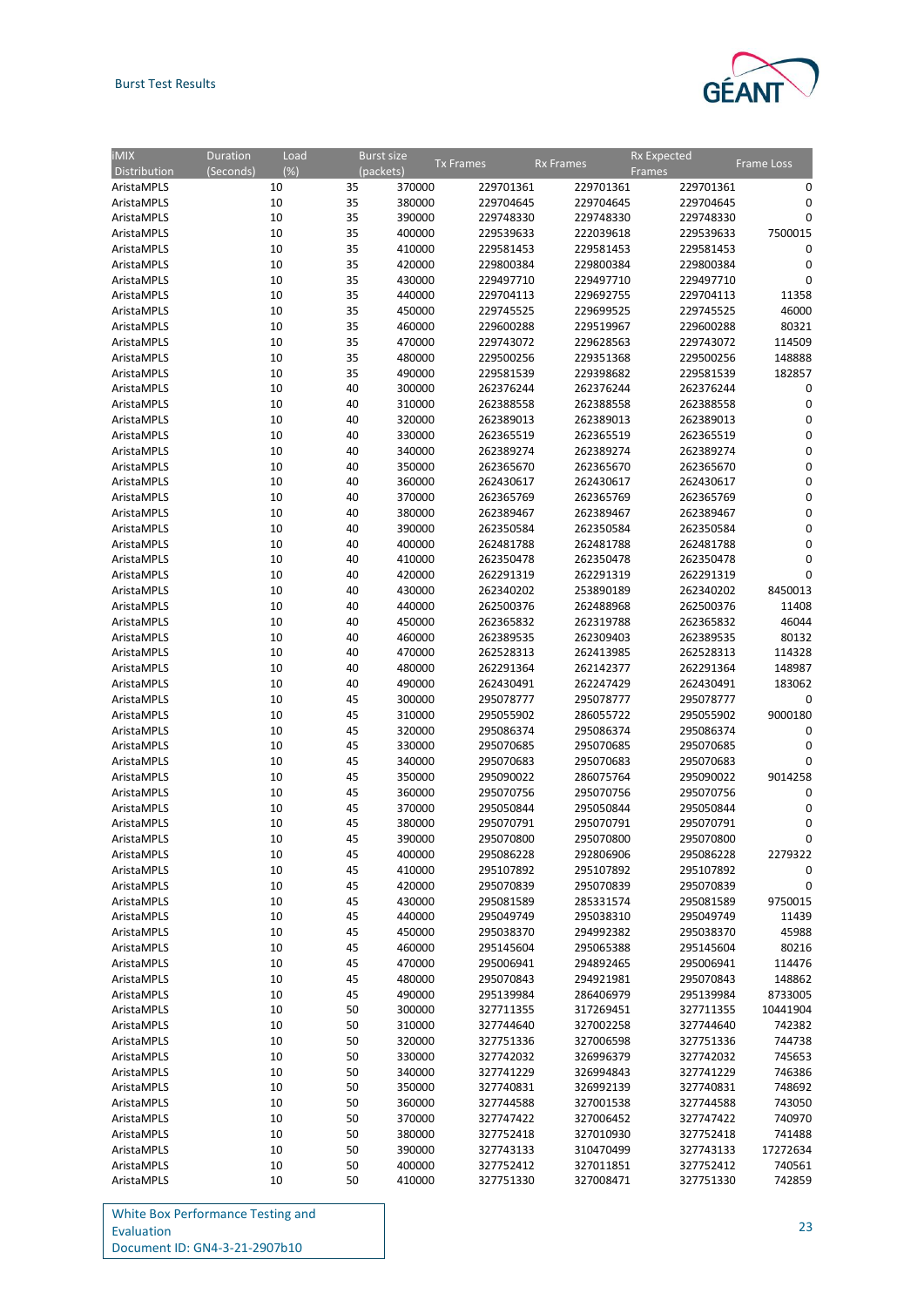### Burst Test Results



| $i$ MIX<br>Distribution | <b>Duration</b><br>(Seconds) | Load<br>(%) | <b>Burst size</b><br>(packets) | <b>Tx Frames</b> | <b>Rx Frames</b> | <b>Frames</b> | <b>Rx Expected</b> | <b>Frame Loss</b> |
|-------------------------|------------------------------|-------------|--------------------------------|------------------|------------------|---------------|--------------------|-------------------|
| AristaMPLS              |                              | 10<br>50    |                                | 420000           | 327743529        | 327002658     | 327743529          | 740871            |
| AristaMPLS              |                              | 10<br>50    |                                | 430000           | 327742110        | 326998254     | 327742110          | 743856            |
| AristaMPLS              |                              | 10<br>50    |                                | 440000           | 327739836        | 326989340     | 327739836          | 750496            |
| AristaMPLS              |                              | 10<br>50    |                                | 450000           | 327745821        | 326970595     | 327745821          | 775226            |
| AristaMPLS              |                              | 50<br>10    |                                | 460000           | 327752373        | 326934701     | 327752373          | 817672            |
| AristaMPLS              |                              | 10<br>50    |                                | 470000           | 327752313        | 326902824     | 327752313          | 849489            |
| AristaMPLS              |                              | 10<br>50    |                                | 480000           | 327744157        | 326863719     | 327744157          | 880438            |
| AristaMPLS              |                              | 50<br>10    |                                | 490000           | 327743665        | 326829332     | 327743665          | 914333            |
| AristaMPLS              |                              | 10<br>55    |                                | 300000           | 360385392        | 323476102     | 360385392          | 36909290          |
| AristaMPLS              |                              | 10<br>55    |                                | 310000           | 360357208        | 317692537     | 360357208          | 42664671          |
| AristaMPLS              |                              | 10<br>55    |                                | 320000           | 360395698        | 326175841     | 360395698          | 34219857          |
| AristaMPLS              |                              | 10<br>55    |                                | 330000           | 360380010        | 326184238     | 360380010          | 34195772          |
| AristaMPLS              |                              | 55<br>10    |                                | 340000           | 360395520        | 326172362     | 360395520          | 34223158          |
| AristaMPLS              |                              | 55<br>10    |                                | 350000           | 360404630        | 326188890     | 360404630          | 34215740          |
| AristaMPLS              |                              | 55<br>10    |                                | 360000           | 360414209        | 326237172     | 360414209          | 34177037          |
| AristaMPLS              |                              | 55<br>10    |                                | 370000           | 360404592        | 326186659     | 360404592          | 34217933          |
| AristaMPLS              |                              | 55<br>10    |                                | 380000           | 360383850        | 318018714     | 360383850          | 42365136          |
| AristaMPLS              |                              | 55<br>10    |                                | 390000           | 360350713        | 321787867     | 360350713          | 38562846          |
| AristaMPLS              |                              | 55<br>10    |                                | 400000           | 360354506        | 326907320     | 360354506          | 33447186          |
| AristaMPLS              |                              | 55<br>10    |                                | 410000           | 360433371        | 326911999     | 360433371          | 33521372          |
| AristaMPLS              |                              | 55<br>10    |                                | 420000           | 360352196        | 326901263     | 360352196          | 33450933          |
| AristaMPLS              |                              | 55<br>10    |                                | 430000           | 360364491        | 326701619     | 360364491          | 33662872          |
| AristaMPLS              |                              | 55<br>10    |                                | 440000           | 360334789        | 317637799     | 360334789          | 42696990          |
| AristaMPLS              |                              | 55<br>10    |                                | 450000           | 360351685        | 309165615     | 360351685          | 51186070          |
| AristaMPLS              |                              | 55<br>10    |                                | 460000           | 360348303        | 326170300     | 360348303          | 34178003          |
| AristaMPLS              |                              | 55<br>10    |                                | 470000           | 360395455        | 326196857     | 360395455          | 34198598          |
| AristaMPLS              |                              | 10<br>55    |                                | 480000           | 360352150        | 326196274     | 360352150          | 34155876          |
| AristaMPLS              |                              | 55<br>10    |                                | 490000           | 360451886        | 326359825     | 360451886          | 34092061          |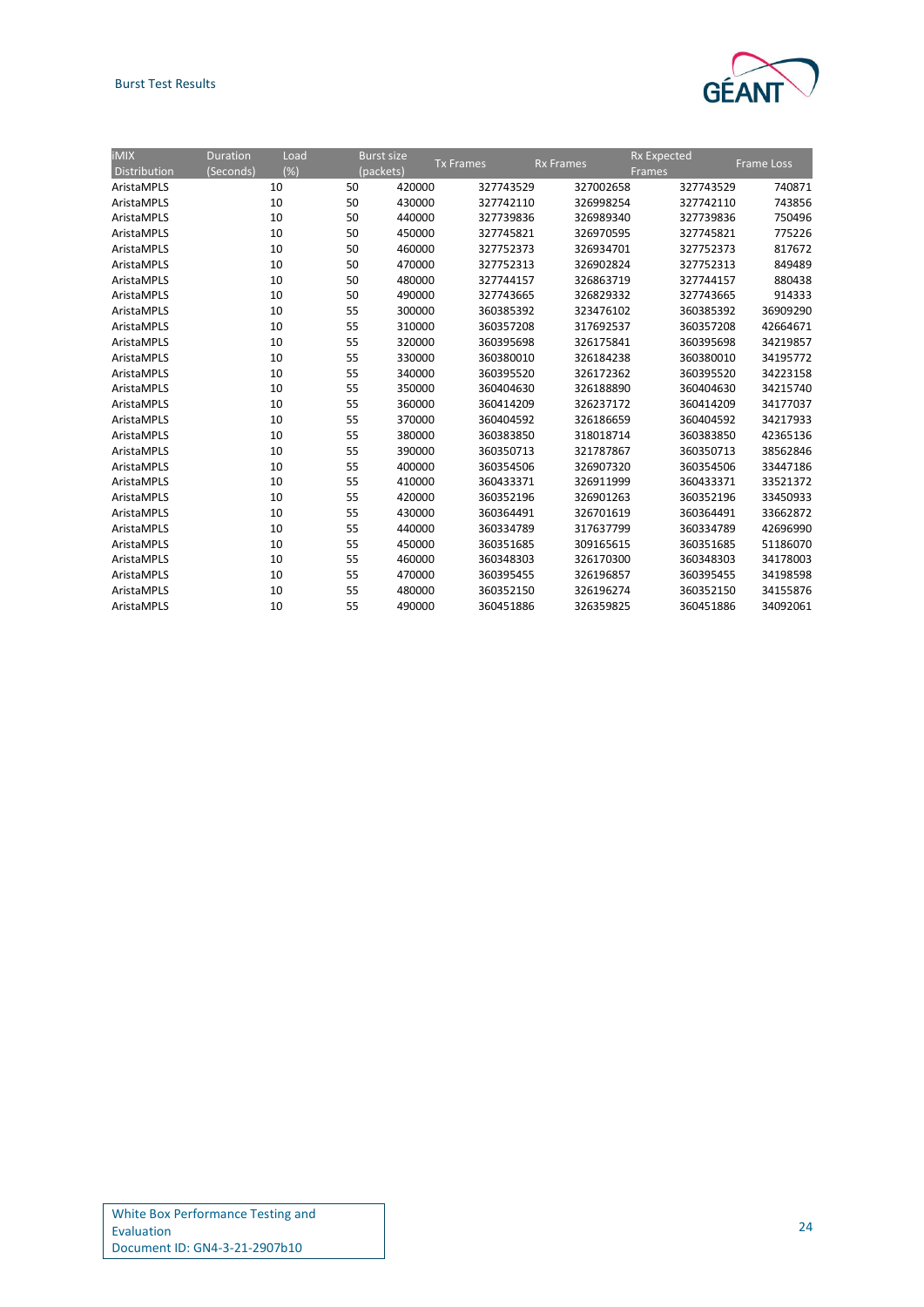

# <span id="page-27-0"></span>**A.2 Juniper PTX**

| <b>iMIX</b>  | <b>Duration</b><br>Load |           | <b>Rx Frame</b> |                  |                  | <b>Rx Expected</b> |                         |
|--------------|-------------------------|-----------|-----------------|------------------|------------------|--------------------|-------------------------|
| Distribution | (%)<br>(Seconds)        | Rate(fps) |                 | <b>Tx Frames</b> | <b>Rx Frames</b> | Frames             | Frame Loss              |
| Default      | 10                      | 25        | 300000          | 164107671        | 164107670        | 164107671          | 1                       |
| Default      | 10                      | 25        | 310000          | 164101233        | 164101233        | 164101233          | 0                       |
| Default      | 10                      | 25        | 320000          | 164101642        | 164101642        | 164101642          | 0                       |
| Default      | 10                      | 25        | 330000          | 164102566        | 164102566        | 164102566          | 0                       |
| Default      | 10                      | 25        | 340000          | 164199438        | 164199438        | 164199438          | 0                       |
| Default      | 10                      | 25        | 350000          | 164199650        | 164199650        | 164199650          | 0                       |
| Default      | 10                      | 25        | 360000          | 164100548        | 164100548        | 164100548          | 0                       |
| Default      | 10                      | 25        | 370000          | 164150470        | 164150470        | 164150470          | 0                       |
|              |                         |           | 380000          |                  |                  |                    | 0                       |
| Default      | 10                      | 25        |                 | 164197239        | 164197239        | 164197239          |                         |
| Default      | 10                      | 25        | 390000          | 164250366        | 164250366        | 164250366          | 0                       |
| Default      | 10                      | 25        | 400000          | 164198706        | 164198706        | 164198706          | 0                       |
| Default      | 10                      | 25        | 410000          | 164293418        | 164293418        | 164293418          | 0                       |
| Default      | 10                      | 25        | 420000          | 163807788        | 163807788        | 163807788          | 0                       |
| Default      | 10                      | 25        | 430000          | 164396778        | 164396778        | 164396778          | 0                       |
| Default      | 10                      | 25        | 440000          | 164398001        | 164398001        | 164398001          | 0                       |
| Default      | 10                      | 25        | 450000          | 164250220        | 164250220        | 164250220          | 0                       |
| Default      | 10                      | 25        | 460000          | 164000206        | 164000206        | 164000206          | 0                       |
| Default      | 10                      | 25        | 470000          | 164050194        | 164050194        | 164050194          | 0                       |
| Default      | 10                      | 25        | 480000          | 164397540        | 164397540        | 164397540          | 0                       |
| Default      | 10                      | 25        | 490000          | 164350174        | 164350174        | 164350174          | 0                       |
| Default      | 10                      | 30        | 300000          | 196833871        | 196833871        | 196833871          | 0                       |
| Default      | 10                      | 30        | 310000          | 196850820        | 196850820        | 196850820          | 0                       |
| Default      | 10                      | 30        | 320000          | 196849310        | 196849310        | 196849310          | 0                       |
| Default      | 10                      | 30        | 330000          | 196853984        | 196853984        | 196853984          | 0                       |
| Default      | 10                      | 30        | 340000          | 196850396        | 196850396        | 196850396          | 0                       |
| Default      | 10                      | 30        | 350000          | 196750788        | 196750788        | 196750788          | 0                       |
| Default      | 10                      | 30        | 360000          | 196848977        | 196848977        | 196848977          | 0                       |
| Default      | 10                      | 30        | 370000          | 196916931        | 196916930        | 196916931          | 1                       |
| Default      | 10                      | 30        | 380000          | 196853818        | 196853818        | 196853818          | 0                       |
| Default      | 10                      | 30        | 390000          | 196659556        | 196659556        | 196659556          | 0                       |
| Default      | 10                      | 30        | 400000          | 196724627        | 196724627        | 196724627          | 0                       |
| Default      | 10                      | 30        | 410000          | 196790226        | 196790224        | 196790226          | $\overline{2}$          |
| Default      | 10                      | 30        | 420000          | 196852085        | 196852084        | 196852085          | $\mathbf{1}$            |
| Default      | 10                      | 30        | 430000          | 196950304        | 196950304        | 196950304          | 0                       |
| Default      | 10                      | 30        | 440000          | 196700282        | 196700281        | 196700282          | $\mathbf{1}$            |
| Default      | 10                      | 30        | 450000          | 197048056        | 197048056        | 197048056          | 0                       |
| Default      | 10                      | 30        | 460000          | 196851332        | 196851332        | 196851332          | 0                       |
| Default      | 10                      | 30        | 470000          | 196593028        | 196593027        | 196593028          | $\mathbf{1}$            |
| Default      | 10                      | 30        | 480000          | 197100220        | 197100218        | 197100220          | $\overline{\mathbf{2}}$ |
| Default      | 10                      | 30        | 490000          | 196650208        | 196650208        | 196650208          | 0                       |
|              |                         |           |                 |                  |                  |                    |                         |
| Default      | 10                      | 35        | 300000          | 229528275        | 229528275        | 229528275          | 0                       |
| Default      | 10                      | 35        | 310000          | 229547419        | 229547419        | 229547419          | 0                       |
| Default      | 10                      | 35        | 320000          | 229507636        | 229507635        | 229507636          | 1                       |
| Default      | 10                      | 35        | 330000          | 229542214        | 229542214        | 229542214          | 0                       |
| Default      | 10                      | 35        | 340000          | 229508092        | 229508092        | 229508092          | 0                       |
| Default      | 10                      | 35        | 350000          | 229546196        | 229546195        | 229546196          | 1                       |
| Default      | 10                      | 35        | 360000          | 229500766        | 229500766        | 229500766          | 0                       |
| Default      | 10                      | 35        | 370000          | 229508287        | 229508287        | 229508287          | 0                       |
| Default      | 10                      | 35        | 380000          | 229508314        | 229508314        | 229508314          | 0                       |
| Default      | 10                      | 35        | 390000          | 229545745        | 229545745        | 229545745          | 0                       |
| Default      | 10                      | 35        | 400000          | 229500460        | 229500459        | 229500460          | 1                       |
| Default      | 10                      | 35        | 410000          | 229382647        | 229382646        | 229382647          | 1                       |
| Default      | 10                      | 35        | 420000          | 229672595        | 229672594        | 229672595          | 1                       |
| Default      | 10                      | 35        | 430000          | 229450354        | 229450354        | 229450354          | 0                       |

| <b>White Box Performance Testing and</b> |
|------------------------------------------|
| Evaluation                               |
| Document ID: GN4-3-21-2907b10            |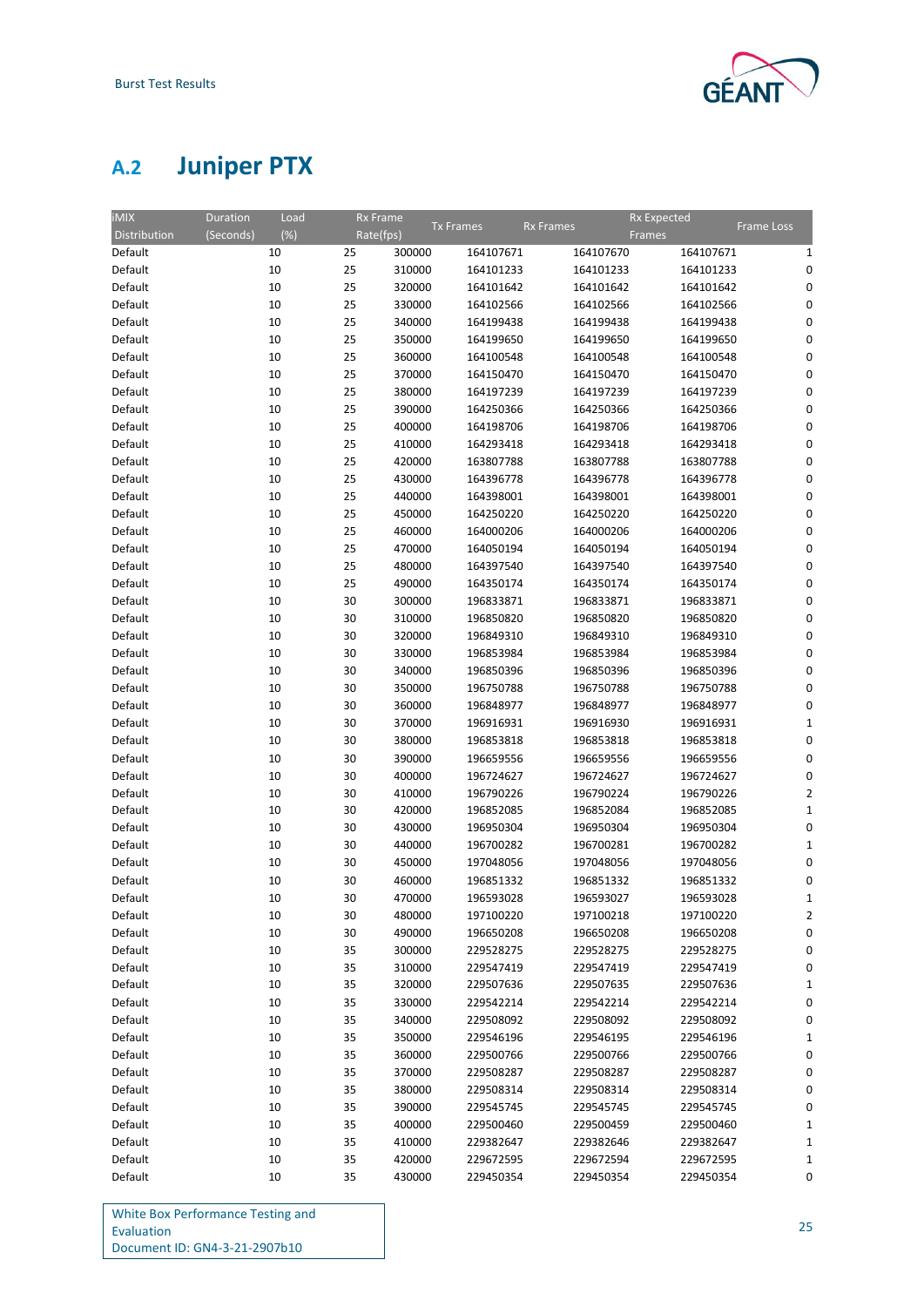

| <b>iMIX</b>  | Duration<br>Load    | Rx Frame  | <b>Tx Frames</b> |           | <b>Rx Frames</b> | <b>Rx Expected</b> | <b>Frame Loss</b> |
|--------------|---------------------|-----------|------------------|-----------|------------------|--------------------|-------------------|
| Distribution | $(\%)$<br>(Seconds) | Rate(fps) |                  |           |                  | <b>Frames</b>      |                   |
| Default      | 10                  | 35        | 440000           | 229508448 | 229508448        | 229508448          | 0                 |
| Default      | 10                  | 35        | 450000           | 229549191 | 229549191        | 229549191          | 0                 |
| Default      | 10                  | 35        | 460000           | 229600288 | 229600288        | 229600288          | 0                 |
| Default      | 10                  | 35        | 470000           | 229542937 | 229542936        | 229542937          | $\mathbf{1}$      |
| Default      | 10                  | 35        | 480000           | 229500256 | 229500255        | 229500256          | $\mathbf{1}$      |
| Default      | 10                  | 35        | 490000           | 229382699 | 229382699        | 229382699          | 0                 |
| Default      | 10                  | 40        | 300000           | 262209021 | 262209021        | 262209021          | 0                 |
| Default      | 10                  | 40        | 310000           | 262208318 | 262208318        | 262208318          | 0                 |
| Default      | 10                  | 40        | 320000           | 262202623 | 262202622        | 262202623          | 1                 |
| Default      | 10                  | 40        | 330000           | 262205354 | 262205353        | 262205354          | $\mathbf{1}$      |
| Default      | 10                  | 40        | 340000           | 262201312 | 262201312        | 262201312          | 0                 |
| Default      | 10                  | 40        | 350000           | 262251050 | 262251050        | 262251050          | 0                 |
| Default      | 10                  | 40        | 360000           | 262201624 | 262201624        | 262201624          | 0                 |
| Default      | 10                  | 40        | 370000           | 262150750 | 262150749        | 262150750          | 1                 |
| Default      | 10                  | 40        | 380000           | 262161228 | 262161227        | 262161228          | $\mathbf{1}$      |
|              |                     |           |                  |           |                  |                    | 0                 |
| Default      | 10                  | 40        | 390000           | 262277287 | 262277287        | 262277287          |                   |
| Default      | 10                  | 40        | 400000           | 262250653 | 262250653        | 262250653          | 0                 |
| Default      | 10                  | 40        | 410000           | 262299626 | 262299626        | 262299626          | $\mathbf 0$       |
| Default      | 10                  | 40        | 420000           | 262200438 | 262200438        | 262200438          | 0                 |
| Default      | 10                  | 40        | 430000           | 262112866 | 262112865        | 262112866          | 1                 |
| Default      | 10                  | 40        | 440000           | 262302930 | 262302930        | 262302930          | 0                 |
| Default      | 10                  | 40        | 450000           | 262136750 | 262136750        | 262136750          | 0                 |
| Default      | 10                  | 40        | 460000           | 262161332 | 262161332        | 262161332          | 0                 |
| Default      | 10                  | 40        | 470000           | 262301301 | 262301299        | 262301301          | $\overline{2}$    |
| Default      | 10                  | 40        | 480000           | 262064126 | 262064126        | 262064126          | $\mathbf 0$       |
| Default      | 10                  | 40        | 490000           | 262204784 | 262204783        | 262204784          | $\mathbf{1}$      |
| Default      | 10                  | 45        | 300000           | 294855043 | 294855042        | 294855043          | $\mathbf{1}$      |
| Default      | 10                  | 45        | 310000           | 294850083 | 294850083        | 294850083          | 0                 |
| Default      | 10                  | 45        | 320000           | 294851727 | 294851726        | 294851727          | $\mathbf{1}$      |
| Default      | 10                  | 45        | 330000           | 294846751 | 294846750        | 294846751          | 1                 |
| Default      | 10                  | 45        | 340000           | 294853239 | 294853239        | 294853239          | 0                 |
| Default      | 10                  | 45        | 350000           | 294835469 | 294835469        | 294835469          | 0                 |
| Default      | 10                  | 45        | 360000           | 294872521 | 294872521        | 294872521          | 0                 |
| Default      | 10                  | 45        | 370000           | 294862777 | 294862777        | 294862777          | 0                 |
| Default      | 10                  | 45        | 380000           | 294814147 | 294814146        | 294814147          | $\mathbf{1}$      |
| Default      | 10                  | 45        | 390000           | 294814164 | 294814163        | 294814164          | 1                 |
| Default      | 10                  | 45        | 400000           | 294835584 | 294835584        | 294835584          | 0                 |
| Default      | 10                  | 45        | 410000           | 294852534 | 294852534        | 294852534          | 0                 |
| Default      | 10                  | 45        | 420000           | 294814209 | 294814209        | 294814209          | 0                 |
| Default      | 10                  | 45        | 430000           | 294824664 | 294824663        | 294824664          | 1                 |
| Default      | 10                  | 45        | 440000           | 294793195 | 294793195        | 294793195          | 0                 |
| Default      | 10                  | 45        | 450000           | 294782821 | 294782821        | 294782821          | 0                 |
| Default      | 10                  | 45        | 460000           | 294894096 | 294894094        | 294894096          | $\overline{2}$    |
| Default      | 10                  | 45        | 470000           | 294920883 | 294920880        | 294920883          | 3                 |
| Default      | 10                  | 45        | 480000           | 294814231 | 294814230        | 294814231          | 1                 |
| Default      | 10                  | 45        | 490000           | 294883616 | 294883616        | 294883616          | 0                 |
| Default      | 10                  | 50        | 300000           | 327468926 | 327468926        | 327468926          | 0                 |
| Default      | 10                  | 50        | 310000           | 327465218 | 327465217        | 327465218          | 1                 |
| Default      | 10                  | 50        | 320000           | 327464433 | 327464432        | 327464433          | $\mathbf{1}$      |
| Default      | 10                  | 50        | 330000           | 327466115 | 327466115        | 327466115          | 0                 |
| Default      | 10                  | 50        | 340000           | 327466075 | 327466074        | 327466075          | $\mathbf{1}$      |
| Default      | 10                  | 50        | 350000           | 327465224 | 327465222        | 327465224          | $\overline{2}$    |
| Default      | 10                  | 50        | 360000           | 327466095 | 327466094        | 327466095          | $\mathbf{1}$      |
| Default      | 10                  | 50        | 370000           | 327466104 | 327466103        | 327466104          | 1                 |
| Default      | 10                  | 50        | 380000           | 327459129 | 327459129        | 327459129          | 0                 |
| Default      | 10                  | 50        | 390000           | 327466099 | 327466099        | 327466099          | 0                 |
| Default      | 10                  | 50        | 400000           | 327456936 | 327456936        | 327456936          | 0                 |
|              |                     |           |                  |           |                  |                    |                   |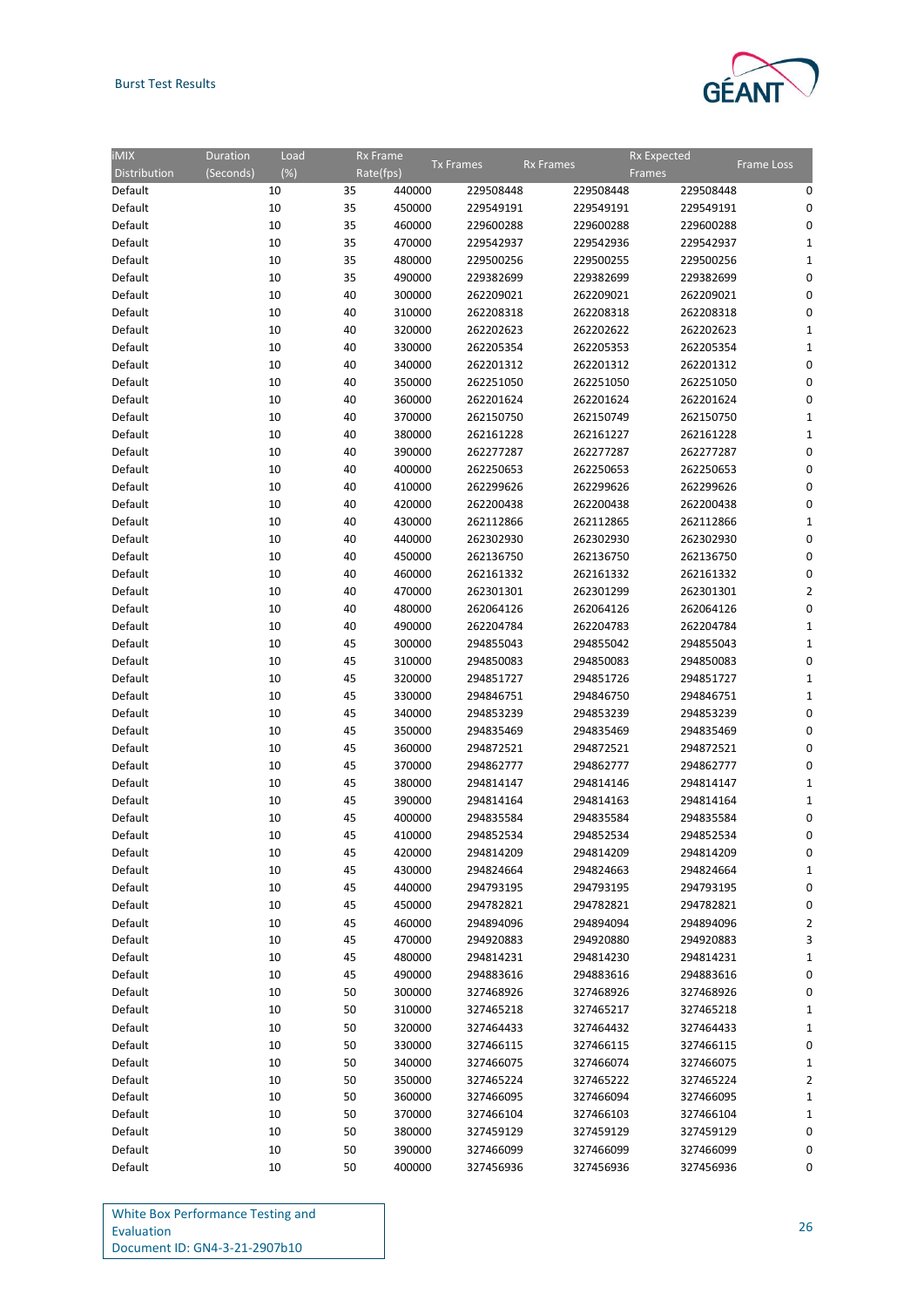### Burst Test Results



| <b>iMIX</b>  | <b>Duration</b> | Load | <b>Rx Frame</b> |                  |                  | <b>Rx Expected</b> |           |                   |
|--------------|-----------------|------|-----------------|------------------|------------------|--------------------|-----------|-------------------|
| Distribution | (Seconds)       | (%)  | Rate(fps)       | <b>Tx Frames</b> | <b>Rx Frames</b> | Frames             |           | <b>Frame Loss</b> |
| Default      |                 | 10   | 50              | 410000           | 327466449        | 327466448          | 327466449 | 1                 |
| Default      |                 | 10   | 50              | 420000           | 327466091        | 327466089          | 327466091 |                   |
| Default      |                 | 10   | 50              | 430000           | 327466102        | 327466102          | 327466102 |                   |
| Default      |                 | 10   | 50              | 440000           | 327466090        | 327466090          | 327466090 |                   |
| Default      |                 | 10   | 50              | 450000           | 327459238        | 327459237          | 327459238 |                   |
| Default      |                 | 10   | 50              | 460000           | 327467125        | 327467125          | 327467125 | 0                 |
| Default      |                 | 10   | 50              | 470000           | 327467527        | 327467527          | 327467527 |                   |
| Default      |                 | 10   | 50              | 480000           | 327466115        | 327466114          | 327466115 |                   |
| Default      |                 | 10   | 50              | 490000           | 327459684        | 327459684          | 327459684 | C                 |
| Default      |                 | 10   | 55              | 300000           | 360044681        | 329993362          | 360044681 | 30051319          |
| Default      |                 | 10   | 55              | 310000           | 360039376        | 329771367          | 360039376 | 30268009          |
| Default      |                 | 10   | 55              | 320000           | 360038105        | 329729613          | 360038105 | 30308492          |
| Default      |                 | 10   | 55              | 330000           | 360038261        | 329728107          | 360038261 | 30310154          |
| Default      |                 | 10   | 55              | 340000           | 360035043        | 329630497          | 360035043 | 30404546          |
| Default      |                 | 10   | 55              | 350000           | 360041795        | 329656372          | 360041795 | 30385423          |
| Default      |                 | 10   | 55              | 360000           | 360035409        | 329625248          | 360035409 | 30410161          |
| Default      |                 | 10   | 55              | 370000           | 360019307        | 329592412          | 360019307 | 30426895          |
| Default      |                 | 10   | 55              | 380000           | 360034318        | 329592158          | 360034318 | 30442160          |
| Default      |                 | 10   | 55              | 390000           | 360034951        | 329576226          | 360034951 | 30458725          |
| Default      |                 | 10   | 55              | 400000           | 360037716        | 329555190          | 360037716 | 30482526          |
| Default      |                 | 10   | 55              | 410000           | 360011920        | 329545315          | 360011920 | 30466605          |
| Default      |                 | 10   | 55              | 420000           | 360033443        | 329514723          | 360033443 | 30518720          |
| Default      |                 | 10   | 55              | 430000           | 360054391        | 329516134          | 360054391 | 30538257          |
| Default      |                 | 10   | 55              | 440000           | 360021576        | 329469014          | 360021576 | 30552562          |
| Default      |                 | 10   | 55              | 450000           | 360034262        | 329451197          | 360034262 | 30583065          |
| Default      |                 | 10   | 55              | 460000           | 360041830        | 329427069          | 360041830 | 30614761          |
| Default      |                 | 10   | 55              | 470000           | 360083121        | 329512866          | 360083121 | 30570255          |
| Default      |                 | 10   | 55              | 480000           | 360035862        | 329383145          | 360035862 | 30652717          |
| Default      |                 | 10   | 55              | 490000           | 360041698        | 329416213          | 360041698 | 30625485          |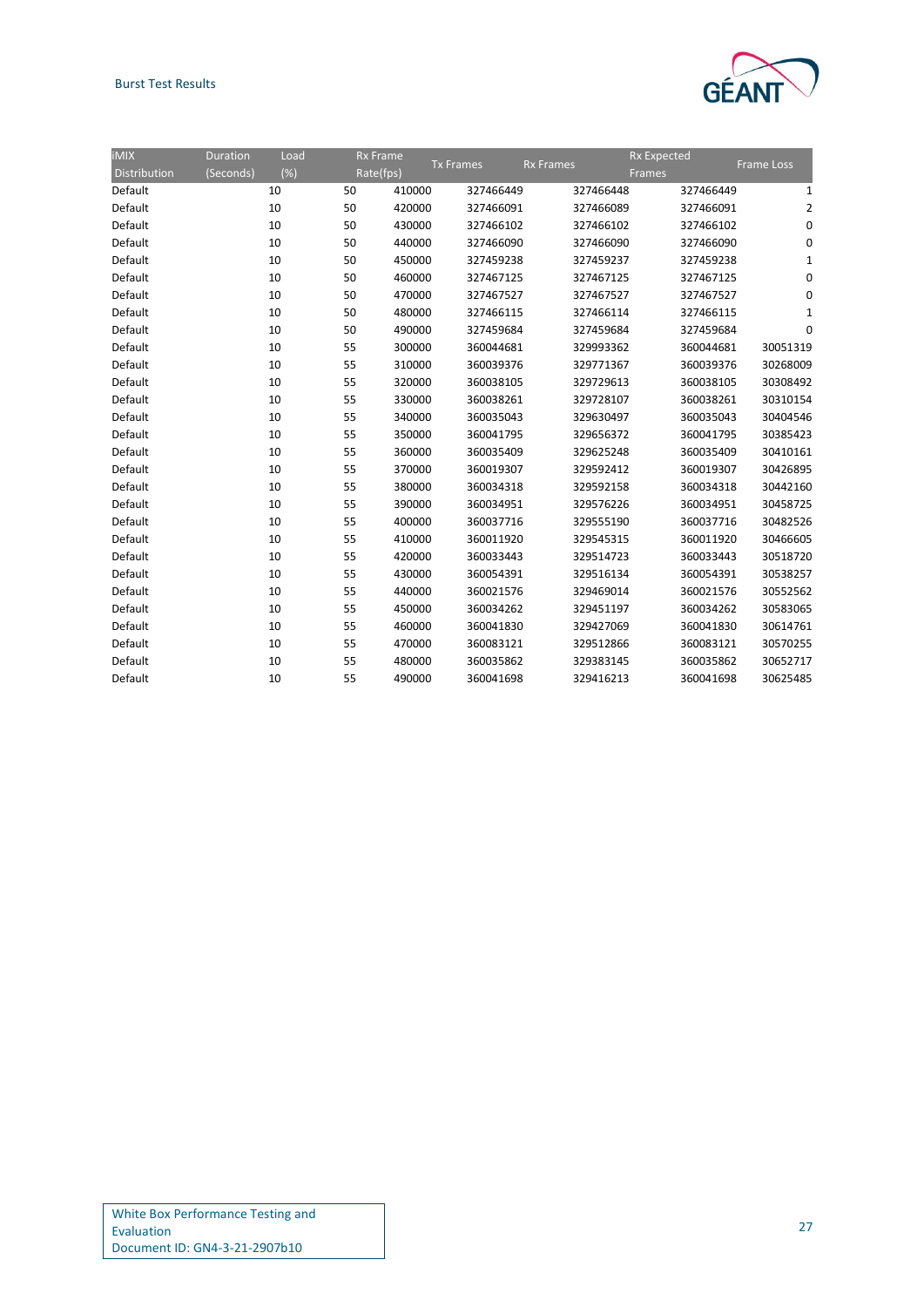

## <span id="page-30-0"></span>**A.3 Dell**

## <span id="page-30-1"></span>**A.3.1 Dell EMC S4248FBL-ON with OcNOS**

| <b>Tx Frames</b><br><b>Rx Frames</b><br>Frame Loss<br>$(\%)$<br>Distribution<br>(Seconds)<br>Rate(fps)<br>Frames<br>25<br>300000<br>164094616<br>164094615<br>164094616<br>Default<br>10<br>Default<br>10<br>25<br>310000<br>164101282<br>164101280<br>164101282<br>25<br>Default<br>10<br>320000<br>164101642<br>164101642<br>164101642<br>25<br>Default<br>10<br>330000<br>164101095<br>164101094<br>164101095<br>25<br>Default<br>10<br>340000<br>164198274<br>164198274<br>164198274<br>25<br>Default<br>10<br>350000<br>164199178<br>164199178<br>164199178 | 1<br>$\overline{2}$<br>0<br>$\mathbf{1}$<br>0<br>0<br>0<br>28703<br>79718 |
|------------------------------------------------------------------------------------------------------------------------------------------------------------------------------------------------------------------------------------------------------------------------------------------------------------------------------------------------------------------------------------------------------------------------------------------------------------------------------------------------------------------------------------------------------------------|---------------------------------------------------------------------------|
|                                                                                                                                                                                                                                                                                                                                                                                                                                                                                                                                                                  |                                                                           |
|                                                                                                                                                                                                                                                                                                                                                                                                                                                                                                                                                                  |                                                                           |
|                                                                                                                                                                                                                                                                                                                                                                                                                                                                                                                                                                  |                                                                           |
|                                                                                                                                                                                                                                                                                                                                                                                                                                                                                                                                                                  |                                                                           |
|                                                                                                                                                                                                                                                                                                                                                                                                                                                                                                                                                                  |                                                                           |
|                                                                                                                                                                                                                                                                                                                                                                                                                                                                                                                                                                  |                                                                           |
|                                                                                                                                                                                                                                                                                                                                                                                                                                                                                                                                                                  |                                                                           |
| 25<br>Default<br>10<br>360000<br>164100548<br>164100548<br>164100548                                                                                                                                                                                                                                                                                                                                                                                                                                                                                             |                                                                           |
| Default<br>10<br>25<br>370000<br>164150470<br>164121767<br>164150470                                                                                                                                                                                                                                                                                                                                                                                                                                                                                             |                                                                           |
| 25<br>Default<br>10<br>380000<br>164199155<br>164119437<br>164199155                                                                                                                                                                                                                                                                                                                                                                                                                                                                                             |                                                                           |
| Default<br>10<br>25<br>390000<br>164250366<br>164119897<br>164250366                                                                                                                                                                                                                                                                                                                                                                                                                                                                                             | 130469                                                                    |
| 25<br>Default<br>10<br>400000<br>164195943<br>164015144<br>164195943                                                                                                                                                                                                                                                                                                                                                                                                                                                                                             | 180799                                                                    |
| Default<br>10<br>25<br>410000<br>164293138<br>164063449<br>164293138                                                                                                                                                                                                                                                                                                                                                                                                                                                                                             | 229689                                                                    |
| 25<br>Default<br>10<br>420000<br>163807802<br>163528782<br>163807802                                                                                                                                                                                                                                                                                                                                                                                                                                                                                             | 279020                                                                    |
| 25<br>Default<br>10<br>430000<br>164395878<br>164065643<br>164395878                                                                                                                                                                                                                                                                                                                                                                                                                                                                                             | 330235                                                                    |
| 25<br>Default<br>10<br>440000<br>164395361<br>164015909<br>164395361                                                                                                                                                                                                                                                                                                                                                                                                                                                                                             | 379452                                                                    |
| Default<br>10<br>25<br>450000<br>164250220<br>163819443<br>164250220                                                                                                                                                                                                                                                                                                                                                                                                                                                                                             | 430777                                                                    |
| 10<br>25<br>Default<br>460000<br>164000206<br>163520188<br>164000206                                                                                                                                                                                                                                                                                                                                                                                                                                                                                             | 480018                                                                    |
| 25<br>Default<br>10<br>470000<br>164050194<br>163521677<br>164050194                                                                                                                                                                                                                                                                                                                                                                                                                                                                                             | 528517                                                                    |
| 25<br>Default<br>10<br>480000<br>164397161<br>163817198<br>164397161                                                                                                                                                                                                                                                                                                                                                                                                                                                                                             | 579963                                                                    |
| Default<br>10<br>25<br>490000<br>164350174<br>163721072<br>164350174                                                                                                                                                                                                                                                                                                                                                                                                                                                                                             | 629102                                                                    |
| 10<br>30<br>Default<br>300000<br>196826355<br>196826354<br>196826355                                                                                                                                                                                                                                                                                                                                                                                                                                                                                             | $\mathbf{1}$                                                              |
| Default<br>10<br>30<br>310000<br>196844832<br>196844830<br>196844832                                                                                                                                                                                                                                                                                                                                                                                                                                                                                             | $\overline{2}$                                                            |
| Default<br>10<br>30<br>320000<br>196850130<br>196850130<br>196850130                                                                                                                                                                                                                                                                                                                                                                                                                                                                                             | 0                                                                         |
| Default<br>10<br>30<br>330000<br>196850607<br>196850606<br>196850607                                                                                                                                                                                                                                                                                                                                                                                                                                                                                             | 1                                                                         |
| Default<br>10<br>30<br>340000<br>196852433<br>196852433<br>196852433                                                                                                                                                                                                                                                                                                                                                                                                                                                                                             | 0                                                                         |
| Default<br>10<br>30<br>350000<br>196750788<br>196750788<br>196750788                                                                                                                                                                                                                                                                                                                                                                                                                                                                                             | 0                                                                         |
| Default<br>10<br>30<br>360000<br>196853728<br>196853728<br>196853728                                                                                                                                                                                                                                                                                                                                                                                                                                                                                             | 0                                                                         |
| Default<br>10<br>30<br>196913870<br>370000<br>196885239<br>196913870                                                                                                                                                                                                                                                                                                                                                                                                                                                                                             | 28631                                                                     |
| 30<br>Default<br>10<br>380000<br>196850056<br>196770373<br>196850056                                                                                                                                                                                                                                                                                                                                                                                                                                                                                             | 79683                                                                     |
| Default<br>10<br>30<br>390000<br>196659583<br>196529807<br>196659583                                                                                                                                                                                                                                                                                                                                                                                                                                                                                             | 129776                                                                    |
| 30<br>Default<br>10<br>400000<br>196724653<br>196544351<br>196724653                                                                                                                                                                                                                                                                                                                                                                                                                                                                                             | 180302                                                                    |
| Default<br>10<br>30<br>410000<br>196790256<br>196560304<br>196790256                                                                                                                                                                                                                                                                                                                                                                                                                                                                                             | 229952                                                                    |
| 30<br>Default<br>10<br>420000<br>196849630<br>196570672<br>196849630                                                                                                                                                                                                                                                                                                                                                                                                                                                                                             | 278958                                                                    |
| Default<br>10<br>30<br>430000<br>196950304<br>196619101<br>196950304                                                                                                                                                                                                                                                                                                                                                                                                                                                                                             | 331203                                                                    |
| Default<br>10<br>30<br>440000<br>196700282<br>196319904<br>196700282                                                                                                                                                                                                                                                                                                                                                                                                                                                                                             | 380378                                                                    |
| Default<br>10<br>30<br>197047464<br>197047464<br>450000<br>196618784                                                                                                                                                                                                                                                                                                                                                                                                                                                                                             | 428680                                                                    |
| Default<br>30<br>10<br>460000<br>196850088<br>196369507<br>196850088                                                                                                                                                                                                                                                                                                                                                                                                                                                                                             | 480581                                                                    |
| 30<br>Default<br>10<br>470000<br>196593068<br>196061762<br>196593068                                                                                                                                                                                                                                                                                                                                                                                                                                                                                             | 531306                                                                    |
| Default<br>10<br>30<br>480000<br>197100220<br>196521978<br>197100220                                                                                                                                                                                                                                                                                                                                                                                                                                                                                             | 578242                                                                    |
| Default<br>10<br>30<br>490000<br>196650208<br>196021660<br>196650208                                                                                                                                                                                                                                                                                                                                                                                                                                                                                             | 628548                                                                    |
| 10<br>Default<br>35<br>300000<br>229537387<br>229537387<br>229537387                                                                                                                                                                                                                                                                                                                                                                                                                                                                                             | 0                                                                         |
| Default<br>10<br>35<br>310000<br>229541874<br>229541874<br>229541874                                                                                                                                                                                                                                                                                                                                                                                                                                                                                             | 0                                                                         |
| Default<br>10<br>35<br>320000<br>229507674<br>229507674<br>229507674                                                                                                                                                                                                                                                                                                                                                                                                                                                                                             | 0                                                                         |
| Default<br>35<br>10<br>330000<br>229541911<br>229541911<br>229541911                                                                                                                                                                                                                                                                                                                                                                                                                                                                                             | 0                                                                         |
| Default<br>10<br>35<br>340000<br>229508123<br>229508123<br>229508123                                                                                                                                                                                                                                                                                                                                                                                                                                                                                             | 0                                                                         |
| Default<br>35<br>10<br>350000<br>229541873<br>229541873<br>229541873                                                                                                                                                                                                                                                                                                                                                                                                                                                                                             | 0                                                                         |
| Default<br>10<br>35<br>360000<br>229500766<br>229500766<br>229500766                                                                                                                                                                                                                                                                                                                                                                                                                                                                                             | 0                                                                         |
| Default<br>35<br>10<br>370000<br>229508314<br>229479414<br>229508314                                                                                                                                                                                                                                                                                                                                                                                                                                                                                             | 28900                                                                     |
| Default<br>10<br>35<br>380000<br>229508364<br>229428058<br>229508364                                                                                                                                                                                                                                                                                                                                                                                                                                                                                             | 80306                                                                     |
| Default<br>35<br>229541842<br>229411626<br>229541842<br>10<br>390000                                                                                                                                                                                                                                                                                                                                                                                                                                                                                             | 130216                                                                    |
| Default<br>10<br>35<br>400000<br>229500460<br>229321540<br>229500460                                                                                                                                                                                                                                                                                                                                                                                                                                                                                             | 178920                                                                    |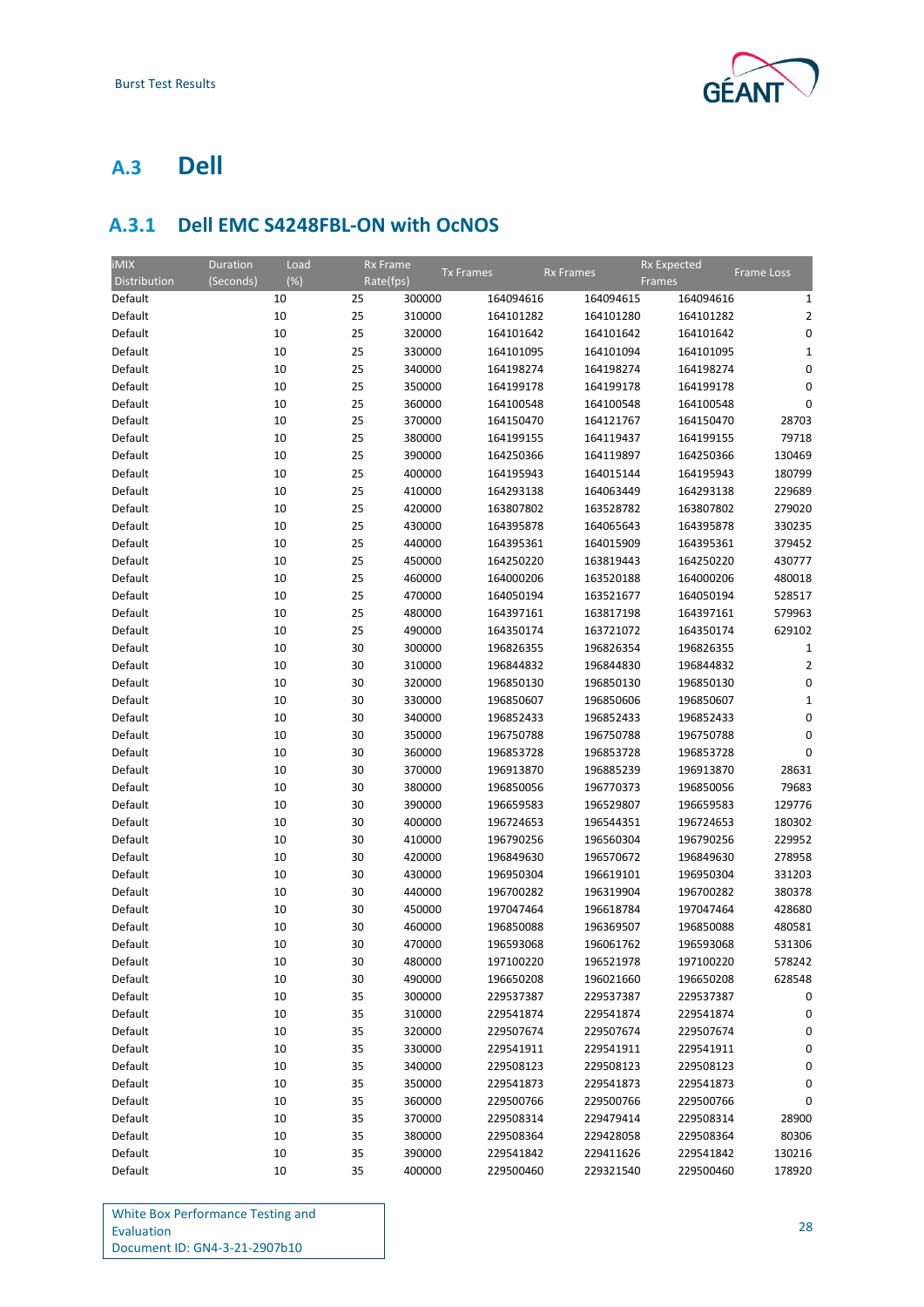### Burst Test Results



| IMIX         | Duration  | Load   | <b>Rx Frame</b> |                        |                  | <b>Rx Expected</b>     |                   |
|--------------|-----------|--------|-----------------|------------------------|------------------|------------------------|-------------------|
| Distribution | (Seconds) | $(\%)$ | Rate(fps)       | <b>Tx Frames</b>       | <b>Rx Frames</b> | Frames                 | <b>Frame Loss</b> |
| Default      | 10        | 35     | 410000          | 229382666              | 229152253        | 229382666              | 230413            |
| Default      | 10        | 35     | 420000          | 229672479              | 229392392        | 229672479              | 280087            |
| Default      | 10        | 35     | 430000          | 229450354              | 229120895        | 229450354              | 329459            |
| Default      | 10        | 35     | 440000          | 229508473              | 229127276        | 229508473              | 381197            |
| Default      | 10        | 35     | 450000          | 229540729              | 229110605        | 229540729              | 430124            |
| Default      | 10        | 35     | 460000          | 229600288              | 229120516        | 229600288              | 479772            |
| Default      | 10        | 35     | 470000          | 229544991              | 229014526        | 229544991              | 530465            |
| Default      | 10        | 35     | 480000          | 229500256              | 228920970        | 229500256              | 579286            |
|              |           |        | 490000          |                        |                  |                        | 631243            |
| Default      | 10        | 35     | 300000          | 229382733<br>262200870 | 228751490        | 229382733<br>262200870 |                   |
| Default      | 10        | 40     |                 |                        | 262200870        |                        | 0                 |
| Default      | 10        | 40     | 310000          | 262205245              | 262205243        | 262205245              | $\overline{2}$    |
| Default      | 10        | 40     | 320000          | 262204792              | 262204791        | 262204792              | $\mathbf{1}$      |
| Default      | 10        | 40     | 330000          | 262202794              | 262202792        | 262202794              | $\overline{2}$    |
| Default      | 10        | 40     | 340000          | 262201312              | 262201311        | 262201312              | $\mathbf{1}$      |
| Default      | 10        | 40     | 350000          | 262251050              | 262251050        | 262251050              | 0                 |
| Default      | 10        | 40     | 360000          | 262203065              | 262203064        | 262203065              | $\mathbf{1}$      |
| Default      | 10        | 40     | 370000          | 262150750              | 262120208        | 262150750              | 30542             |
| Default      | 10        | 40     | 380000          | 262161277              | 262080364        | 262161277              | 80913             |
| Default      | 10        | 40     | 390000          | 262276561              | 262148236        | 262276561              | 128325            |
| Default      | 10        | 40     | 400000          | 262253336              | 262073699        | 262253336              | 179637            |
| Default      | 10        | 40     | 410000          | 262297394              | 262067808        | 262297394              | 229586            |
| Default      | 10        | 40     | 420000          | 262200438              | 261920427        | 262200438              | 280011            |
| Default      | 10        | 40     | 430000          | 262112910              | 261783525        | 262112910              | 329385            |
| Default      | 10        | 40     | 440000          | 262301504              | 261921538        | 262301504              | 379966            |
| Default      | 10        | 40     | 450000          | 262136777              | 261706398        | 262136777              | 430379            |
| Default      | 10        | 40     | 460000          | 262161367              | 261680988        | 262161367              | 480379            |
| Default      | 10        | 40     | 470000          | 262298138              | 261769146        | 262298138              | 528992            |
| Default      | 10        | 40     | 480000          | 262064187              | 261484721        | 262064187              | 579466            |
| Default      | 10        | 40     | 490000          | 262201468              | 261570323        | 262201468              | 631145            |
| Default      | 10        | 45     | 300000          | 294850989              | 294850989        | 294850989              | 0                 |
| Default      | 10        | 45     | 310000          | 294847770              | 294847768        | 294847770              | $\overline{2}$    |
| Default      | 10        | 45     | 320000          | 294845421              | 294845421        | 294845421              | 0                 |
| Default      | 10        | 45     | 330000          | 294846785              | 294846785        | 294846785              | 0                 |
| Default      | 10        | 45     | 340000          | 294846124              | 294846124        | 294846124              | 0                 |
| Default      | 10        | 45     | 350000          | 294835517              | 294835517        | 294835517              | 0                 |
| Default      | 10        | 45     | 360000          | 294868459              | 294868458        | 294868459              | $\mathbf{1}$      |
| Default      | 10        | 45     | 370000          | 294858479              | 294828190        | 294858479              | 30289             |
| Default      | 10        | 45     | 380000          | 294814184              | 294733826        | 294814184              | 80358             |
| Default      | 10        | 45     | 390000          | 294814211              | 294684781        | 294814211              | 129430            |
| Default      | 10        | 45     | 400000          | 294835607              | 294655186        | 294835607              | 180421            |
| Default      | 10        | 45     | 410000          | 294848427              | 294619399        | 294848427              | 229028            |
| Default      | 10        | 45     | 420000          | 294814268              |                  |                        | 279788            |
|              |           |        |                 |                        | 294534480        | 294814268              |                   |
| Default      | 10        | 45     | 430000          | 294824683              | 294495776        | 294824683              | 328907            |
| Default      | 10        | 45     | 440000          | 294793246              | 294413482        | 294793246              | 379764            |
| Default      | 10        | 45     | 450000          | 294782865              | 294352975        | 294782865              | 429890            |
| Default      | 10        | 45     | 460000          | 294890318              | 294410256        | 294890318              | 480062            |
| Default      | 10        | 45     | 470000          | 294920773              | 294389955        | 294920773              | 530818            |
| Default      | 10        | 45     | 480000          | 294814254              | 294234974        | 294814254              | 579280            |
| Default      | 10        | 45     | 490000          | 294880433              | 294251611        | 294880433              | 628822            |
| Default      | 10        | 50     | 300000          | 327472683              | 326296937        | 327472683              | 1175746           |
| Default      | 10        | 50     | 310000          | 327464282              | 326309281        | 327464282              | 1155001           |
| Default      | 10        | 50     | 320000          | 327456625              | 326301337        | 327456625              | 1155288           |
| Default      | 10        | 50     | 330000          | 327466145              | 326309283        | 327466145              | 1156862           |
| Default      | 10        | 50     | 340000          | 327466111              | 326307060        | 327466111              | 1159051           |
| Default      | 10        | 50     | 350000          | 327465257              | 326303428        | 327465257              | 1161829           |
| Default      | 10        | 50     | 360000          | 327466140              | 326309850        | 327466140              | 1156290           |
| Default      | 10        | 50     | 370000          | 327466119              | 326287324        | 327466119              | 1178795           |

| White Box Performance Testing and |  |
|-----------------------------------|--|
| Evaluation                        |  |
| Document ID: GN4-3-21-2907b10     |  |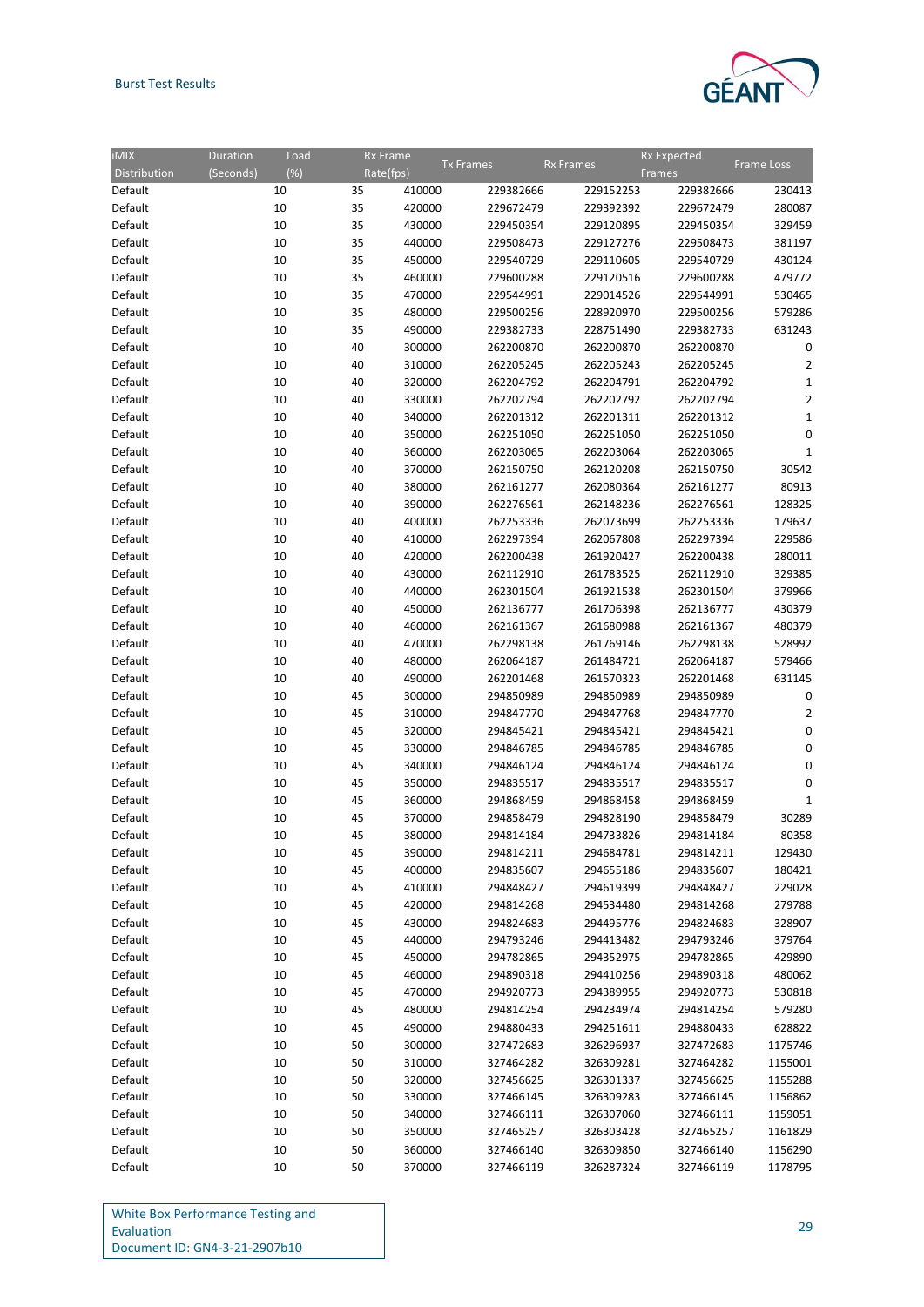### Burst Test Results



| IMIX         | <b>Duration</b> | Load   | <b>Rx Frame</b> |                  |                  |           | <b>Rx Expected</b> |                   |
|--------------|-----------------|--------|-----------------|------------------|------------------|-----------|--------------------|-------------------|
| Distribution | (Seconds)       | $(\%)$ | Rate(fps)       | <b>Tx Frames</b> | <b>Rx Frames</b> | Frames    |                    | <b>Frame Loss</b> |
| Default      |                 | 10     | 50              | 380000           | 327460447        | 326233668 | 327460447          | 1226779           |
| Default      |                 | 10     | 50              | 390000           | 327466149        | 326183848 | 327466149          | 1282301           |
| Default      |                 | 10     | 50              | 400000           | 327457525        | 326128956 | 327457525          | 1328569           |
| Default      |                 | 10     | 50              | 410000           | 327466458        | 326083748 | 327466458          | 1382710           |
| Default      |                 | 10     | 50              | 420000           | 327466124        | 326028650 | 327466124          | 1437474           |
| Default      |                 | 10     | 50              | 430000           | 327466129        | 325986823 | 327466129          | 1479306           |
| Default      |                 | 10     | 50              | 440000           | 327466145        | 325933126 | 327466145          | 1533019           |
| Default      |                 | 10     | 50              | 450000           | 327452960        | 325874576 | 327452960          | 1578384           |
| Default      |                 | 10     | 50              | 460000           | 327467151        | 325830890 | 327467151          | 1636261           |
| Default      |                 | 10     | 50              | 470000           | 327467591        | 325781704 | 327467591          | 1685887           |
| Default      |                 | 10     | 50              | 480000           | 327466135        | 325735418 | 327466135          | 1730717           |
| Default      |                 | 10     | 50              | 490000           | 327449556        | 325672461 | 327449556          | 1777095           |
| Default      |                 | 10     | 55              | 300000           | 360061379        | 325561068 | 360061379          | 34500311          |
| Default      |                 | 10     | 55              | 310000           | 360037207        | 326315198 | 360037207          | 33722009          |
| Default      |                 | 10     | 55              | 320000           | 360035701        | 326310238 | 360035701          | 33725463          |
| Default      |                 | 10     | 55              | 330000           | 360037939        | 326310309 | 360037939          | 33727630          |
| Default      |                 | 10     | 55              | 340000           | 360033145        | 326305058 | 360033145          | 33728087          |
| Default      |                 | 10     | 55              | 350000           | 360033290        | 326308279 | 360033290          | 33725011          |
| Default      |                 | 10     | 55              | 360000           | 360031927        | 326293522 | 360031927          | 33738405          |
| Default      |                 | 10     | 55              | 370000           | 360015819        | 326294474 | 360015819          | 33721345          |
| Default      |                 | 10     | 55              | 380000           | 360036178        | 326293246 | 360036178          | 33742932          |
| Default      |                 | 10     | 55              | 390000           | 360035062        | 326257060 | 360035062          | 33778002          |
| Default      |                 | 10     | 55              | 400000           | 360034992        | 326214844 | 360034992          | 33820148          |
| Default      |                 | 10     | 55              | 410000           | 360006221        | 326168331 | 360006221          | 33837890          |
| Default      |                 | 10     | 55              | 420000           | 360034632        | 326129360 | 360034632          | 33905272          |
| Default      |                 | 10     | 55              | 430000           | 360054455        | 326091092 | 360054455          | 33963363          |
| Default      |                 | 10     | 55              | 440000           | 360014557        | 326056976 | 360014557          | 33957581          |
| Default      |                 | 10     | 55              | 450000           | 360036286        | 326013663 | 360036286          | 34022623          |
| Default      |                 | 10     | 55              | 460000           | 360037511        | 325968727 | 360037511          | 34068784          |
| Default      |                 | 10     | 55              | 470000           | 360083155        | 325937454 | 360083155          | 34145701          |
| Default      |                 | 10     | 55              | 480000           | 360031012        | 325886209 | 360031012          | 34144803          |
| Default      |                 | 10     | 55              | 490000           | 360038554        | 325862051 | 360038554          | 34176503          |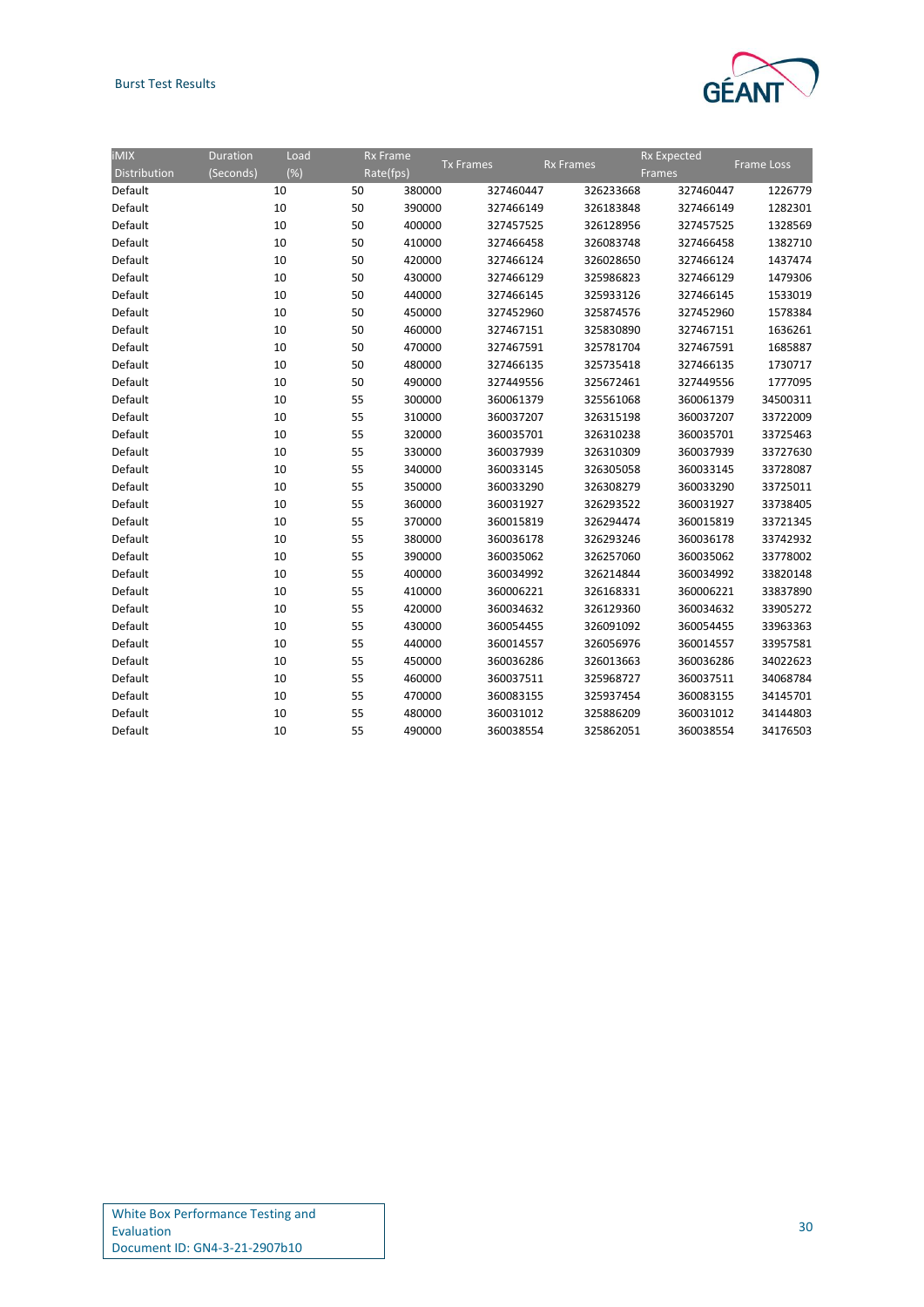

## <span id="page-33-0"></span>**A.3.2 Dell EMC S4248FBL-ON with OcNOS and QoS Enabled**

| <b>iMIX</b>  | Duration  | Load   | <b>Rx Frame</b> |                  |           |                  | <b>Rx Expected</b> |                |
|--------------|-----------|--------|-----------------|------------------|-----------|------------------|--------------------|----------------|
| Distribution | (Seconds) | $(\%)$ | Rate(fps)       | <b>Tx Frames</b> |           | <b>Rx Frames</b> | Frames             | Frame Loss     |
| Default      |           | 10     | 25              | 300000           | 164094763 | 164094763        | 164094763          | 0              |
| Default      |           | 10     | 25              | 310000           | 164101284 | 164101282        | 164101284          | $\overline{2}$ |
| Default      |           | 10     | 25              | 320000           | 164101642 | 164101642        | 164101642          | 0              |
| Default      |           | 10     | 25              | 330000           | 164101095 | 164101095        | 164101095          | 0              |
| Default      |           | 10     | 25              | 340000           | 164194574 | 164194574        | 164194574          | $\mathbf 0$    |
| Default      |           | 10     | 25              | 350000           | 164199226 | 164199226        | 164199226          | 0              |
| Default      |           | 10     | 25              | 360000           | 164100548 | 164100548        | 164100548          | $\mathbf 0$    |
| Default      |           | 10     | 25              | 370000           | 164150470 | 164121797        | 164150470          | 28673          |
| Default      |           | 10     | 25              | 380000           | 164197859 | 164118405        | 164197859          | 79454          |
| Default      |           | 10     | 25              | 390000           | 164250366 | 164120671        | 164250366          | 129695         |
| Default      |           | 10     | 25              | 400000           | 164197781 | 164018450        | 164197781          | 179331         |
| Default      |           | 10     | 25              | 410000           | 164297409 | 164067208        | 164297409          | 230201         |
| Default      |           | 10     | 25              | 420000           | 163807802 | 163528203        | 163807802          | 279599         |
| Default      |           | 10     | 25              | 430000           | 164393769 | 164063796        | 164393769          | 329973         |
| Default      |           | 10     | 25              | 440000           | 164395515 | 164015271        | 164395515          | 380244         |
| Default      |           | 10     | 25              | 450000           | 164250220 | 163821664        | 164250220          | 428556         |
| Default      |           | 10     | 25              | 460000           | 164000206 | 163520961        | 164000206          | 479245         |
| Default      |           | 10     | 25              | 470000           | 164050194 | 163520014        | 164050194          | 530180         |
| Default      |           | 10     | 25              | 480000           | 164393705 | 163814362        | 164393705          | 579343         |
| Default      |           | 10     | 25              | 490000           | 164350174 | 163720273        | 164350174          | 629901         |
| Default      |           | 10     | 30              | 300000           | 196826171 | 196826170        | 196826171          | $\mathbf{1}$   |
| Default      |           | 10     | 30              | 310000           | 196847607 | 196847606        | 196847607          | $\mathbf{1}$   |
| Default      |           | 10     | 30              | 320000           | 196852531 | 196852531        | 196852531          | 0              |
| Default      |           | 10     | 30              | 330000           | 196847365 | 196847365        | 196847365          | 0              |
| Default      |           | 10     | 30              | 340000           | 196849261 | 196849257        | 196849261          | 4              |
| Default      |           | 10     | 30              | 350000           | 196750788 | 196750785        | 196750788          | 3              |
| Default      |           | 10     | 30              | 360000           | 196848899 | 196848895        | 196848899          | 4              |
| Default      |           | 10     | 30              | 370000           | 196916919 | 196886462        | 196916919          | 30457          |
| Default      |           | 10     | 30              | 380000           | 196853898 | 196775009        | 196853898          | 78889          |
| Default      |           | 10     | 30              | 390000           | 196659576 | 196529938        | 196659576          | 129638         |
| Default      |           | 10     | 30              | 400000           | 196724660 | 196544952        | 196724660          | 179708         |
| Default      |           | 10     | 30              | 410000           | 196790249 | 196560840        | 196790249          | 229409         |
| Default      |           | 10     | 30              | 420000           | 196849279 | 196568578        | 196849279          | 280701         |
| Default      |           | 10     | 30              | 430000           | 196950304 | 196620354        | 196950304          | 329950         |
| Default      |           | 10     | 30              | 440000           | 196700282 | 196320177        | 196700282          | 380105         |
| Default      |           | 10     | 30              | 450000           | 197046352 | 196616980        | 197046352          | 429372         |
| Default      |           | 10     | 30              | 460000           | 196850744 | 196371469        | 196850744          | 479275         |
| Default      |           | 10     | 30              | 470000           | 196593043 | 196064785        | 196593043          | 528258         |
| Default      |           | 10     | 30              | 480000           | 197100220 | 196520305        | 197100220          | 579915         |
| Default      |           | 10     | 30              | 490000           | 196650208 | 196020024        | 196650208          | 630184         |
| Default      |           | 10     | 35              | 300000           | 229535482 | 229535482        | 229535482          | 0              |
| Default      |           | 10     | 35              | 310000           | 229542036 | 229542035        | 229542036          | 1              |
| Default      |           | 10     | 35              | 320000           | 229507675 | 229507675        | 229507675          | 0              |
| Default      |           | 10     | 35              | 330000           | 229541392 | 229541392        | 229541392          | 0              |
| Default      |           | 10     | 35              | 340000           | 229508119 | 229508119        | 229508119          | 0              |
| Default      |           | 10     | 35              | 350000           | 229544417 | 229544416        | 229544417          | 1              |
| Default      |           | 10     | 35              | 360000           | 229500766 | 229500766        | 229500766          | 0              |
| Default      |           | 10     | 35              | 370000           | 229508309 | 229479039        | 229508309          | 29270          |
| Default      |           | 10     | 35              | 380000           | 229508365 | 229428982        | 229508365          | 79383          |
| Default      |           | 10     | 35              | 390000           | 229544388 | 229414758        | 229544388          | 129630         |
| Default      |           | 10     | 35              | 400000           | 229500460 | 229320064        | 229500460          | 180396         |
| Default      |           | 10     | 35              | 410000           | 229382672 | 229152920        | 229382672          | 229752         |
| Default      |           | 10     | 35              | 420000           | 229672946 | 229393763        | 229672946          | 279183         |
| Default      |           | 10     | 35              | 430000           | 229450354 | 229120932        | 229450354          | 329422         |
| Default      |           | 10     | 35              | 440000           | 229508471 | 229128388        | 229508471          | 380083         |
|              |           |        |                 |                  |           |                  |                    |                |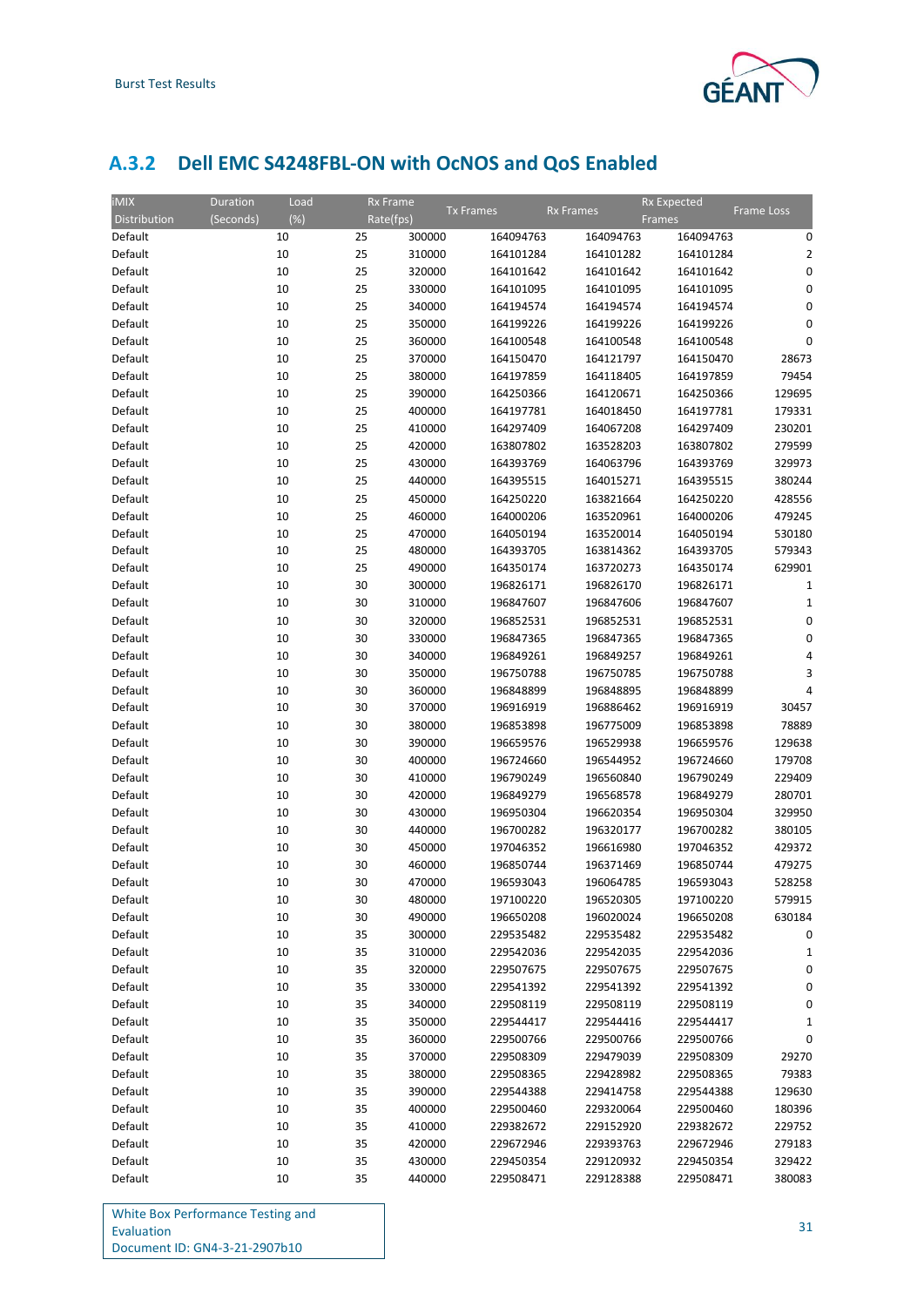### Burst Test Results



| $\overline{\text{IMIX}}$ | Duration<br>Load    |    | <b>Rx Frame</b> |                  |           | <b>Rx Expected</b> |                |
|--------------------------|---------------------|----|-----------------|------------------|-----------|--------------------|----------------|
| Distribution             | $(\%)$<br>(Seconds) |    | Rate(fps)       | <b>Tx</b> Frames | Rx Frames | Frames             | Frame Loss     |
| Default                  | 10                  | 35 | 450000          | 229542900        | 229113712 | 229542900          | 429188         |
| Default                  | 10                  | 35 | 460000          | 229600288        | 229120692 | 229600288          | 479596         |
| Default                  | 10                  | 35 | 470000          | 229545360        | 229015336 | 229545360          | 530024         |
|                          |                     |    |                 |                  |           |                    |                |
| Default                  | 10                  | 35 | 480000          | 229500256        | 228920140 | 229500256          | 580116         |
| Default                  | 10                  | 35 | 490000          | 229382733        | 228751871 | 229382733          | 630862         |
| Default                  | 10                  | 40 | 300000          | 262200459        | 262200459 | 262200459          | 0              |
| Default                  | 10                  | 40 | 310000          | 262205245        | 262205245 | 262205245          | 0              |
| Default                  | 10                  | 40 | 320000          | 262207193        | 262207192 | 262207193          | 1              |
| Default                  | 10                  | 40 | 330000          | 262201749        | 262201748 | 262201749          | 1              |
| Default                  | 10                  | 40 | 340000          | 262201312        | 262201311 | 262201312          | 1              |
| Default                  | 10                  | 40 | 350000          | 262249197        | 262249197 | 262249197          | 0              |
| Default                  | 10                  | 40 | 360000          | 262202874        | 262202874 | 262202874          | 0              |
| Default                  | 10                  | 40 | 370000          | 262150750        | 262122147 | 262150750          | 28603          |
| Default                  | 10                  | 40 | 380000          | 262161269        | 262081489 | 262161269          | 79780          |
| Default                  | 10                  | 40 | 390000          | 262276325        | 262145863 | 262276325          | 130462         |
| Default                  | 10                  | 40 | 400000          | 262250139        | 262070714 | 262250139          | 179425         |
| Default                  | 10                  | 40 | 410000          | 262298701        | 262069356 | 262298701          | 229345         |
| Default                  | 10                  | 40 | 420000          | 262200438        | 261921855 | 262200438          | 278583         |
| Default                  | 10                  | 40 | 430000          | 262112910        | 261781924 | 262112910          | 330986         |
| Default                  | 10                  | 40 | 440000          | 262302400        | 261923067 | 262302400          | 379333         |
| Default                  | 10                  | 40 | 450000          | 262136777        | 261707849 | 262136777          | 428928         |
| Default                  | 10                  | 40 | 460000          | 262161368        | 261680541 | 262161368          | 480827         |
| Default                  | 10                  | 40 | 470000          | 262301267        | 261771378 | 262301267          | 529889         |
| Default                  | 10                  | 40 | 480000          | 262064174        | 261483997 | 262064174          | 580177         |
| Default                  | 10                  | 40 | 490000          | 262201968        | 261571734 | 262201968          | 630234         |
|                          |                     |    |                 |                  |           |                    |                |
| Default                  | 10                  | 45 | 300000          | 294852803        | 294852798 | 294852803          | 5              |
| Default                  | 10                  | 45 | 310000          | 294848816        | 294848809 | 294848816          | 7              |
| Default                  | 10                  | 45 | 320000          | 294851229        | 294851227 | 294851229          | $\overline{2}$ |
| Default                  | 10                  | 45 | 330000          | 294846784        | 294846781 | 294846784          | 3              |
| Default                  | 10                  | 45 | 340000          | 294847614        | 294847611 | 294847614          | 3              |
| Default                  | 10                  | 45 | 350000          | 294835517        | 294835514 | 294835517          | 3              |
| Default                  | 10                  | 45 | 360000          | 294869280        | 294869277 | 294869280          | 3              |
| Default                  | 10                  | 45 | 370000          | 294863241        | 294834610 | 294863241          | 28631          |
| Default                  | 10                  | 45 | 380000          | 294814188        | 294734285 | 294814188          | 79903          |
| Default                  | 10                  | 45 | 390000          | 294814211        | 294683748 | 294814211          | 130463         |
| Default                  | 10                  | 45 | 400000          | 294835607        | 294655113 | 294835607          | 180494         |
| Default                  | 10                  | 45 | 410000          | 294847385        | 294616439 | 294847385          | 230946         |
| Default                  | 10                  | 45 | 420000          | 294814253        | 294534643 | 294814253          | 279610         |
| Default                  | 10                  | 45 | 430000          | 294824684        | 294496194 | 294824684          | 328490         |
| Default                  | 10                  | 45 | 440000          | 294793262        | 294413458 | 294793262          | 379804         |
| Default                  | 10                  | 45 | 450000          | 294782857        | 294352975 | 294782857          | 429882         |
| Default                  | 10                  | 45 | 460000          | 294892893        | 294413103 | 294892893          | 479790         |
| Default                  | 10                  | 45 | 470000          | 294924038        | 294393419 | 294924038          | 530619         |
| Default                  | 10                  | 45 | 480000          | 294814254        | 294235889 | 294814254          | 578365         |
| Default                  | 10                  | 45 | 490000          | 294882990        | 294252006 | 294882990          | 630984         |
| Default                  | 10                  | 50 | 300000          | 327473926        | 326302063 | 327473926          | 1171863        |
| Default                  | 10                  | 50 | 310000          | 327465251        | 326312852 | 327465251          | 1152399        |
| Default                  | 10                  | 50 | 320000          | 327456081        | 326300801 | 327456081          | 1155280        |
| Default                  | 10                  | 50 | 330000          | 327464472        | 326302498 | 327464472          | 1161974        |
| Default                  | 10                  | 50 | 340000          | 327466124        | 326311763 | 327466124          | 1154361        |
| Default                  | 10                  | 50 | 350000          | 327465258        | 326308913 | 327465258          | 1156345        |
| Default                  |                     | 50 | 360000          |                  |           |                    | 1161182        |
|                          | 10                  |    |                 | 327466142        | 326304960 | 327466142          |                |
| Default                  | 10                  | 50 | 370000          | 327466121        | 326278879 | 327466121          | 1187242        |
| Default                  | 10                  | 50 | 380000          | 327456033        | 326225715 | 327456033          | 1230318        |
| Default                  | 10                  | 50 | 390000          | 327466139        | 326179828 | 327466139          | 1286311        |
| Default                  | 10                  | 50 | 400000          | 327452872        | 326120131 | 327452872          | 1332741        |
| Default                  | 10                  | 50 | 410000          | 327466458        | 326082305 | 327466458          | 1384153        |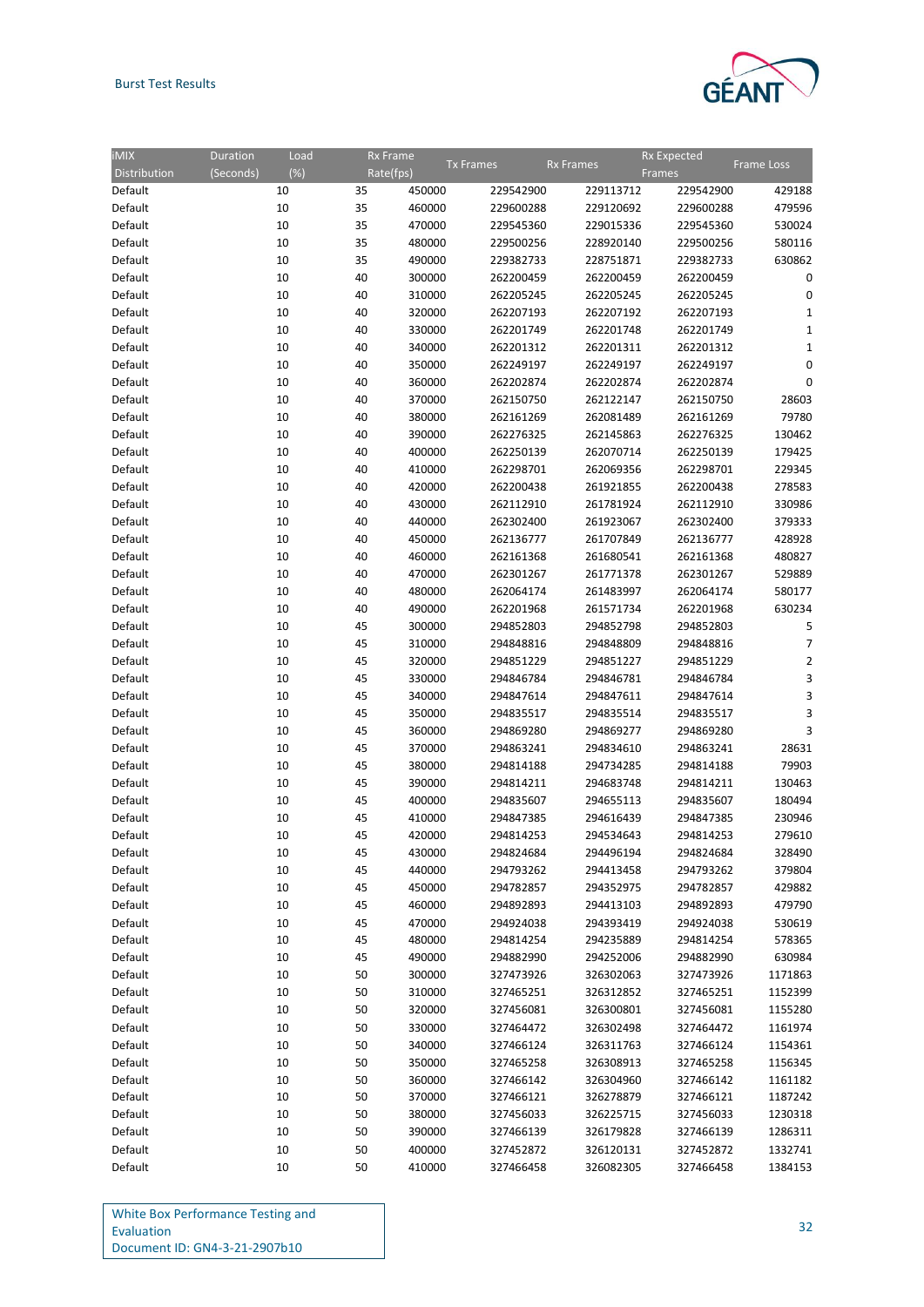### Burst Test Results



| <b>iMIX</b>  | <b>Duration</b> | Load | <b>Rx Frame</b> |                  |                  |           | <b>Rx Expected</b> |                   |
|--------------|-----------------|------|-----------------|------------------|------------------|-----------|--------------------|-------------------|
| Distribution | (Seconds)       | (%)  | Rate(fps)       | <b>Tx Frames</b> | <b>Rx Frames</b> | Frames    |                    | <b>Frame Loss</b> |
| Default      |                 | 10   | 50              | 420000           | 327466127        | 326035861 | 327466127          | 1430266           |
| Default      |                 | 10   | 50              | 430000           | 327466129        | 325987356 | 327466129          | 1478773           |
| Default      |                 | 10   | 50              | 440000           | 327466126        | 325931482 | 327466126          | 1534644           |
| Default      |                 | 10   | 50              | 450000           | 327454745        | 325874738 | 327454745          | 1580007           |
| Default      |                 | 10   | 50              | 460000           | 327467141        | 325830915 | 327467141          | 1636226           |
| Default      |                 | 10   | 50              | 470000           | 327467589        | 325785284 | 327467589          | 1682305           |
| Default      |                 | 10   | 50              | 480000           | 327466129        | 325733415 | 327466129          | 1732714           |
| Default      |                 | 10   | 50              | 490000           | 327452310        | 325676188 | 327452310          | 1776122           |
| Default      |                 | 10   | 55              | 300000           | 360065928        | 325601581 | 360065928          | 34464347          |
| Default      |                 | 10   | 55              | 310000           | 360033089        | 326313982 | 360033089          | 33719107          |
| Default      |                 | 10   | 55              | 320000           | 360037992        | 326305963 | 360037992          | 33732029          |
| Default      |                 | 10   | 55              | 330000           | 360033488        | 326308584 | 360033488          | 33724904          |
| Default      |                 | 10   | 55              | 340000           | 360031449        | 326302092 | 360031449          | 33729357          |
| Default      |                 | 10   | 55              | 350000           | 360036104        | 326293274 | 360036104          | 33742830          |
| Default      |                 | 10   | 55              | 360000           | 360032973        | 326294340 | 360032973          | 33738633          |
| Default      |                 | 10   | 55              | 370000           | 360015567        | 326292605 | 360015567          | 33722962          |
| Default      |                 | 10   | 55              | 380000           | 360033383        | 326289406 | 360033383          | 33743977          |
| Default      |                 | 10   | 55              | 390000           | 360032305        | 326250740 | 360032305          | 33781565          |
| Default      |                 | 10   | 55              | 400000           | 360035080        | 326215002 | 360035080          | 33820078          |
| Default      |                 | 10   | 55              | 410000           | 360003839        | 326174096 | 360003839          | 33829743          |
| Default      |                 | 10   | 55              | 420000           | 360033039        | 326127534 | 360033039          | 33905505          |
| Default      |                 | 10   | 55              | 430000           | 360054450        | 326113679 | 360054450          | 33940771          |
| Default      |                 | 10   | 55              | 440000           | 360012375        | 326046657 | 360012375          | 33965718          |
| Default      |                 | 10   | 55              | 450000           | 360034183        | 325999968 | 360034183          | 34034215          |
| Default      |                 | 10   | 55              | 460000           | 360035776        | 325975734 | 360035776          | 34060042          |
| Default      |                 | 10   | 55              | 470000           | 360083155        | 325937217 | 360083155          | 34145938          |
| Default      |                 | 10   | 55              | 480000           | 360035178        | 325889775 | 360035178          | 34145403          |
| Default      |                 | 10   | 55              | 490000           | 360037824        | 325859378 | 360037824          | 34178446          |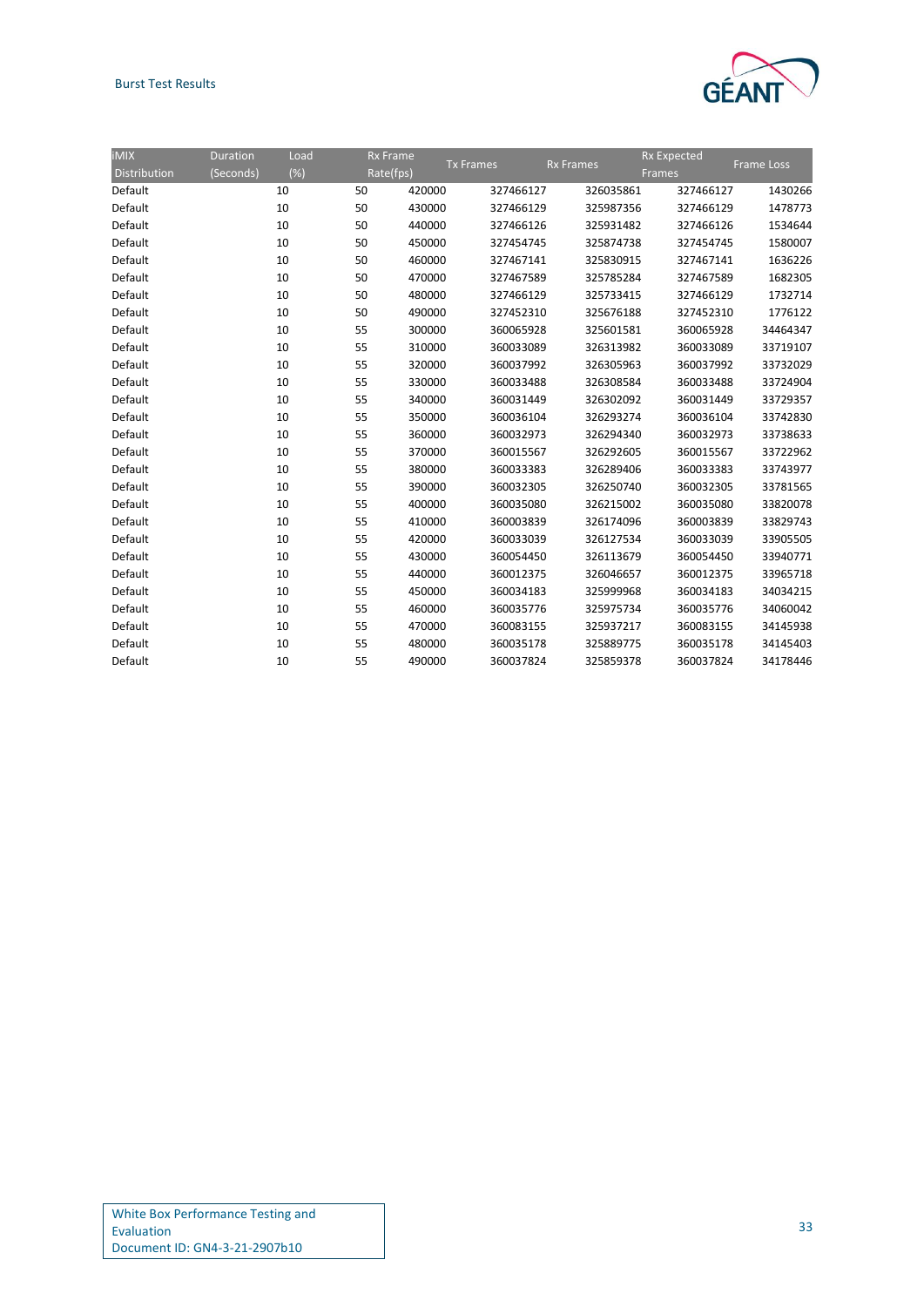

# <span id="page-36-0"></span>**References**

<span id="page-36-5"></span><span id="page-36-4"></span><span id="page-36-3"></span><span id="page-36-2"></span><span id="page-36-1"></span>

| [RFC2889]        | Benchmarking Methodology for LAN Switching Devices, R. Mandeville and<br>J.Perser, IETF RFC 2889, August 2000.                                       |
|------------------|------------------------------------------------------------------------------------------------------------------------------------------------------|
| [RFC2544]        | Benchmarking Methodology for Network Interconnect Devices, S. Bradner, J.<br>McQuaid, IETF RFC 2544, March 1999.                                     |
| [RFC3918]        | Methodology for IP Multicast Benchmarking, D. Stopp, B. Hickman, IETF RFC<br>3918, October 2004.                                                     |
| [GNS3]           | GNS3 Network emulator https://gns3.com/                                                                                                              |
| [STC]            | Spirent Test Center https://spirent.com/                                                                                                             |
| [CAIDA]          | Trends in Wide Area IP Traffic Patterns, Sean McCreary and KC Claffy, CAIDA,<br>San Diego Supercomputer Center, University of California, San Diego. |
| [ABSTRACT MODEL] | P4 Language Specification, Version 1.0.5, November 26, 2018,                                                                                         |